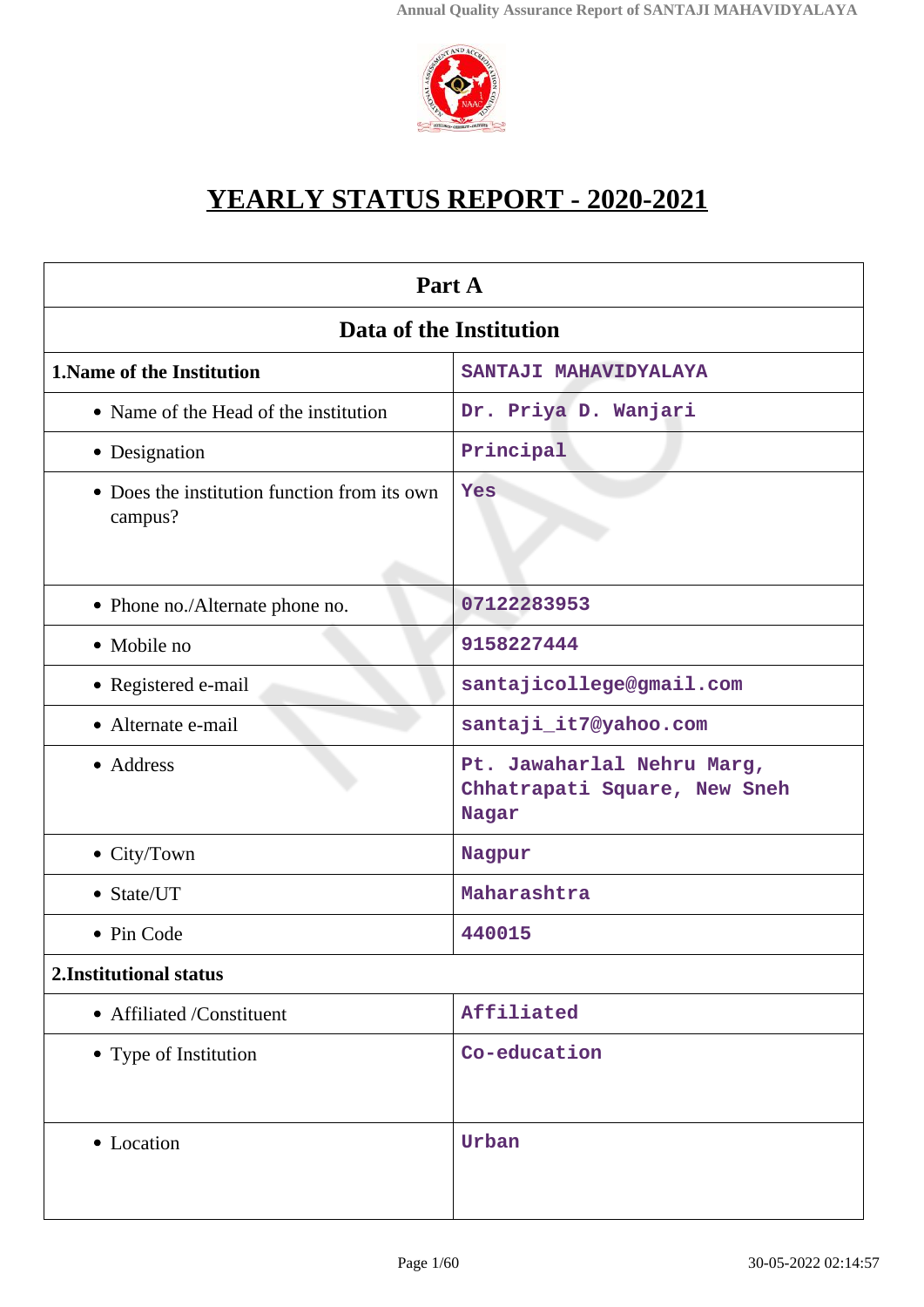| • Financial Status                                                                                                |                                       |                                                                      | UGC 2f and $12(B)$ |                                                           |                                                         |                      |                                |             |
|-------------------------------------------------------------------------------------------------------------------|---------------------------------------|----------------------------------------------------------------------|--------------------|-----------------------------------------------------------|---------------------------------------------------------|----------------------|--------------------------------|-------------|
| • Name of the Affiliating University                                                                              |                                       |                                                                      |                    | Rashtrasant Tukadoji Maharaj<br>Nagpur University, Nagpur |                                                         |                      |                                |             |
|                                                                                                                   |                                       | • Name of the IQAC Coordinator                                       |                    |                                                           |                                                         | Dr. Neehal R. Sheikh |                                |             |
|                                                                                                                   | • Phone No.                           |                                                                      |                    |                                                           | 07122286305                                             |                      |                                |             |
|                                                                                                                   |                                       | • Alternate phone No.                                                |                    |                                                           | 07122283953                                             |                      |                                |             |
|                                                                                                                   | • Mobile                              |                                                                      |                    |                                                           | 9922299893                                              |                      |                                |             |
|                                                                                                                   |                                       | • IQAC e-mail address                                                |                    |                                                           |                                                         |                      | iqacsantaji@gmail.com          |             |
|                                                                                                                   |                                       | • Alternate Email address                                            |                    |                                                           |                                                         |                      | santajicollege@gmail.com       |             |
|                                                                                                                   |                                       | 3. Website address (Web link of the AQAR<br>(Previous Academic Year) |                    |                                                           | https://santajicollege.ac.in/AQAR<br>Report 2019 20.pdf |                      |                                |             |
|                                                                                                                   | during the year?                      | 4. Whether Academic Calendar prepared                                |                    |                                                           | Yes                                                     |                      |                                |             |
| • if yes, whether it is uploaded in the<br>Institutional website Web link:                                        |                                       | https://santajicollege.ac.in/Acad<br>emic calendar 2020 21.pdf       |                    |                                                           |                                                         |                      |                                |             |
|                                                                                                                   | <b>5. Accreditation Details</b>       |                                                                      |                    |                                                           |                                                         |                      |                                |             |
| Cycle                                                                                                             |                                       | Grade                                                                | <b>CGPA</b>        |                                                           | Year of<br>Accreditation                                |                      | Validity from                  | Validity to |
|                                                                                                                   | Cycle 1                               | в                                                                    |                    | 70.90                                                     | 2004                                                    |                      | 03/05/2004                     | 02/05/2009  |
|                                                                                                                   | Cycle 2                               | в                                                                    | 2.50               |                                                           | 2011                                                    |                      | 27/03/2011                     | 26/03/2016  |
|                                                                                                                   | Cycle 3                               | Α                                                                    | 3.05               |                                                           | 2017                                                    |                      | 28/03/2017                     | 27/03/2022  |
| <b>6.Date of Establishment of IQAC</b>                                                                            |                                       |                                                                      | 15/08/2004         |                                                           |                                                         |                      |                                |             |
| 7. Provide the list of funds by Central / State Government<br>UGC/CSIR/DBT/ICMR/TEQIP/World Bank/CPE of UGC etc., |                                       |                                                                      |                    |                                                           |                                                         |                      |                                |             |
|                                                                                                                   | Institutional/Depa<br>rtment /Faculty | Scheme                                                               |                    | <b>Funding Agency</b>                                     |                                                         |                      | Year of award<br>with duration | Amount      |
|                                                                                                                   | N. A.                                 | N. A.                                                                | N. A.              |                                                           |                                                         |                      | N. A.                          | 00          |

# **8.Whether composition of IQAC as per latest NAAC guidelines**

**Yes**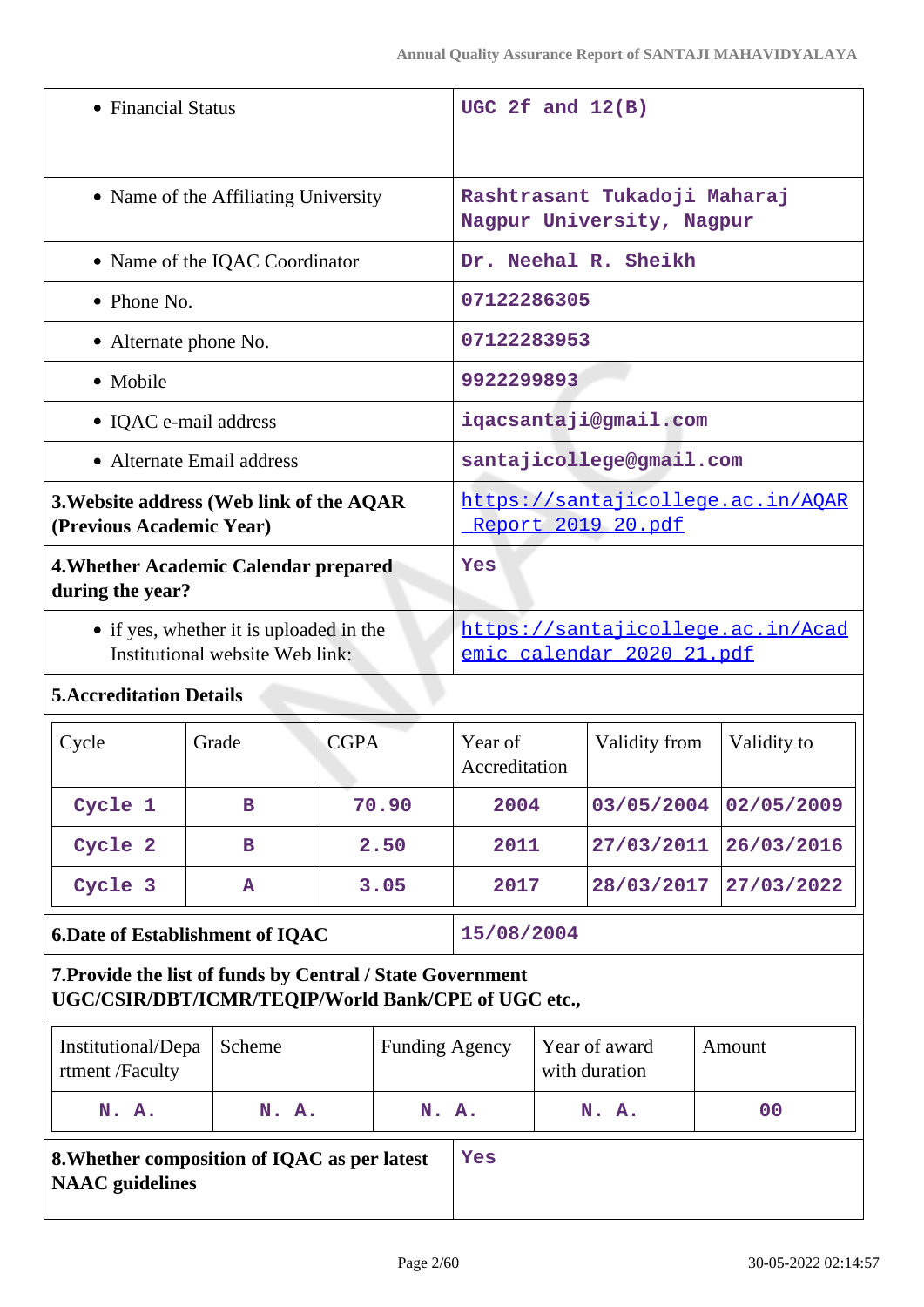| • Upload latest notification of formation of<br><b>IQAC</b>                                                                                                                                  | <b>View File</b>  |  |
|----------------------------------------------------------------------------------------------------------------------------------------------------------------------------------------------|-------------------|--|
| 9. No. of IQAC meetings held during the year                                                                                                                                                 | $\mathbf{2}$      |  |
| • Were the minutes of IQAC meeting(s) and<br>compliance to the decisions have been<br>uploaded on the institutional website?                                                                 | Yes               |  |
| • If No, please upload the minutes of the<br>meeting(s) and Action Taken Report                                                                                                              | No File Uploaded  |  |
| 10. Whether IQAC received funding from any<br>of the funding agency to support its activities<br>during the year?                                                                            | Yes               |  |
| • If yes, mention the amount                                                                                                                                                                 | $30,000/-$<br>Rs. |  |
| 11. Significant contributions made by IQAC during the current year (maximum five bullets)                                                                                                    |                   |  |
| . Organization of National Webinar on NAAC Sponsored on<br>'Benchmarking Quality Enhancement Initiatives through Innovative<br>Practices' . Organization of Marathi Bhasha Sanvardhan Din in |                   |  |

**Association with Department of Marathi • Conduct of Green Audit • Preparation of Action Plan • Verification of data and information required to be furnished in AQAR**

**12.Plan of action chalked out by the IQAC in the beginning of the Academic year towards Quality Enhancement and the outcome achieved by the end of the Academic year**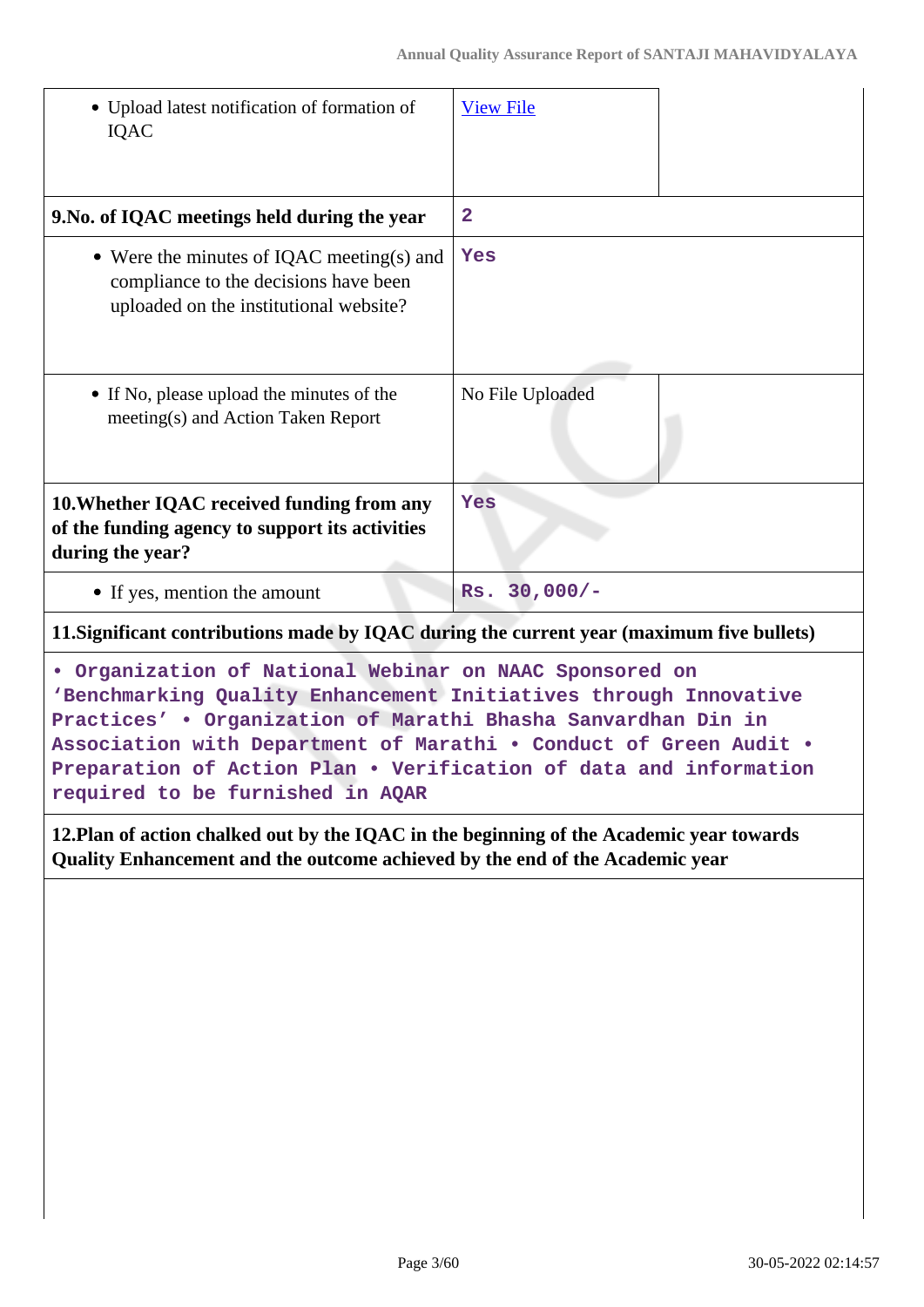| Plan of Action                                                         | Achievements/Outcomes                                                                                                                                                                                                                                                                                                                                                                                                                                                                                                                                                                                                                                                                                                                                                                                                                                                                                                                                                                                                                                                                                                                                                                                                                                                                 |
|------------------------------------------------------------------------|---------------------------------------------------------------------------------------------------------------------------------------------------------------------------------------------------------------------------------------------------------------------------------------------------------------------------------------------------------------------------------------------------------------------------------------------------------------------------------------------------------------------------------------------------------------------------------------------------------------------------------------------------------------------------------------------------------------------------------------------------------------------------------------------------------------------------------------------------------------------------------------------------------------------------------------------------------------------------------------------------------------------------------------------------------------------------------------------------------------------------------------------------------------------------------------------------------------------------------------------------------------------------------------|
| Organization of International,<br>National and State Level<br>Webinars | Organization of NAAC Sponsored<br>Online National Seminar on<br>'Benchmarking Quality<br>Enhancement Initiatives through<br>Innovative Practices'                                                                                                                                                                                                                                                                                                                                                                                                                                                                                                                                                                                                                                                                                                                                                                                                                                                                                                                                                                                                                                                                                                                                     |
| Organization of Virtual Faculty<br>and Student Exchange Programme      | The Departments of English of<br>Shri Santaji Shikshan Vikas<br>Sanstha's Santaji Mahavidyalaya,<br>Nagpur and Arya Vikas Sabha,<br>Jaripatka, Nagpur's Dayanand<br>Arya Kanya Mahavidyalaya made a<br>collaborative endeavour and<br>organized an Online Certificate<br>Course on Compulsory English for<br>students of B. A. Final Year<br>(Semester V) prescribed for<br>students of Rashtrasant Tukadoji<br>Maharaj Nagpur University,<br>Nagpur held from 23rd December,<br>2020 to 2nd January, 2021. 2.<br>The Departments of English of<br>Shri Santaji Shikshan Vikas<br>Sanstha's Santaji Mahavidyalaya,<br>Nagpur, Dharampeth Education<br>Society's R. S. Mundle<br>Dharampeth Arts and Commerce<br>College and Mahatma Bahuddeshiya<br>Shikshan Sanstha's Manoharrao<br>Kamdi Mahavidyalaya made a<br>collaborative endeavour and<br>organized an Online Course on<br>Compulsory English of B. Com<br>Part I (Semester II) prescribed<br>for students of Rashtrasant<br>Tukadoji Maharaj Nagpur<br>University, Nagpur held from 5th<br>May to 21st May, 2021. 3. The<br>Departments of Commerce of Shri<br>Santaji Shikshan Vikas Sanstha's<br>Santaji Mahavidyalaya, Nagpur<br>and Arya Vikas Sabha, Jaripatka,<br>Nagpur's Dayanand Arya Kanya<br>Mahavidyalaya made a |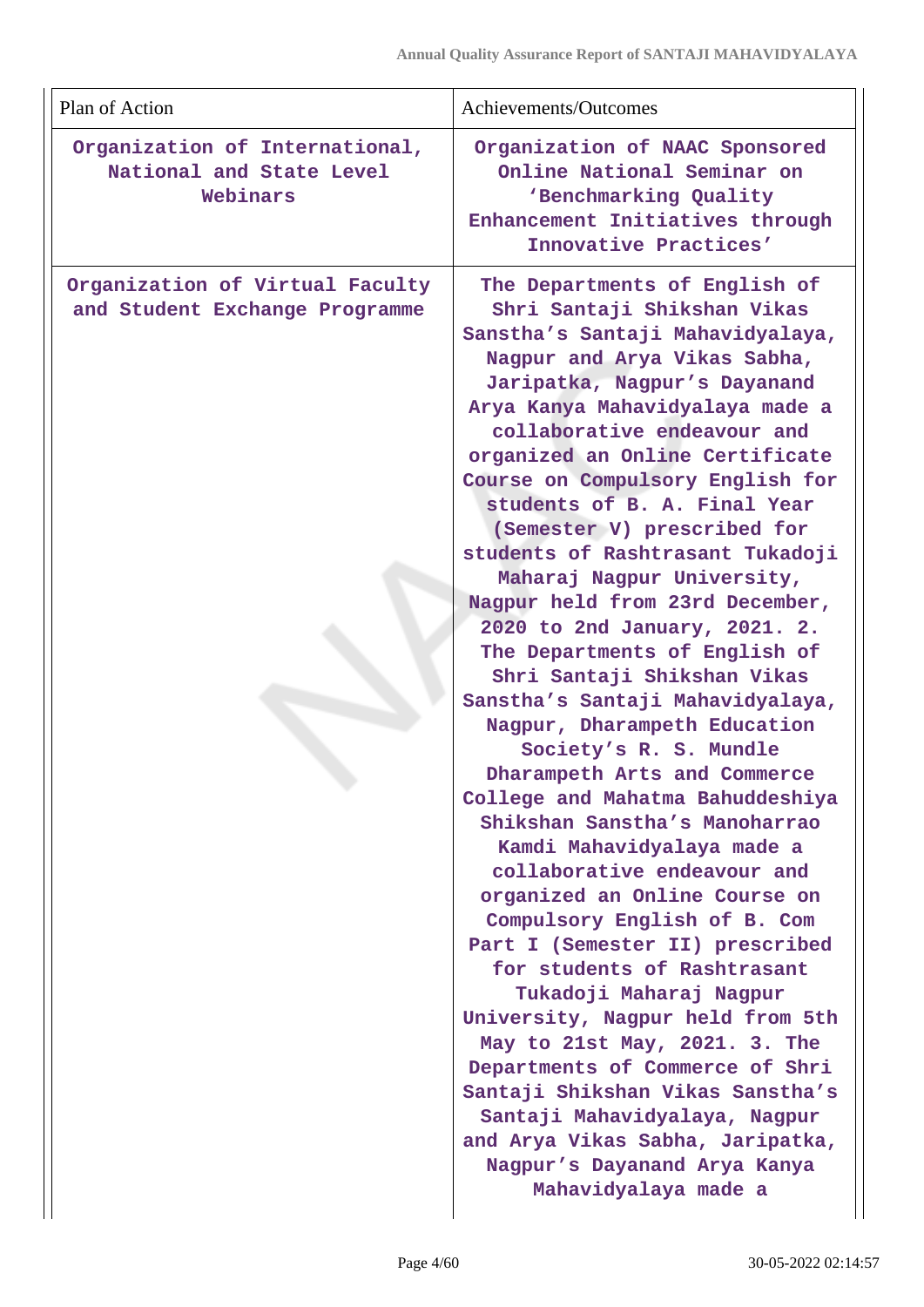|                                                                                    | collaborative endeavour and<br>organized an Online Certificate<br>Course in Commerce for students<br>of B. Com. Fiirst Year (Semester<br>I) for students of Rashtrasant<br>Tukadoji Maharaj Nagpur<br>University, Nagpur held from<br>15th to 17th January, 2021                                                                                                                                                                                                                                                                                                                                                                                                                                                                                                                                                                                                                                                                                                                                 |
|------------------------------------------------------------------------------------|--------------------------------------------------------------------------------------------------------------------------------------------------------------------------------------------------------------------------------------------------------------------------------------------------------------------------------------------------------------------------------------------------------------------------------------------------------------------------------------------------------------------------------------------------------------------------------------------------------------------------------------------------------------------------------------------------------------------------------------------------------------------------------------------------------------------------------------------------------------------------------------------------------------------------------------------------------------------------------------------------|
| Organization of Book Review<br>Competition                                         | An Online National Book Review<br>Competition was organised by<br>Department of English, Santaji<br>Mahavidyalaya, Nagpur to mark<br>the Golden Jubilee of the<br>college for students of UG & PG<br>Classes, Research Scholars and<br>Teachers of Senior Colleges. The<br>book reviews were invited on the<br>following category of books: 1)<br>Biography 2) Autobiography 3)<br>Best Sellers 4) Novel 5) Short<br>Stories 6) Pandemic Literature<br>7) Poetry in Translation From<br>Research Scholar's and teacher's<br>category Jaishree Premkumar,<br>Research Scholar, University of<br>Mumbai secured first position<br>while Dr. Deepti Jain Thakre,<br>Assistant Professor of English,<br>Anjuman Girls Degree College of<br>Arts, Nagpur secured second<br>position. In student's category<br>Ms. Priya Jaiswal of Green<br>Heaven Institute of Management<br>and Research, Butibori secured<br>first position while Ms. Apurva<br>Nawale of IGNOU, Delhi secured<br>second position. |
| Implementation of Career<br>Orientation Certificate Courses<br>through online mode | Career Oriented Certificate<br><b>Courses like Garment</b><br>Manufacturing and Fashion<br>Designing, Business<br>Communication, Yoga and Mental<br>Health, Yoga Psychology and<br>Mental Health and Teaching in                                                                                                                                                                                                                                                                                                                                                                                                                                                                                                                                                                                                                                                                                                                                                                                 |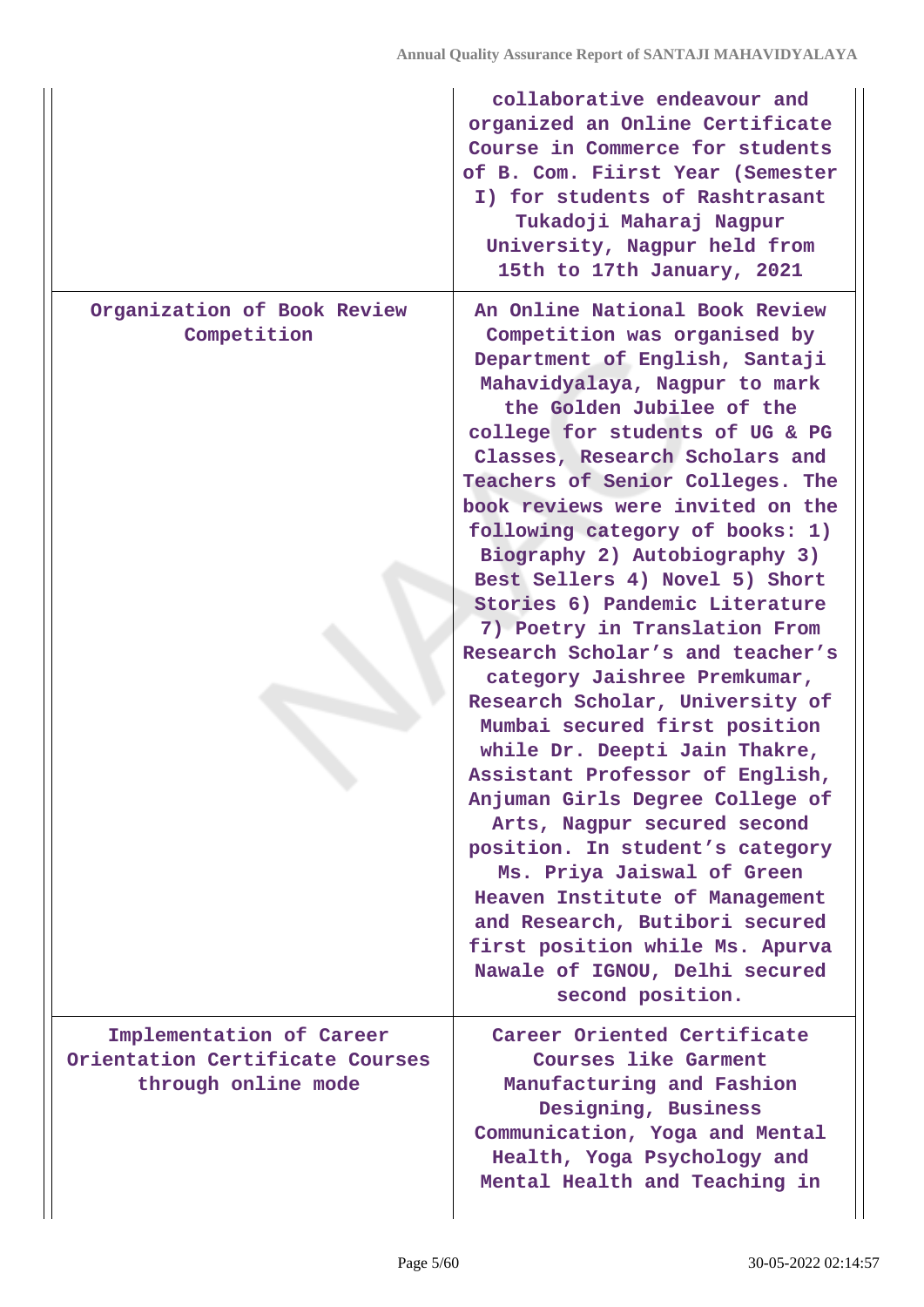|                                                                                                                       | Marathi Language for Non-<br>Marathis                                                                                                                                                                                                                                                                                                                                                             |  |  |
|-----------------------------------------------------------------------------------------------------------------------|---------------------------------------------------------------------------------------------------------------------------------------------------------------------------------------------------------------------------------------------------------------------------------------------------------------------------------------------------------------------------------------------------|--|--|
| Donation to Covid Affected and<br>needy people                                                                        | Donations have been made to<br>Covid affected people and<br>migrant labourers. Food grains,<br>masks and sanitizers have been<br>distributed.                                                                                                                                                                                                                                                     |  |  |
| Organisation of programmes for<br>the welfare and betterment of<br>students<br>13. Whether the AQAR was placed before | Training on "Handling of<br>Biotechnological Equipment",<br>Workshop on "Making of E Poster<br>on Research Work", PowerPoint<br>Presentation Competition on<br>"Impact of COVID - 19 Pandemic<br>on Environment", Talk on Earth<br>Day - 2021, Workshop on<br>"Antibiotic Sensitivity Test of<br>Microorganisms by Using Standard<br>Antibiotic Disc and Medicinal<br>Plant Extract<br><b>Yes</b> |  |  |
| statutory body?                                                                                                       |                                                                                                                                                                                                                                                                                                                                                                                                   |  |  |
| • Name of the statutory body                                                                                          |                                                                                                                                                                                                                                                                                                                                                                                                   |  |  |
| Name                                                                                                                  | Date of meeting(s)                                                                                                                                                                                                                                                                                                                                                                                |  |  |
| College Development Committee                                                                                         | 14/01/2022                                                                                                                                                                                                                                                                                                                                                                                        |  |  |
| 14. Whether institutional data submitted to AISHE                                                                     |                                                                                                                                                                                                                                                                                                                                                                                                   |  |  |
| Year                                                                                                                  | Date of Submission                                                                                                                                                                                                                                                                                                                                                                                |  |  |
| 2020-2021                                                                                                             | 27/01/2022                                                                                                                                                                                                                                                                                                                                                                                        |  |  |

# **Extended Profile**

# **1.Programme**

1.1

**10**

Number of courses offered by the institution across all programs during the year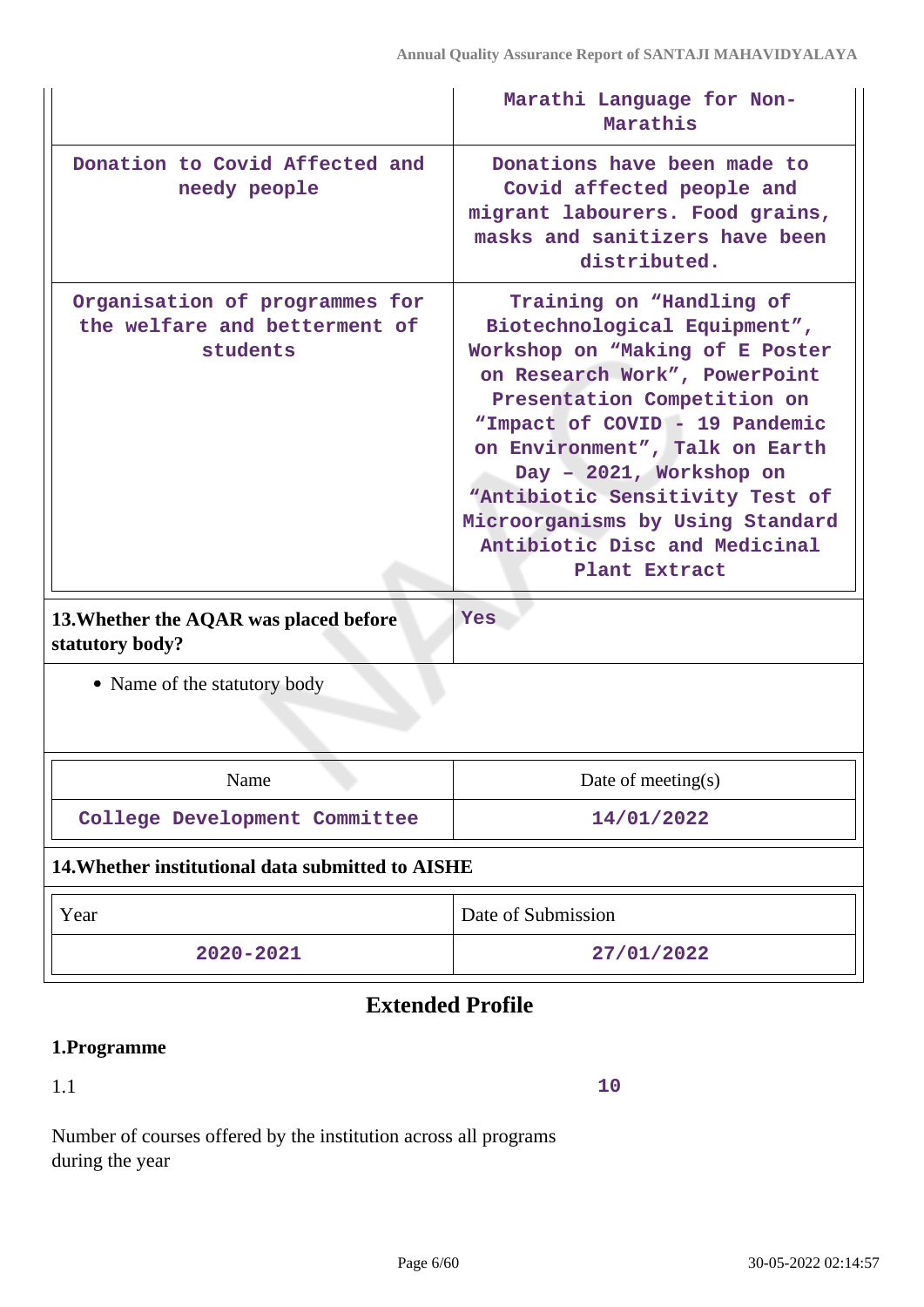| <b>File Description</b> | Documents        |
|-------------------------|------------------|
| Data Template           | <b>View File</b> |

# **2.Student**

2.1

**2519**

Number of students during the year

| <b>File Description</b>                 | Documents        |
|-----------------------------------------|------------------|
| Institutional Data in Prescribed Format | <b>View File</b> |
| 2.2                                     | 2413             |

Number of seats earmarked for reserved category as per GOI/ State Govt. rule during the year

| <b>File Description</b> | Documents        |
|-------------------------|------------------|
| Data Template           | <b>View File</b> |
| 2.3                     | 853              |

Number of outgoing/ final year students during the year

| File Description | Documents        |
|------------------|------------------|
| Data Template    | <b>View File</b> |

## **3.Academic**

3.1

**26**

**86**

Number of full time teachers during the year

| <b>File Description</b> | Documents        |
|-------------------------|------------------|
| Data Template           | <b>View File</b> |

3.2

Number of sanctioned posts during the year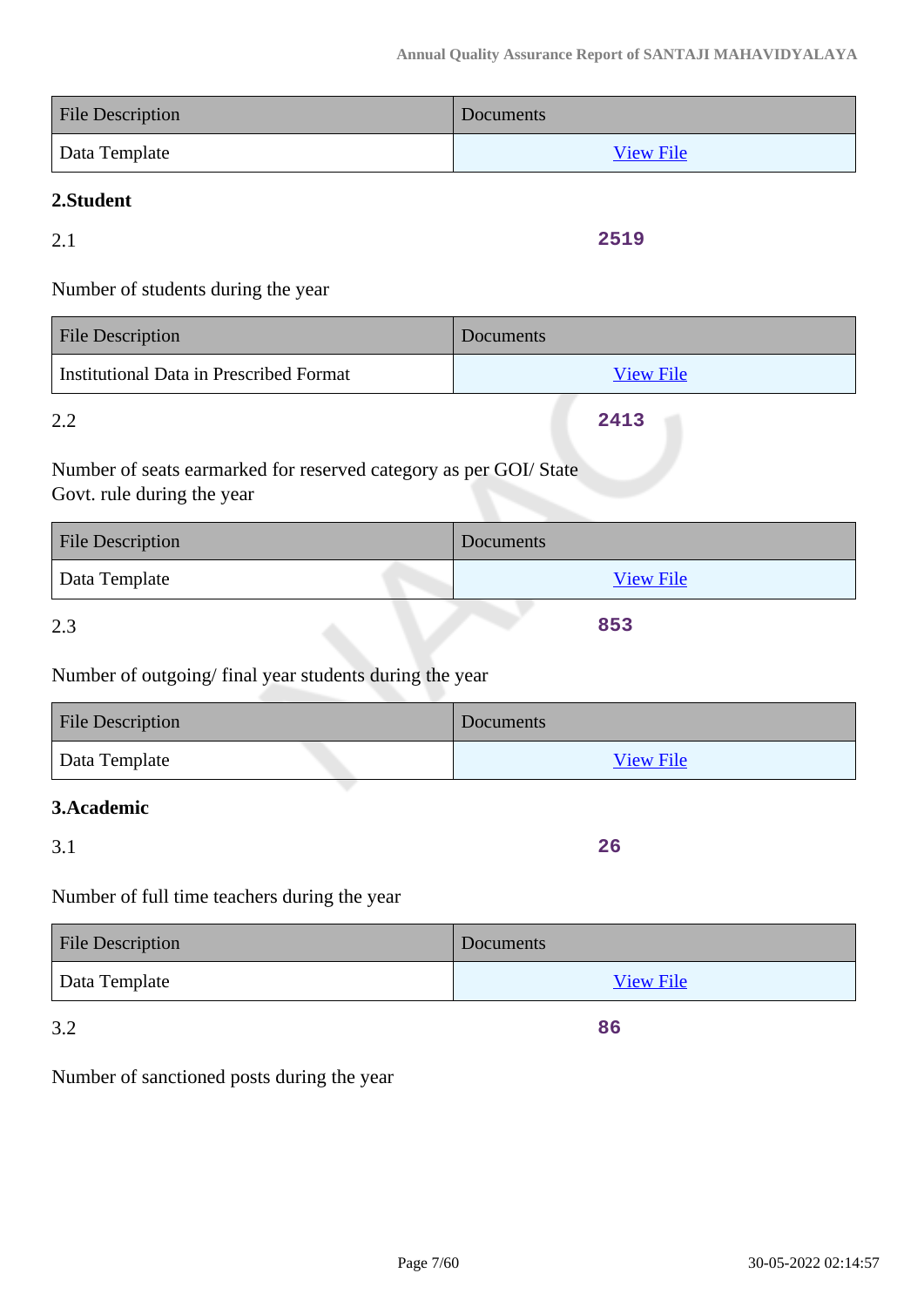| <b>Extended Profile</b>                                                                         |           |                  |  |
|-------------------------------------------------------------------------------------------------|-----------|------------------|--|
| 1.Programme                                                                                     |           |                  |  |
| 1.1                                                                                             |           | 10               |  |
| Number of courses offered by the institution across all programs<br>during the year             |           |                  |  |
| <b>File Description</b>                                                                         | Documents |                  |  |
| Data Template                                                                                   |           | <b>View File</b> |  |
| 2.Student                                                                                       |           |                  |  |
| 2.1                                                                                             |           | 2519             |  |
| Number of students during the year                                                              |           |                  |  |
| <b>File Description</b>                                                                         | Documents |                  |  |
| <b>Institutional Data in Prescribed Format</b>                                                  |           | <b>View File</b> |  |
| 2.2                                                                                             |           | 2413             |  |
| Number of seats earmarked for reserved category as per GOI/<br>State Govt. rule during the year |           |                  |  |
| <b>File Description</b>                                                                         | Documents |                  |  |
| Data Template                                                                                   |           | <b>View File</b> |  |
| 2.3                                                                                             |           | 853              |  |
| Number of outgoing/final year students during the year                                          |           |                  |  |
| <b>File Description</b>                                                                         | Documents |                  |  |
| Data Template                                                                                   |           | <b>View File</b> |  |
| 3.Academic                                                                                      |           |                  |  |
| 3.1                                                                                             |           | 26               |  |
| Number of full time teachers during the year                                                    |           |                  |  |
| <b>File Description</b>                                                                         | Documents |                  |  |
| Data Template                                                                                   |           | <b>View File</b> |  |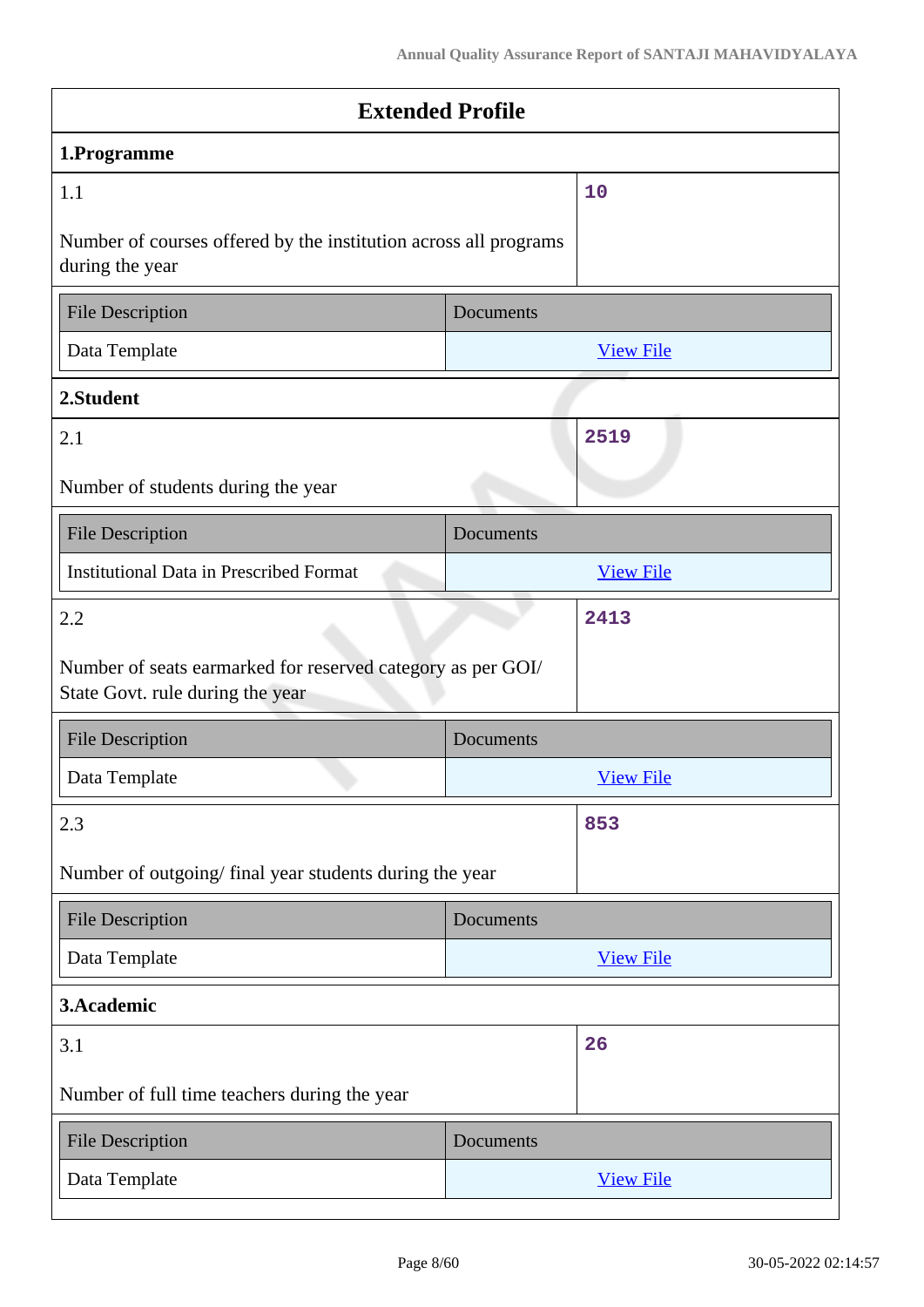| 3.2                                                                                                                                                                                                                                                                                                                                                                                                                                                                                                                                                                                                                                                                                                                                                                                                                          |                  | 86       |  |
|------------------------------------------------------------------------------------------------------------------------------------------------------------------------------------------------------------------------------------------------------------------------------------------------------------------------------------------------------------------------------------------------------------------------------------------------------------------------------------------------------------------------------------------------------------------------------------------------------------------------------------------------------------------------------------------------------------------------------------------------------------------------------------------------------------------------------|------------------|----------|--|
| Number of sanctioned posts during the year                                                                                                                                                                                                                                                                                                                                                                                                                                                                                                                                                                                                                                                                                                                                                                                   |                  |          |  |
| <b>File Description</b><br>Documents                                                                                                                                                                                                                                                                                                                                                                                                                                                                                                                                                                                                                                                                                                                                                                                         |                  |          |  |
| Data Template                                                                                                                                                                                                                                                                                                                                                                                                                                                                                                                                                                                                                                                                                                                                                                                                                | <b>View File</b> |          |  |
| 4.Institution                                                                                                                                                                                                                                                                                                                                                                                                                                                                                                                                                                                                                                                                                                                                                                                                                |                  |          |  |
| 4.1                                                                                                                                                                                                                                                                                                                                                                                                                                                                                                                                                                                                                                                                                                                                                                                                                          |                  | 23       |  |
| Total number of Classrooms and Seminar halls                                                                                                                                                                                                                                                                                                                                                                                                                                                                                                                                                                                                                                                                                                                                                                                 |                  |          |  |
| 4.2                                                                                                                                                                                                                                                                                                                                                                                                                                                                                                                                                                                                                                                                                                                                                                                                                          |                  | 24.48145 |  |
| Total expenditure excluding salary during the year (INR in<br>lakhs)                                                                                                                                                                                                                                                                                                                                                                                                                                                                                                                                                                                                                                                                                                                                                         |                  |          |  |
| 4.3                                                                                                                                                                                                                                                                                                                                                                                                                                                                                                                                                                                                                                                                                                                                                                                                                          |                  | 60       |  |
| Total number of computers on campus for academic purposes                                                                                                                                                                                                                                                                                                                                                                                                                                                                                                                                                                                                                                                                                                                                                                    |                  |          |  |
| Part B                                                                                                                                                                                                                                                                                                                                                                                                                                                                                                                                                                                                                                                                                                                                                                                                                       |                  |          |  |
| <b>CURRICULAR ASPECTS</b>                                                                                                                                                                                                                                                                                                                                                                                                                                                                                                                                                                                                                                                                                                                                                                                                    |                  |          |  |
| 1.1 - Curricular Planning and Implementation                                                                                                                                                                                                                                                                                                                                                                                                                                                                                                                                                                                                                                                                                                                                                                                 |                  |          |  |
| 1.1.1 - The Institution ensures effective curriculum delivery through a well planned and<br>documented process                                                                                                                                                                                                                                                                                                                                                                                                                                                                                                                                                                                                                                                                                                               |                  |          |  |
| To implement the same, academic calendar is prepared that includes<br>curricular, co-curricular and extra-curricular activities. It is<br>designed keeping in mind its outcomes and to make the process of<br>teaching learning joyful. Stress is given on designing activities<br>that would be interdisciplinary in nature. The experts in<br>particular discipline are invited to have an interaction with<br>students. They are guided to consult reference books, journals,<br>websites and other educational resources besides their text books.<br>Remedial coaching for weaker students and separate guidance to<br>advance learners is provided. Since lockdown online mode of<br>teaching has been adopted. The college purchased licenses from<br>Easytech Innovations Pvt. Ltd. for conducting online classes so |                  |          |  |

**that the students can access live and recorded video lectures from**

**university changed the pattern of question paper which was based**

**accordingly. The teachers have been using Google Classroom, Google**

**anywhere round the clock. During the pandemic period the**

**on multiple-choice questions and the students were prepared**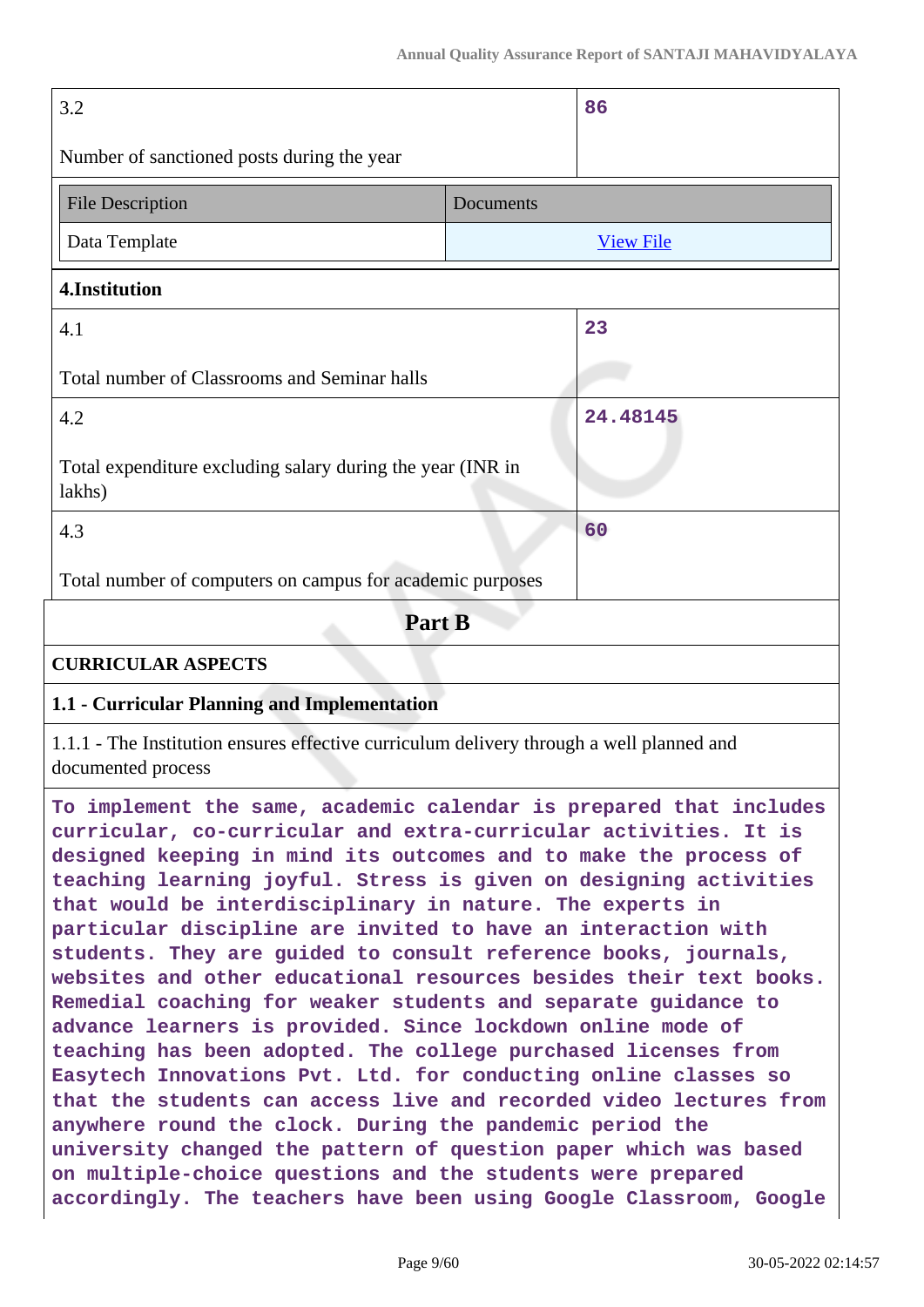**Form, WhatsApp and Telegram to provide learning resources. Model question papers and university question papers of previous examinations for reference have been given to the students. Readymade notes on multiple-choice questions were sent through WhatsApp. Internal assignments were given through Google Form.**

| <b>File Description</b>                | Documents |
|----------------------------------------|-----------|
| Upload relevant supporting<br>document | View File |
| Link for Additional information        |           |
|                                        | NIL       |

1.1.2 - The institution adheres to the academic calendar including for the conduct of Continuous Internal Evaluation (CIE)

**The college evolved its own mechanism for the continuous internal evaluation of the students. The college prepares the academic calendar for the next academic session keeping in mind the academic calendar of Rashtrasant Tukadoji Maharaj Nagpur University, Nagpur in which unit wise teaching plan, internal evaluation mechanism including two unit tests and preliminary examination for each semester is prepared, keeping in mind the completion of the syllabus as well as continuous evaluation of students. It is also displayed on the website of the institution. All the events to be organized have been displayed on the website. The opinion of all the Head of the departments and faculty members and coordinators of respective committees and cells in the college are invited and considered for preparing academic calendar and time table and they were strictly adhered to.**

**The faculty-in-charge monitors the academic activities in their respective faculties and gives suggestions to the faculty members whenever they are in need of it related to their syllabus, teaching methodologies and teaching plans so that maximum students get benefitted. Even in the lockdown period the institution conscientiously followed the continuous internal evaluation by organising online programs related to academic, co-curricular and extracurricular activities.**

| <b>File Description</b>                | Documents |
|----------------------------------------|-----------|
| Upload relevant supporting<br>document | View File |
| Link for Additional information        | NIL       |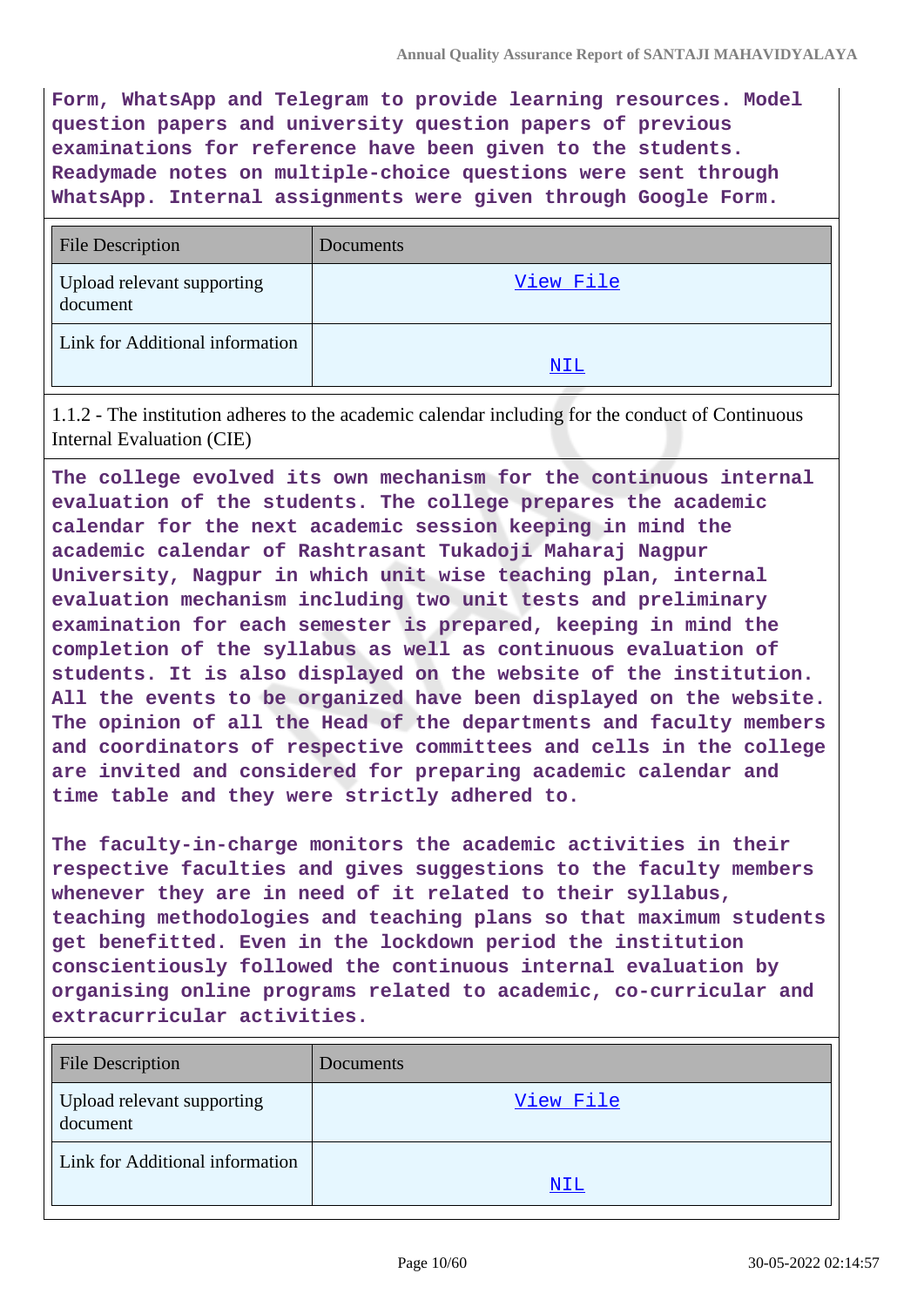| 1.1.3 - Teachers of the Institution participate |  |  | A. All of the above |
|-------------------------------------------------|--|--|---------------------|
| in following activities related to curriculum   |  |  |                     |
| development and assessment of the affiliating   |  |  |                     |
| University and/are represented on the           |  |  |                     |
| following academic bodies during the year.      |  |  |                     |
| <b>Academic council/BoS of Affiliating</b>      |  |  |                     |
| University Setting of question papers for       |  |  |                     |
| <b>UG/PG</b> programs Design and Development    |  |  |                     |
| of Curriculum for Add on/certificate/           |  |  |                     |
| <b>Diploma Courses Assessment / evaluation</b>  |  |  |                     |
| process of the affiliating University           |  |  |                     |
|                                                 |  |  |                     |

| <b>File Description</b>                                                                                         | Documents |
|-----------------------------------------------------------------------------------------------------------------|-----------|
| Details of participation of<br>teachers in various<br>bodies/activities provided as a<br>response to the metric | View File |
| Any additional information                                                                                      | View File |

#### **1.2 - Academic Flexibility**

**1.2.1 - Number of Programmes in which Choice Based Credit System (CBCS)/ elective course system has been implemented**

### **1.2.1.1 - Number of Programmes in which CBCS/ Elective course system implemented**

**07**

| <b>File Description</b>                                    | Documents |
|------------------------------------------------------------|-----------|
| Any additional information                                 | View File |
| Minutes of relevant Academic<br>Council/BOS meetings       | View File |
| Institutional data in prescribed<br>format (Data Template) | View File |

### **1.2.2 - Number of Add on /Certificate programs offered during the year**

**1.2.2.1 - How many Add on /Certificate programs are added during the year. Data requirement for year: (As per Data Template)**

**05**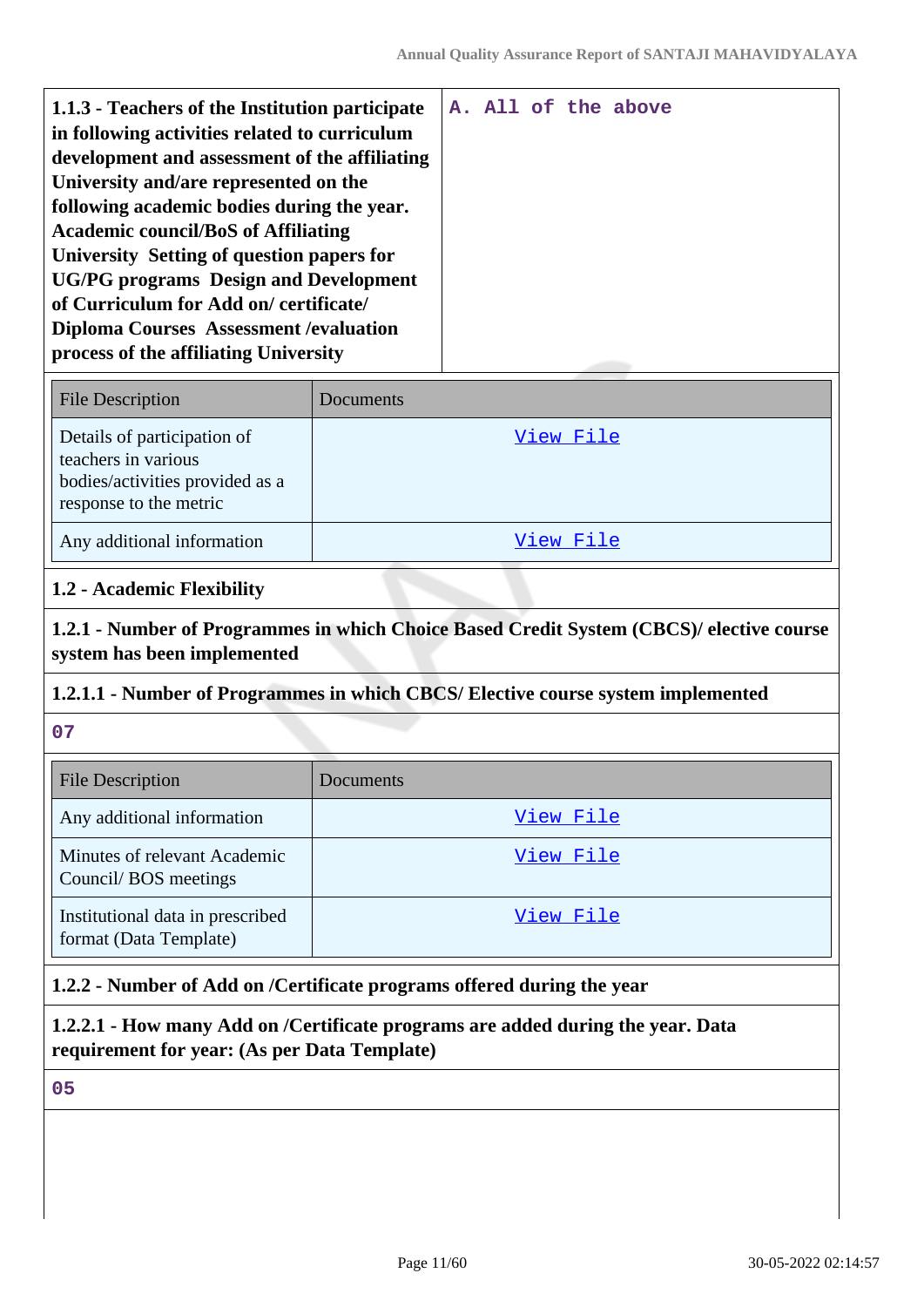| <b>File Description</b>                                                       | Documents |
|-------------------------------------------------------------------------------|-----------|
| Any additional information                                                    | View File |
| Brochure or any other document<br>relating to Add on /Certificate<br>programs | View File |
| List of Add on /Certificate<br>programs (Data Template)                       | View File |

## **1.2.3 - Number of students enrolled in Certificate/ Add-on programs as against the total number of students during the year**

| $\overline{a}$ |          |
|----------------|----------|
|                |          |
|                | w<br>×.  |
|                | . .<br>w |
|                |          |

| <b>File Description</b>                                                                   | Documents |
|-------------------------------------------------------------------------------------------|-----------|
| Any additional information                                                                | View File |
| Details of the students enrolled<br>in Subjects related to<br>certificate/Add-on programs | View File |

### **1.3 - Curriculum Enrichment**

1.3.1 - Institution integrates crosscutting issues relevant to Professional Ethics, Gender, Human Values, Environment and Sustainability into the Curriculum

**Professional Ethics – The faculty members of the institution have been discharging their duties in an efficient and honest manner with dedication towards their job. Besides imparting academic knowledge they also strive to inculcate human values amongst students. They update their knowledge keeping in mind the need of students.**

**Gender- The College maintains anatmosphere of gender equity in its premises. No gender discrimination is tolerated at any cost. There are two active cells for prohibition of sexual harassment. The cells have beenconstituted as per the latest guidelines.**

**Human Values- The institution lays stress on imparting human values like compassion, charity, fraternity and friendliness among students respecting the individual dignity. Discrete care is taken not to violate the human rights of students as well as employees of the organisation.**

**Environment and Sustainability- The institution emphasises onkeeping the college campus eco-friendly. Wastage of water, electricity and paper is strictly prohibited. Rain water**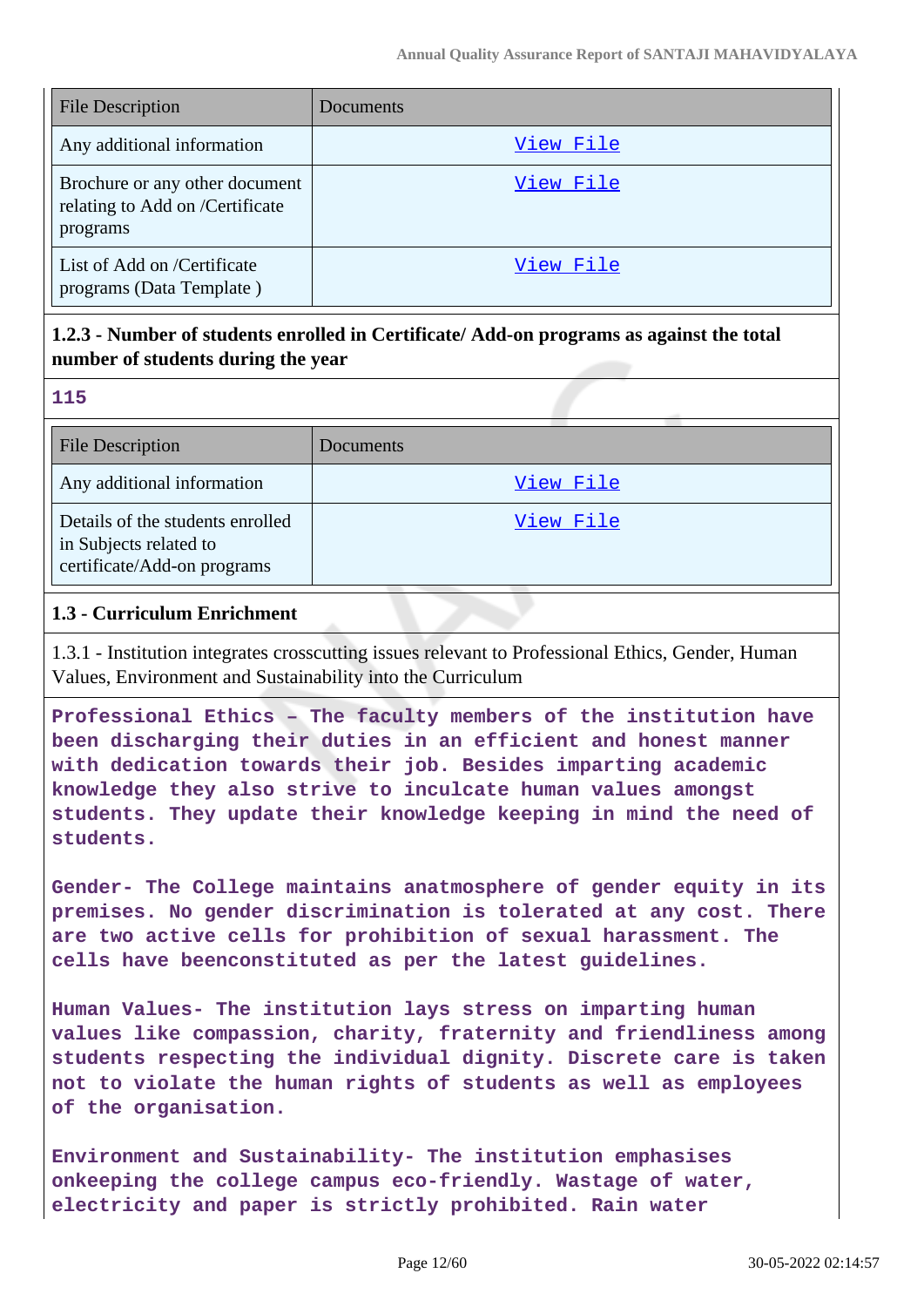**harvesting is done and the water is stored in tanks for use in summer season. The use of plastic is banned in the college premises. Solar panels are installed to utilize solar energy.Every second saturday of the month is observed as No Vehicle Day.**

| <b>File Description</b>                                                                                                                                                    | Documents |
|----------------------------------------------------------------------------------------------------------------------------------------------------------------------------|-----------|
| Any additional information                                                                                                                                                 | View File |
| Upload the list and description<br>of courses which address the<br>Professional Ethics, Gender,<br>Human Values, Environment<br>and Sustainability into the<br>Curriculum. | View File |

## **1.3.2 - Number of courses that include experiential learning through project work/field work/internship during the year**

#### **08**

| <b>File Description</b>                                                                              | Documents        |
|------------------------------------------------------------------------------------------------------|------------------|
| Any additional information                                                                           | View File        |
| Programme / Curriculum/<br>Syllabus of the courses                                                   | View File        |
| Minutes of the Boards of<br>Studies/Academic Council<br>meetings with approvals for<br>these courses | View File        |
| MoU's with relevant<br>organizations for these courses,<br>if any                                    | <u>View File</u> |
| Institutional Data in Prescribed<br>Format                                                           | View File        |

### **1.3.3 - Number of students undertaking project work/field work/ internships**

#### **736**

| <b>File Description</b>                                                                                             | Documents |
|---------------------------------------------------------------------------------------------------------------------|-----------|
| Any additional information                                                                                          | View File |
| List of programmes and number<br>of students undertaking project<br>work/field work//internships<br>(Data Template) | View File |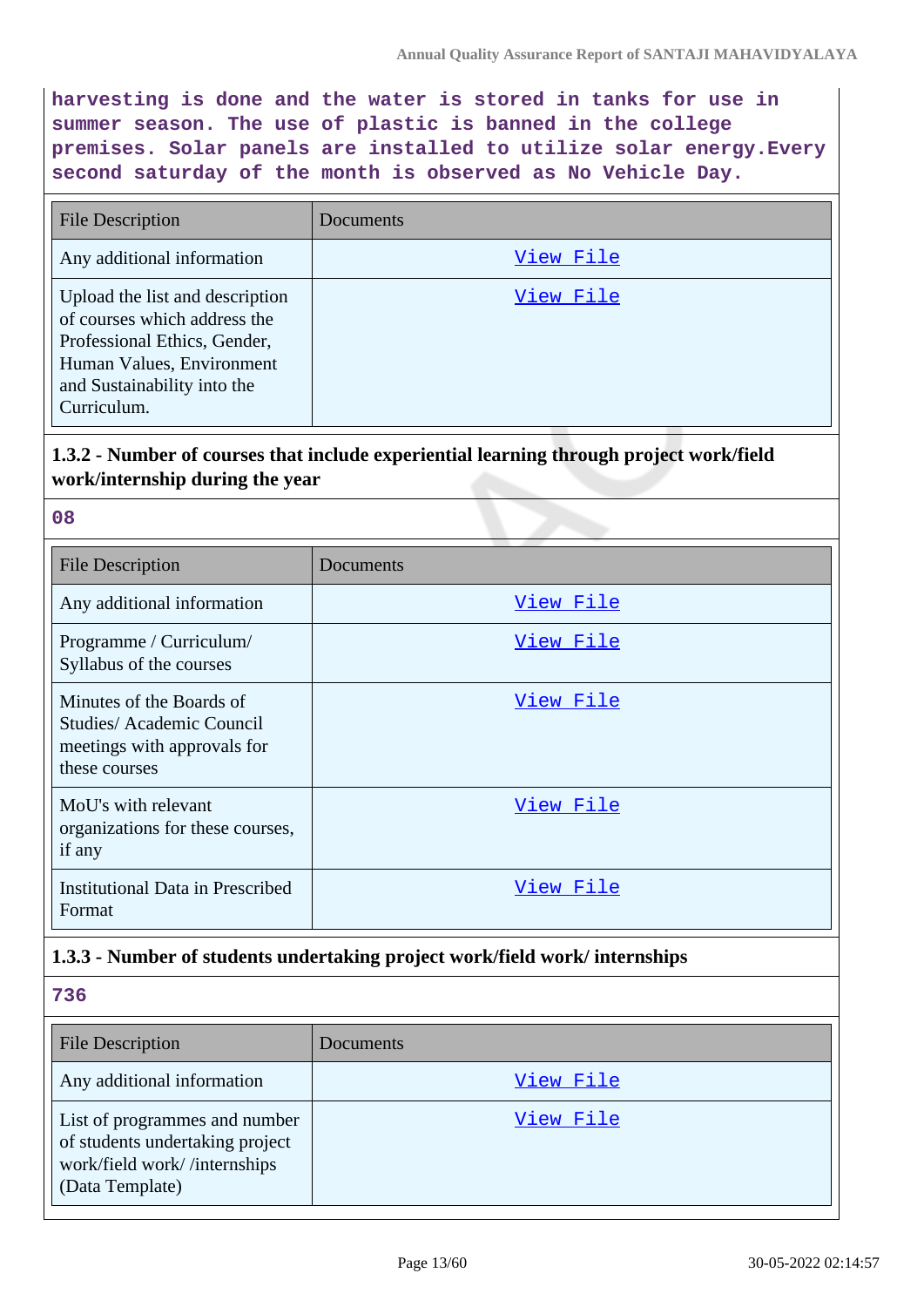| 1.4 - Feedback System                                                                                                                                                          |                                                                                                        |                                                                                          |
|--------------------------------------------------------------------------------------------------------------------------------------------------------------------------------|--------------------------------------------------------------------------------------------------------|------------------------------------------------------------------------------------------|
| 1.4.1 - Institution obtains feedback on the<br>syllabus and its transaction at the institution<br>from the following stakeholders Students<br><b>Teachers Employers Alumni</b> |                                                                                                        | B. Any 3 of the above                                                                    |
| <b>File Description</b>                                                                                                                                                        | Documents                                                                                              |                                                                                          |
| URL for stakeholder feedback<br>report                                                                                                                                         | https://santajicollege.ac.in/student/Stude<br><u>nt Teacher Aumni Empoyer Feedback 2020 21.</u><br>pdf |                                                                                          |
| Action taken report of the<br>Institution on feedback report as<br>stated in the minutes of the<br>Governing Council, Syndicate,<br><b>Board of Management</b>                 | View File                                                                                              |                                                                                          |
| Any additional information                                                                                                                                                     | View File                                                                                              |                                                                                          |
| 1.4.2 - Feedback process of the Institution<br>may be classified as follows                                                                                                    |                                                                                                        | A. Feedback collected, analyzed<br>and action taken and feedback<br>available on website |
| <b>File Description</b>                                                                                                                                                        | Documents                                                                                              |                                                                                          |

| Upload any additional<br>information | View File                                                                                       |
|--------------------------------------|-------------------------------------------------------------------------------------------------|
| URL for feedback report              | https://santajicollege.ac.in/student/Stude<br>nt Teacher Aumni Empoyer Feedback 2020 21.<br>pdf |

# **TEACHING-LEARNING AND EVALUATION**

# **2.1 - Student Enrollment and Profile**

# **2.1.1 - Enrolment Number Number of students admitted during the year**

# **2.1.1.1 - Number of students admitted during the year**

**2519**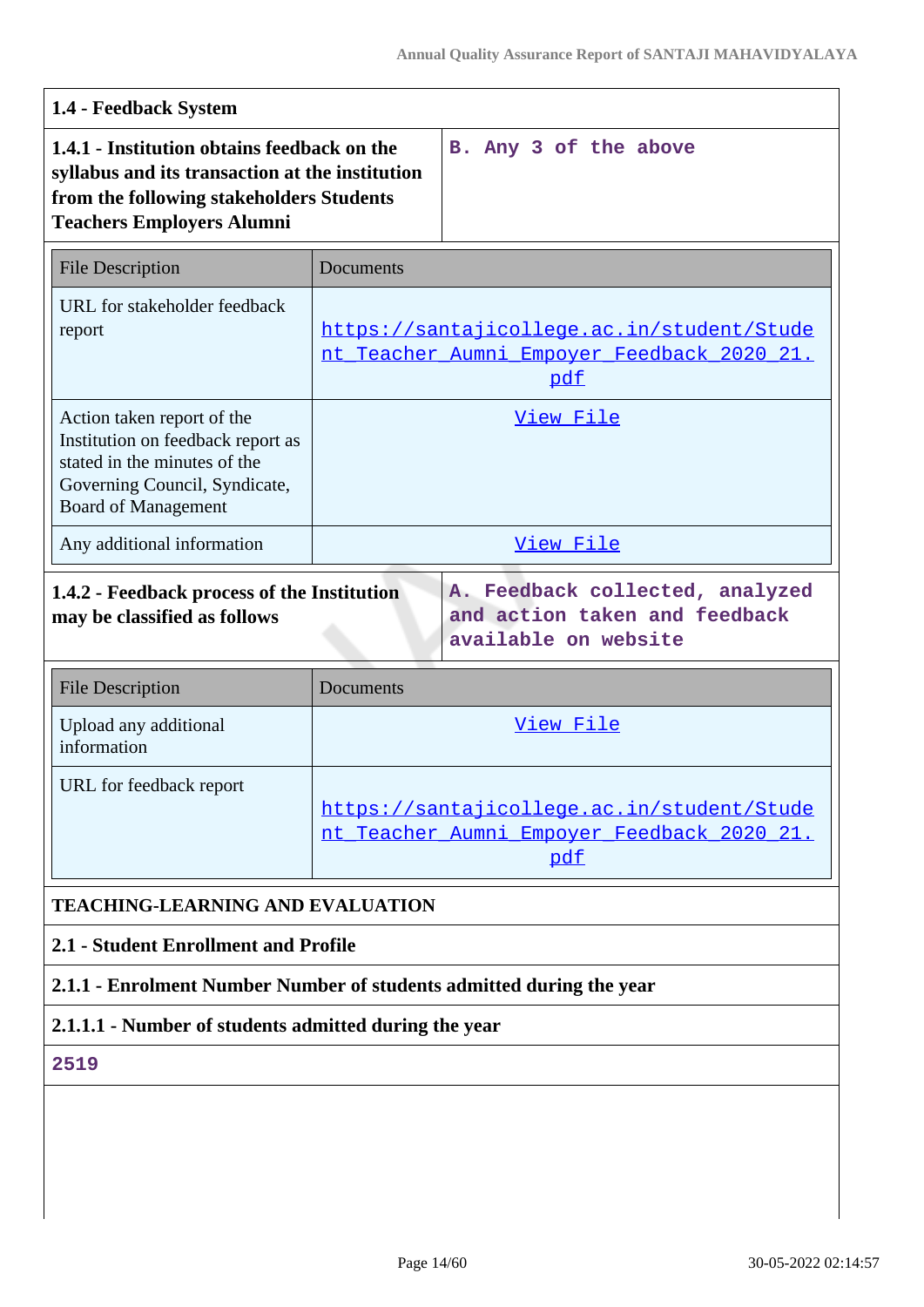| <b>File Description</b>                    | <b>Documents</b> |
|--------------------------------------------|------------------|
| Any additional information                 | View File        |
| Institutional data in prescribed<br>format | View File        |

**2.1.2 - Number of seats filled against seats reserved for various categories (SC, ST, OBC, Divyangjan, etc. as per applicable reservation policy during the year (exclusive of supernumerary seats)**

### **2.1.2.1 - Number of actual students admitted from the reserved categories during the year**

|  | . .<br>۰, | ۰.<br>× |  |
|--|-----------|---------|--|

| <b>File Description</b>                                          | Documents |
|------------------------------------------------------------------|-----------|
| Any additional information                                       | View File |
| Number of seats filled against<br>seats reserved (Data Template) | View File |

### **2.2 - Catering to Student Diversity**

2.2.1 - The institution assesses the learning levels of the students and organizes special Programmes for advanced learners and slow learners

**The college has devised a mechanism to assess the learning levels of the students. For that purpose aptitude test isconducted. On this basis advanced and slow learners are identified. As the college has a large number of students belonging to SC, ST, OBC, VJ, NT, SBC category and socially and economically disadvantaged sections of society, the teachers take into account all these factors while imparting knowledge. Remedial Coaching classes are conducted in subjects like English, Economics, Financial Account, Business Economics, Monetary Economics, Indian Economics, Physics, Botany and Zoology for the slow learners. They are encouraged to participate in the activities in the class like student seminar, group discussion and brain-storming sessions. The help of the advanced learners is sought to guide the slow learners. They are also encouraged to take part in the activities like creative writings, cultural programmes and Science Day Celebration. They aregiven opportunityto work asmember of editorial board of college magazine 'Utkarsh' and are encouraged to share their ideas and thoughts in writings to be published in the magazine. Special coaching for competitive examinations and trainingfor quality oriented research papers aregiven. For advanced and slow learners separate teaching methology is adopted.**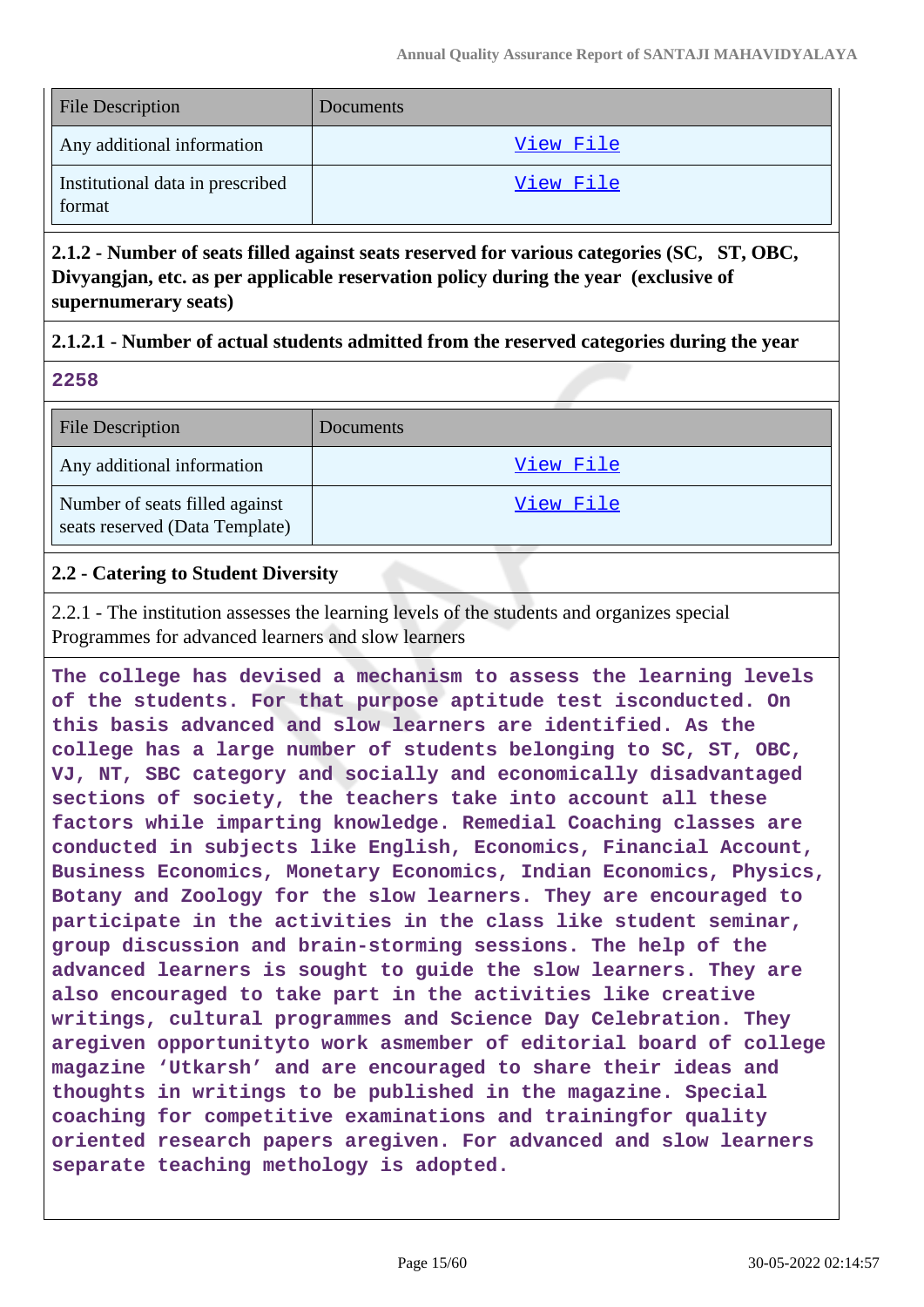| <b>File Description</b>                  | Documents                                                               |
|------------------------------------------|-------------------------------------------------------------------------|
| Paste link for additional<br>information | https://santajicollege.ac.in/remedial/Reme<br>dial Coaching 2020 21.pdf |
| Upload any additional<br>information     | View File                                                               |

### **2.2.2 - Student- Full time teacher ratio (Data for the latest completed academic year)**

| Number of Students         |           | <b>Number of Teachers</b> |
|----------------------------|-----------|---------------------------|
| 2519                       |           | 26                        |
| <b>File Description</b>    | Documents |                           |
| Any additional information |           | View File                 |

### **2.3 - Teaching- Learning Process**

2.3.1 - Student centric methods, such as experiential learning, participative learning and problem solving methodologies are used for enhancing learning experiences

**The institution lays emphasis on effective student centric methods. The students of Commerce, Management, Science and Humanities acquire experiential and participative learning through projects, laboratory experiments, group discussion, classroom seminars, co-curricular and extension activities. The department of English has conducted a survey of the undergraduate students to assess various language skills and the conditions that hinder their progress in acquiring the skills of listening, reading, speaking and writing. Cooperative or community-based learning has been imparted through the activities of NSS. The institution has worked in collaboration with other higher educational institutions for exchange of knowledge and expertise for the sake of enhancement and improvement in quality. Industrial visits and educational tours have been held. The participative learning and problem-solving methodologies have been adopted to develop scientific acumen, temperament and research inquisitiveness. Need based problem-solving methodologies have been adopted according to the situational needs of the students. The activities have been planned in alignment with the prescribed contents of the syllabus. The students have been encouraged to participate in activities which sharpen their creative skills. Thus, they get an opportunity to be a part of participative learning. The teachers have been accessible for problem-solving as and when required.**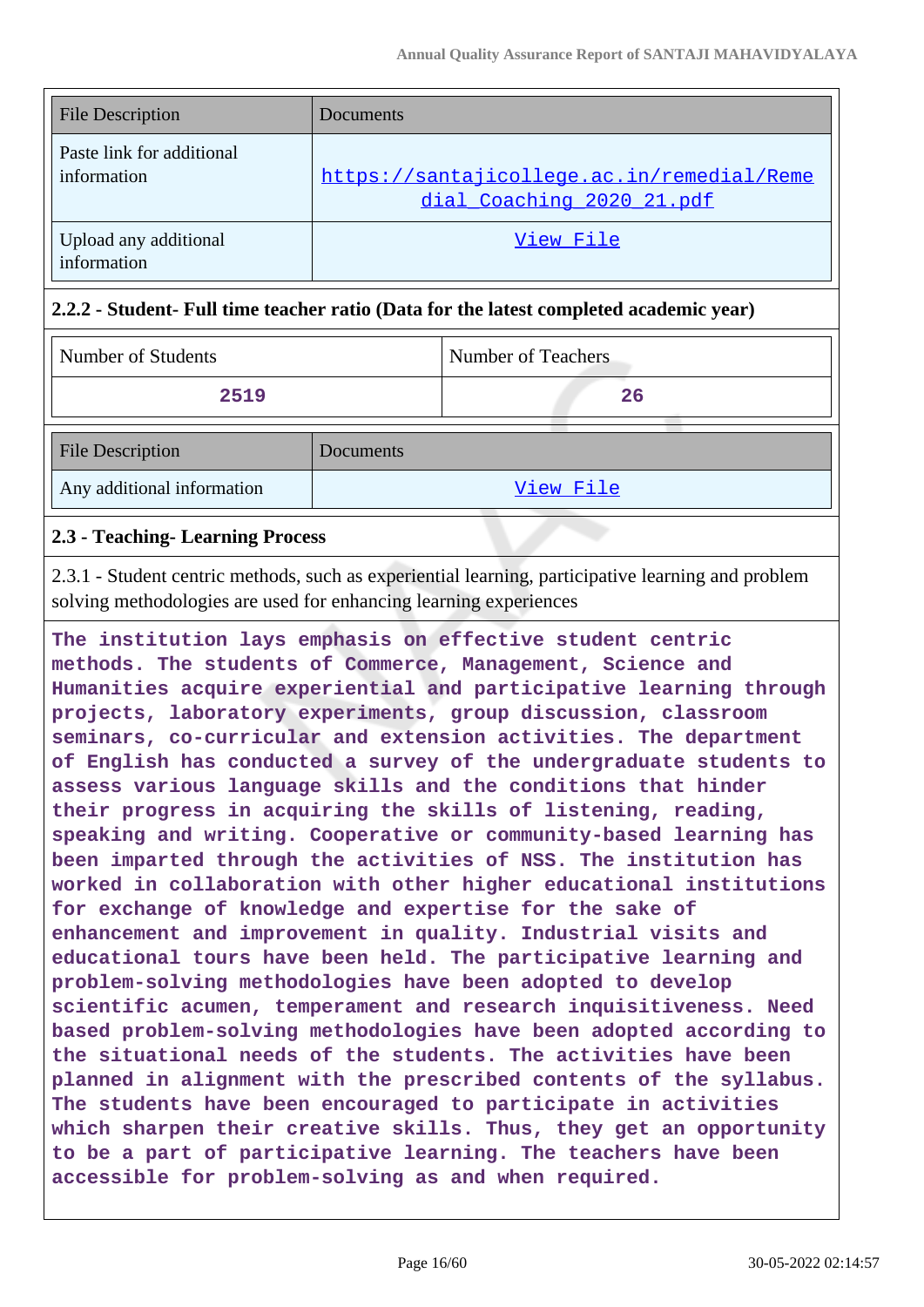| <b>File Description</b>              | Documents |
|--------------------------------------|-----------|
| Upload any additional<br>information | View File |
| Link for additional information      | NIL       |
|                                      |           |

2.3.2 - Teachers use ICT enabled tools for effective teaching-learning process. Write description in maximum of 200 words

**The college adopts ICT based teaching along with traditional methods for effective delivery of knowledge. Due to lockdown as per the directions of the government, online teaching has been conducted through licensed teaching platform Edflylearn.com. The live classes and recorded videos on this teaching platform can be accessed by the students through their login IDs. Online E-Resources are provided through the Learning Resource Center of the institution which has an access of E-books, E-journals, E-Thesis, & E-manuscripts on different subjects. The college has subscribed DELNET & N-LIST databases. For visually impaired students the college uses the NVDA talking software link to make the website user-friendly. The textbooks required by the visually impaired students are converted into audio format with the help of Saksham, an NGO. The audio books are made available through Audio Books Reader and Recorder or pen drive and uploaded on the library website as well. The links of the recordings of all the online events organized by the college have been displayed under the name of 'Program Recording Repository'. The college has smart classrooms from where teaching through digital mode has been imparted. PPTs have been prepared and detailed information with visual effects has been delivered.**

| <b>File Description</b>                                                                                    | Documents |
|------------------------------------------------------------------------------------------------------------|-----------|
| Upload any additional<br>information                                                                       | View File |
| Provide link for webpage<br>describing the ICT enabled tools<br>for effective teaching-learning<br>process | View File |

# **2.3.3 - Ratio of mentor to students for academic and other related issues (Data for the latest completed academic year )**

### **2.3.3.1 - Number of mentors**

**48**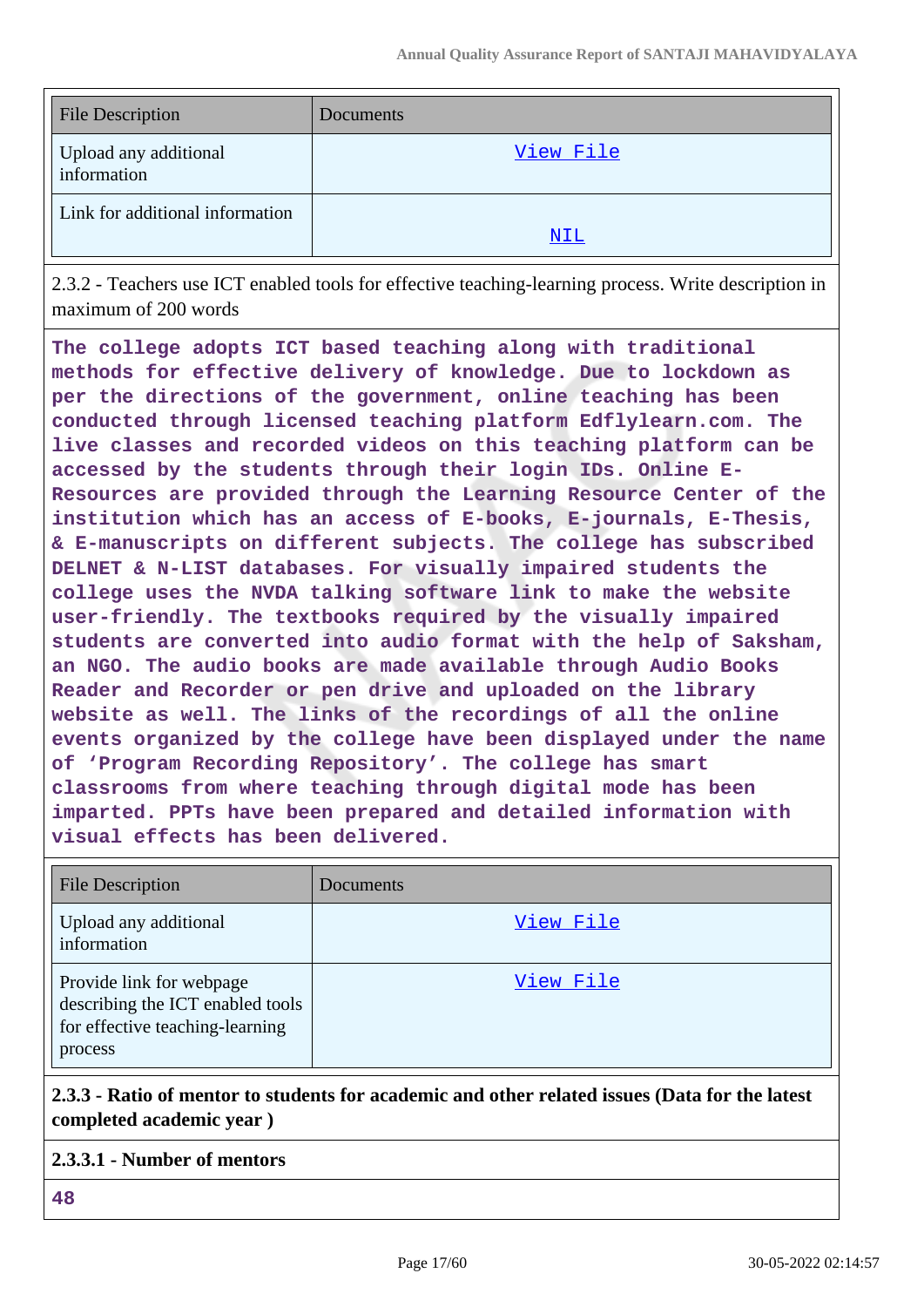| <b>File Description</b>                                                  | Documents |
|--------------------------------------------------------------------------|-----------|
| Upload, number of students<br>enrolled and full time teachers<br>on roll | View File |
| Circulars pertaining to assigning<br>mentors to mentees                  | View File |
| Mentor/mentee ratio                                                      | View File |

### **2.4 - Teacher Profile and Quality**

#### **2.4.1 - Number of full time teachers against sanctioned posts during the year**

**26**

| <b>File Description</b>                                                   | Documents |
|---------------------------------------------------------------------------|-----------|
| Full time teachers and<br>sanctioned posts for year (Data<br>Template)    | View File |
| Any additional information                                                | View File |
| List of the faculty members<br>authenticated by the Head of<br><b>HEI</b> | View File |

**2.4.2 - Number of full time teachers with Ph. D. / D.M. / M.Ch. /D.N.B Superspeciality / D.Sc. / D.Litt. during the year (consider only highest degree for count)**

**2.4.2.1 - Number of full time teachers with Ph. D. / D.M. / M.Ch. /D.N.C Superspeciality / D.Sc. / D.Litt. during the year**

**19**

| <b>File Description</b>                                                                                                                                                           | Documents |
|-----------------------------------------------------------------------------------------------------------------------------------------------------------------------------------|-----------|
| Any additional information                                                                                                                                                        | View File |
| List of number of full time<br>teachers with Ph. D. / D.M. /<br>M.Ch./ D.N.B Super specialty /<br>D.Sc. / D.Litt. and number of<br>full time teachers for year (Data<br>Template) | View File |

**2.4.3 - Number of years of teaching experience of full time teachers in the same institution (Data for the latest completed academic year)**

### **2.4.3.1 - Total experience of full-time teachers**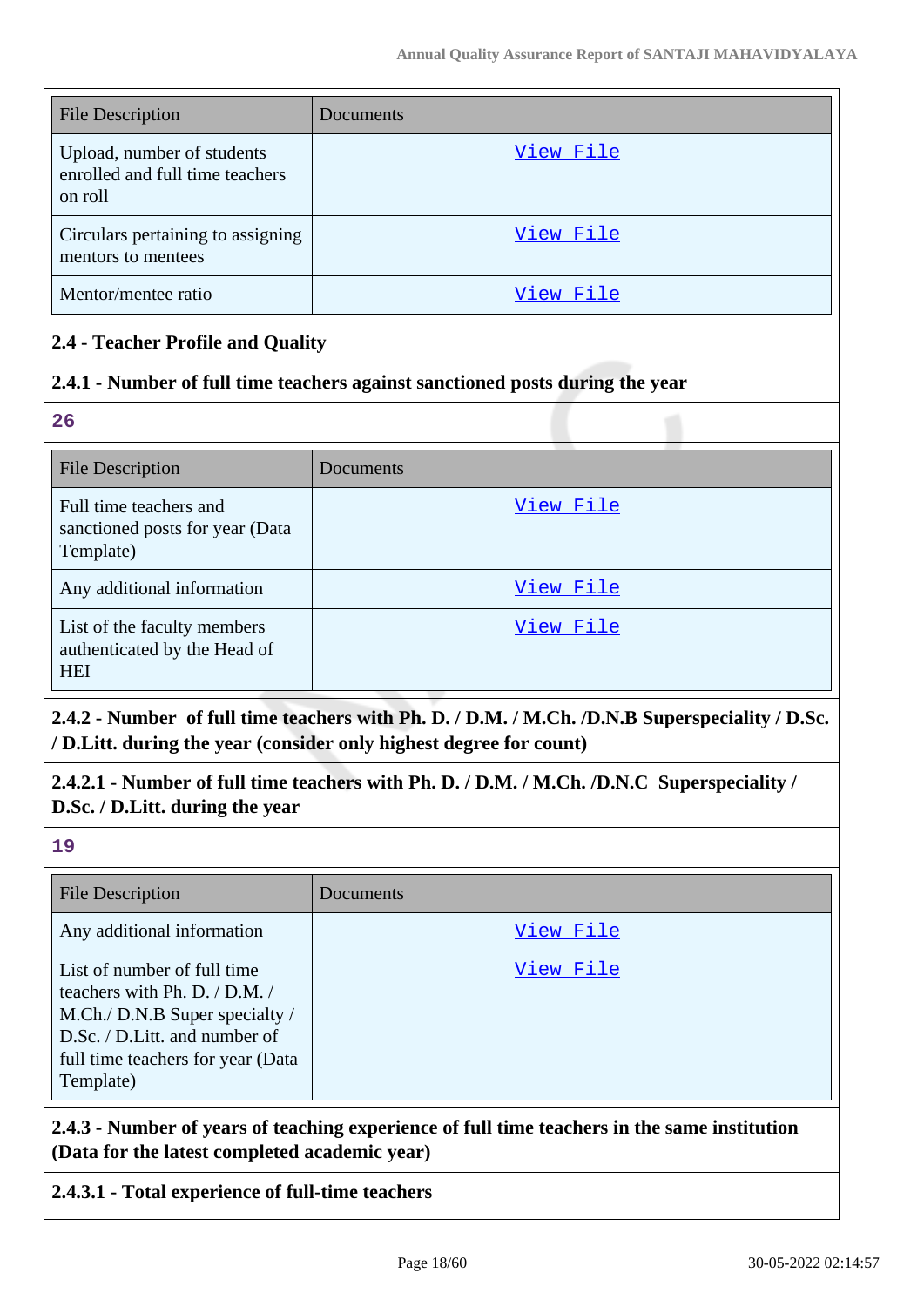| 252                                                                                                     |           |
|---------------------------------------------------------------------------------------------------------|-----------|
| <b>File Description</b>                                                                                 | Documents |
| Any additional information                                                                              | View File |
| List of Teachers including their<br>PAN, designation, dept. and<br>experience details(Data<br>Template) | View File |

### **2.5 - Evaluation Process and Reforms**

2.5.1 - Mechanism of internal assessment is transparent and robust in terms of frequency and mode. Write description within 200 words.

**The college has its own systematic mechanism to make internal assessment with respect to the enhancement of the performance and regularity of the students in the online and offline classrooms. The institution has followed guidelines and directions issued by the University and conducted internal assessment and evaluation accordingly. The college adopted ICT enabled and transparent methods for the evaluation of students. Quizzes and online tests have been conducted through Google forms. They have been given the opportunity to make presentation in the online classroom seminar. Preliminary examinations have been conducted before University examinations as per the prescribed question paper pattern of the University. The schedule of University examination is communicated to the students through WhatsApp group created for each class. Assignment topics have been given to evaluate their understanding about the particular subject. Due to COVID-19 pandemic lockdown the entire system of evaluation and assessment was carried out through online mode. Even practical examinations of Science Departments and Home Economics have been conducted online. Projects were compulsory for certain UG and PG courses as part of their curriculum. In some subjects, internal marks are based on assignments. They were given topics and asked to submit online as per the situation.**

| <b>File Description</b>         | Documents |
|---------------------------------|-----------|
| Any additional information      | View File |
| Link for additional information | NIL       |
|                                 |           |

2.5.2 - Mechanism to deal with internal examination related grievances is transparent, time- bound and efficient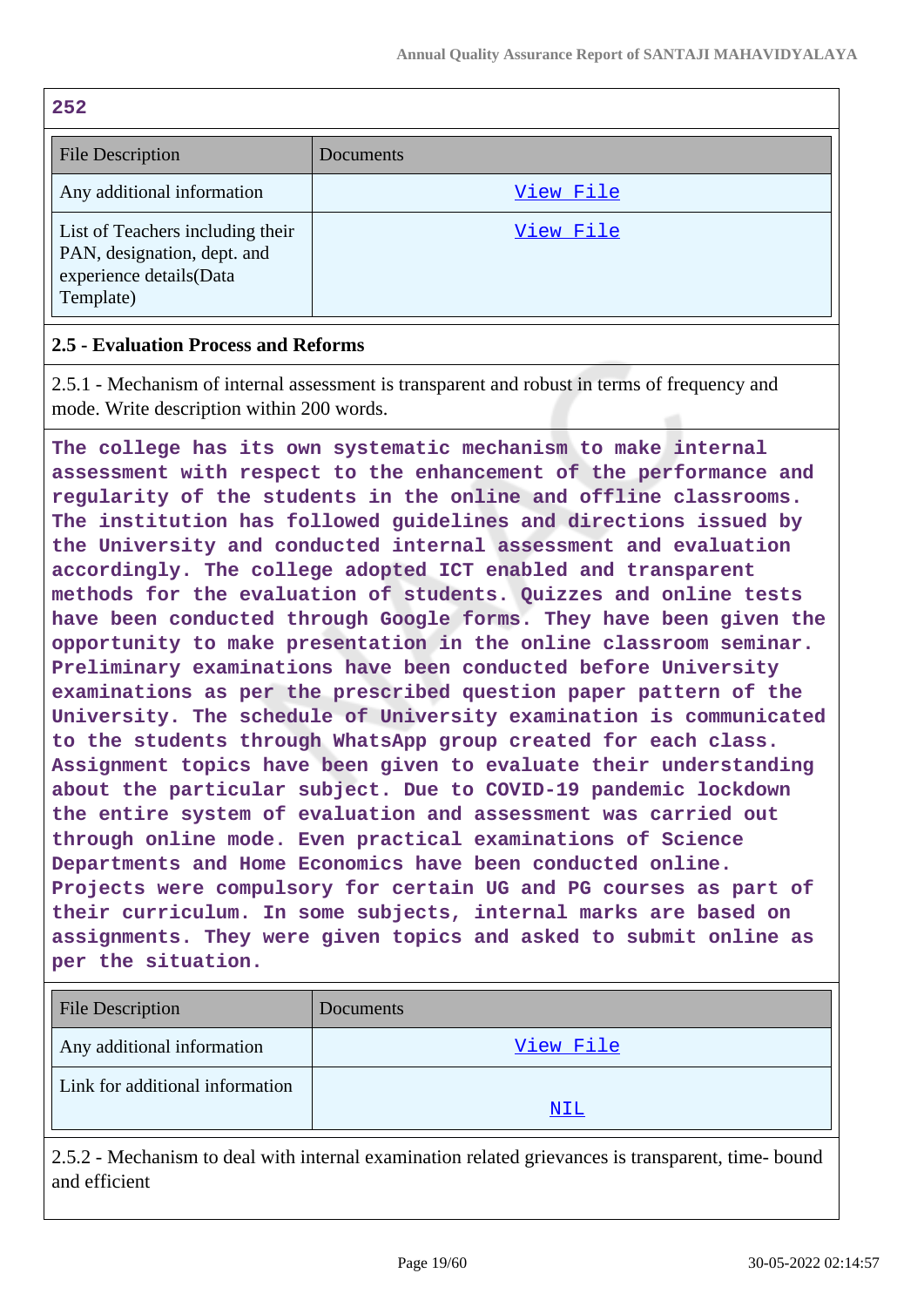**The institute follows transparent, time bound and efficient mechanism to deal with grievances related to internal examination and evaluation process. Due to pandemic the entire education system got disturbed. Following the guidelines of Central, State government and the university the institution conducted internal examination through online mode including practical examinations. Students faced several issues while attempting examination papers in the online mode. The issues were inaccessibility of network, low network and unavailability of devices. The students, who could not appear for the examination, were given a chance to appear through offline mode in the institution following the Standard Operating Procedures for Covid-19 prescribed by the administration. During lockdown the university, through its directions, asked all the affiliated institutions to conduct University examinations at the institutional level. Some of the students faced issues like technical glitches, being shown absent and marks not appearing in the mark-list. The college formed a committee of teachers to receive and forward the grievances of these students to the university. The grievances were uploaded and sent to the university as a result of which many of such students got an opportunity to reappear in the examination specially conducted by the university.**

| <b>File Description</b>         | Documents |
|---------------------------------|-----------|
| Any additional information      | View File |
| Link for additional information |           |
|                                 | NIL       |

#### **2.6 - Student Performance and Learning Outcomes**

2.6.1 - Programme and course outcomes for all Programmes offered by the institution are stated and displayed on website and communicated to teachers and students.

**Four language skills listening, reading, speaking and writing are to be improved through languages like English, Marathi and Hindi. The various genres of literature are taught through English and Marathi literature and their interests in literature are aroused through the teaching of literature. Basic concepts in Social Sciences can be learnt and understood by the students. Through the study of Commerce and Management they are able to understand and analyse key concepts in banking, economic planning, economic development, economical issue, market, investment, agriculture and international trade. The relation between diet, nutrition and good health can be understood by learners through the study of Home Economics. They get the idea of Citizenship, Indian Constitution**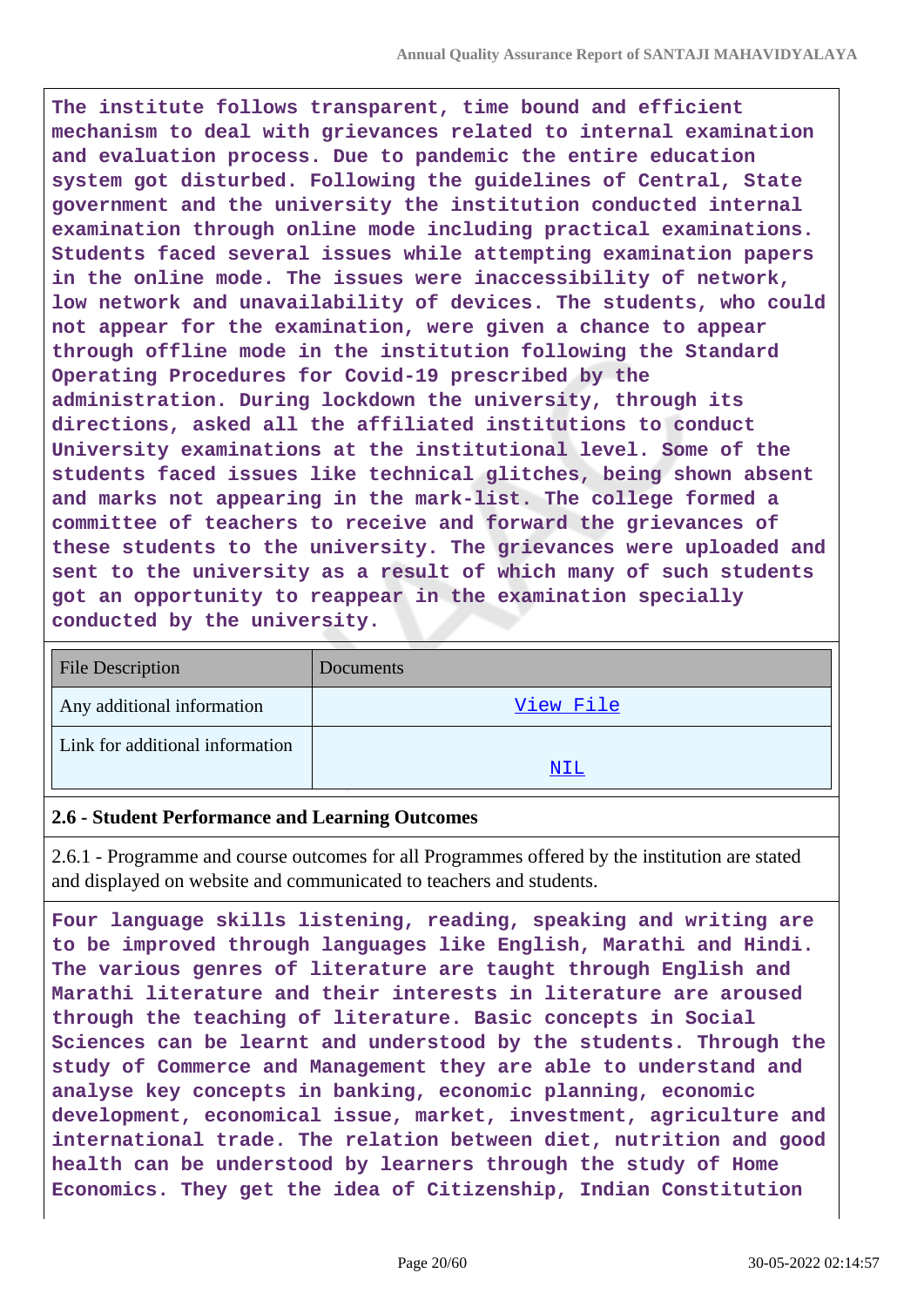**and key issues of governance through the study of Political Science. The study of basic sciences inculcates scientific temper, aptitude for research and rational thinking. The study of Computer Science helps them to learn various software programs that can avail them job opportunities in IT and related industries. The Programme and Course outcomes are in synchronization with each other and they are deliberated and executed in a well-planned manner. Co-curricular activities are chalked out in accordance with the program and course outcomes.**

| <b>File Description</b>                                           | Documents                                                   |
|-------------------------------------------------------------------|-------------------------------------------------------------|
| Upload any additional<br>information                              | View File                                                   |
| Paste link for Additional<br>information                          | https://santajicollege.ac.in/Program Outco<br>mes202021.pdf |
| <b>Upload COs for all Programmes</b><br>(exemplars from Glossary) | View File                                                   |

2.6.2 - Attainment of Programme outcomes and course outcomes are evaluated by the institution.

**While prescribing the course of the particular subject the specific course outcomes were kept in mind by the Board of Studies. Through imparting lessons in languages, the outcome is assessed on the basis of acquiring of skills like reading, writing, listening and speaking. In subjects like History, Sociology, Economics, Political Science, Home Economics the Program and Course Outcomes are measured in terms of application of knowledge in moments of need. In the field of Commerce & Management it is confirmed if the students have imbibed the skills of financial management, marketing, human resource management and administration. Basic and Practical knowledge is given through the study of science. It is ensured that the teaching of subjects of science has resulted into development of scientific temperament, acumen and development of mindset for application based on rationale. After teaching management, the teachers try to find out if the students have acquired managerial skills and management of affairs. Program outcomes have been assessed through their subject knowledge on the basis of their participation in classroom discussions, seminars, their ability to understand the subject and key terms. Home and library assignments have been given to assess their practical approach towards a specific problem.**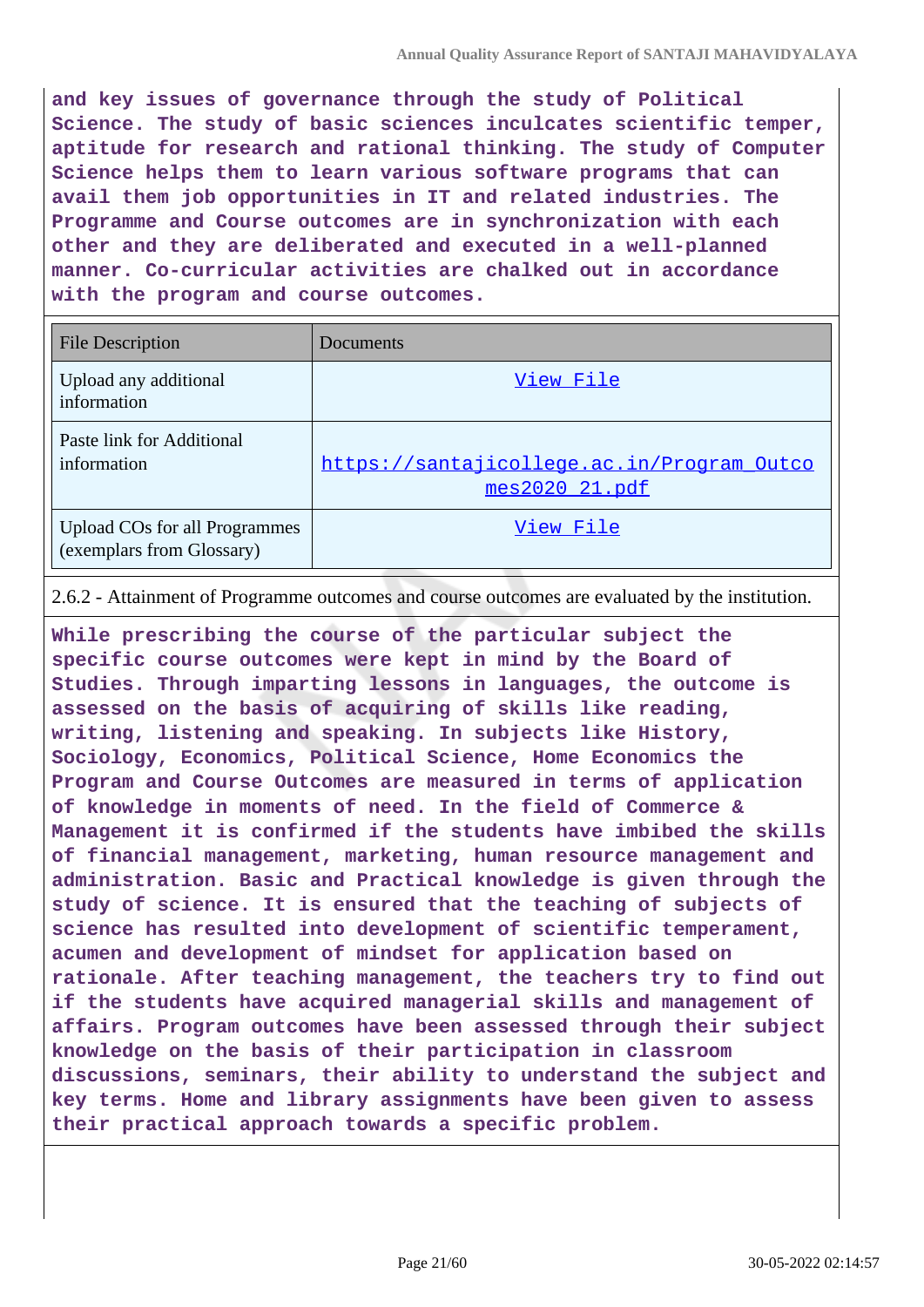| <b>File Description</b>                  | Documents  |
|------------------------------------------|------------|
| Upload any additional<br>information     | View File  |
| Paste link for Additional<br>information | <u>NIL</u> |

### **2.6.3 - Pass percentage of Students during the year**

### **2.6.3.1 - Total number of final year students who passed the university examination during the year**

#### **804**

| <b>File Description</b>                                                                                                     | Documents |
|-----------------------------------------------------------------------------------------------------------------------------|-----------|
| Upload list of Programmes and<br>number of students passed and<br>appeared in the final year<br>examination (Data Template) | View File |
| Upload any additional<br>information                                                                                        | View File |
| Paste link for the annual report                                                                                            | NIL       |

### **2.7 - Student Satisfaction Survey**

**2.7.1 - Student Satisfaction Survey (SSS) on overall institutional performance (Institution may design its own questionnaire) (results and details need to be provided as a weblink)**

https://santajicollege.ac.in/student/student\_satisfaction\_survey\_2 020\_21.pdf

### **RESEARCH, INNOVATIONS AND EXTENSION**

**3.1 - Resource Mobilization for Research**

**3.1.1 - Grants received from Government and non-governmental agencies for research projects / endowments in the institution during the year (INR in Lakhs)**

**3.1.1.1 - Total Grants from Government and non-governmental agencies for research projects / endowments in the institution during the year (INR in Lakhs)**

**Nil**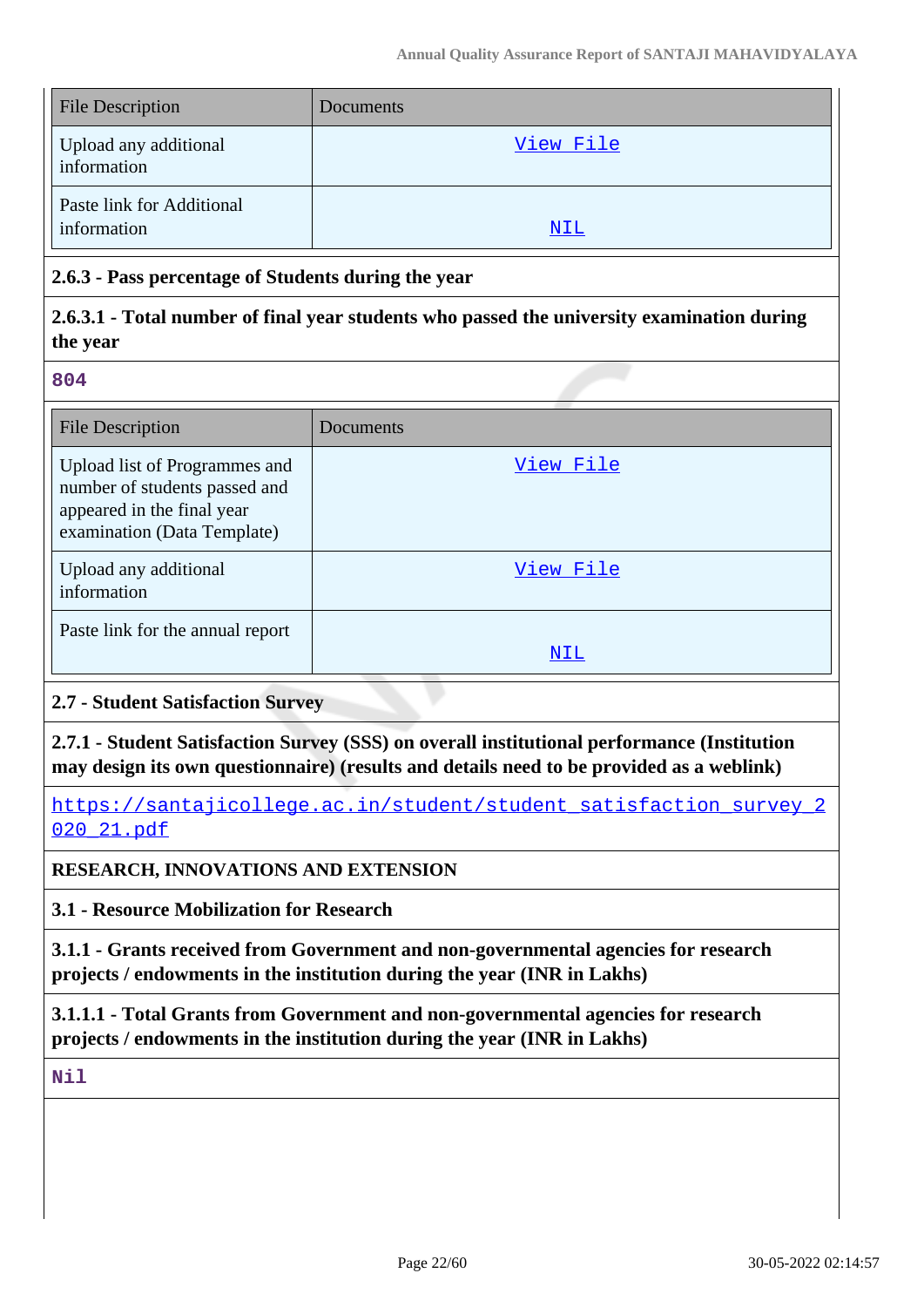| <b>File Description</b>                                                               | Documents |
|---------------------------------------------------------------------------------------|-----------|
| Any additional information                                                            | View File |
| e-copies of the grant award<br>letters for sponsored research<br>projects /endowments | View File |
| List of endowments / projects<br>with details of grants(Data<br>Template)             | View File |

# **3.1.2 - Number of teachers recognized as research guides (latest completed academic year)**

### **3.1.2.1 - Number of teachers recognized as research guides**

**06**

| <b>File Description</b>                    | Documents |
|--------------------------------------------|-----------|
| Any additional information                 | View File |
| Institutional data in prescribed<br>format | View File |

# **3.1.3 - Number of departments having Research projects funded by government and non government agencies during the year**

### **3.1.3.1 - Number of departments having Research projects funded by government and nongovernment agencies during the year**

**Nil**

| <b>File Description</b>                                          | Documents        |
|------------------------------------------------------------------|------------------|
| List of research projects and<br>funding details (Data Template) | View File        |
| Any additional information                                       | <u>View File</u> |
| Supporting document from<br><b>Funding Agency</b>                | View File        |
| Paste link to funding agency<br>website                          | NIL              |

### **3.2 - Innovation Ecosystem**

3.2.1 - Institution has created an ecosystem for innovations and has initiatives for creation and transfer of knowledge

**The institution has developed its own ecosystem for the creation and transfer of knowledge with innovative ideas and initiatives.**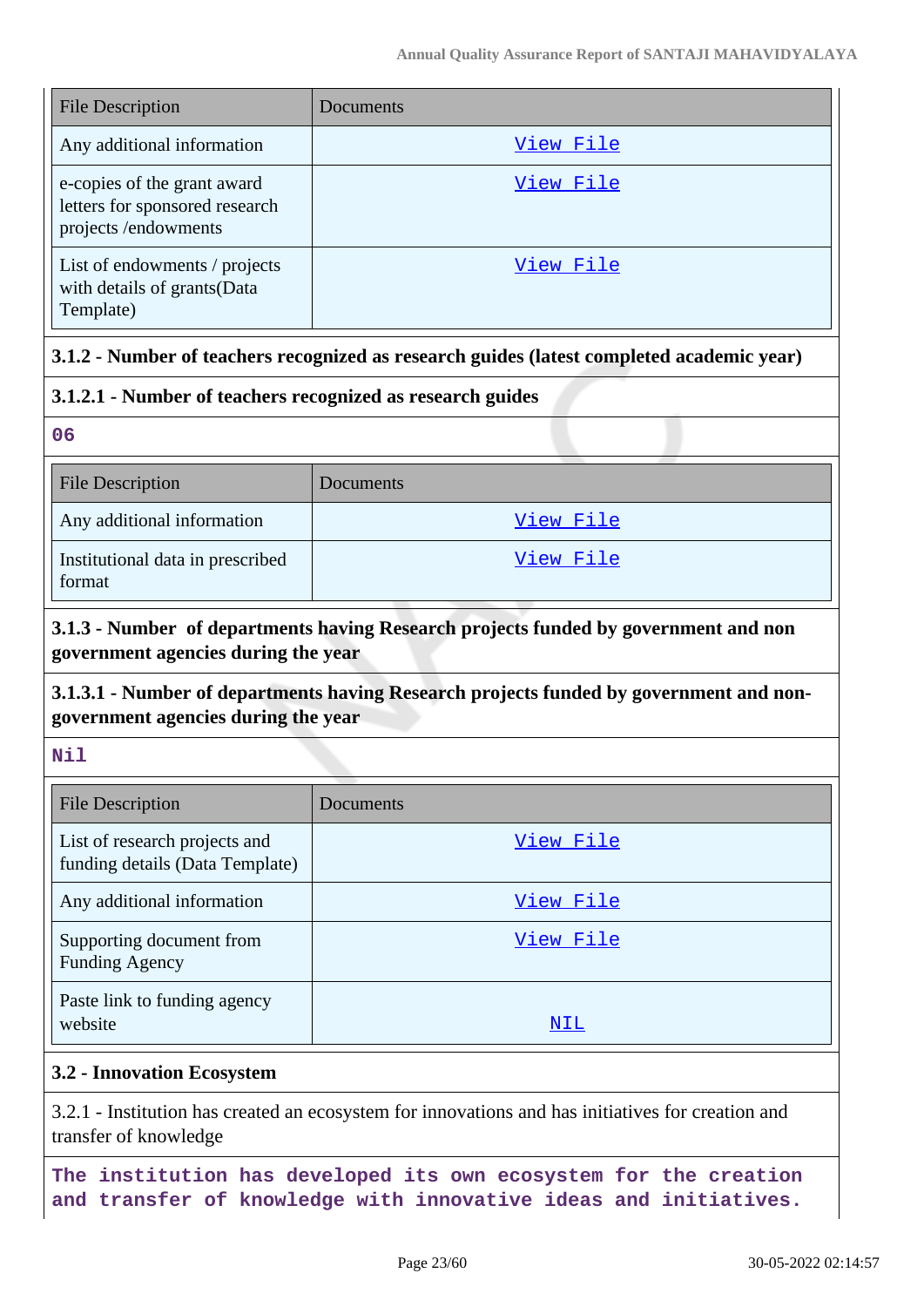**The institution has been publishing National Journal of Multidisciplinary Research DELTA and now it is published in an online mode and has received the status of Peer Reviewed Journal. College magazine Utkarsh gives opportunity to students to express their innovative and creative ideas through it. The institution has been recognized Place for Higher Learning and Research by RTM Nagpur University to undertake and supervise doctoral researches in Commerce and English since 2017. Due to lockdown meetings of Research Advisory Committee have been held through online mode and progress reports prepared. The college students have prepared innovative and research-oriented projects. Career Oriented Certificate courses such as Teaching in Marathi Language for Non-Marathis, Business Communication, Yoga Psychology and Mental Health and Yoga and Mental Health have been approved by Department of Lifelong Learning and Extension of the University which were implemented by the institution through online mode. Career Oriented Certificate course in Garment Manufacturing and Fashion Designing sanctioned by the Maharashtra State Board was also run. For the visually impaired and differently-abled students large number of resources are available.**

| <b>File Description</b>                  | Documents  |
|------------------------------------------|------------|
| Upload any additional<br>information     | View File  |
| Paste link for additional<br>information | <u>NIL</u> |

**3.2.2 - Number of workshops/seminars conducted on Research Methodology, Intellectual Property Rights (IPR) and entrepreneurship during the year**

**3.2.2.1 - Total number of workshops/seminars conducted on Research Methodology, Intellectual Property Rights (IPR) and entrepreneurship year wise during the year**

**15**

| <b>File Description</b>                                              | Documents |
|----------------------------------------------------------------------|-----------|
| Report of the event                                                  | View File |
| Any additional information                                           | View File |
| List of workshops/seminars<br>during last 5 years (Data<br>Template) | View File |

### **3.3 - Research Publications and Awards**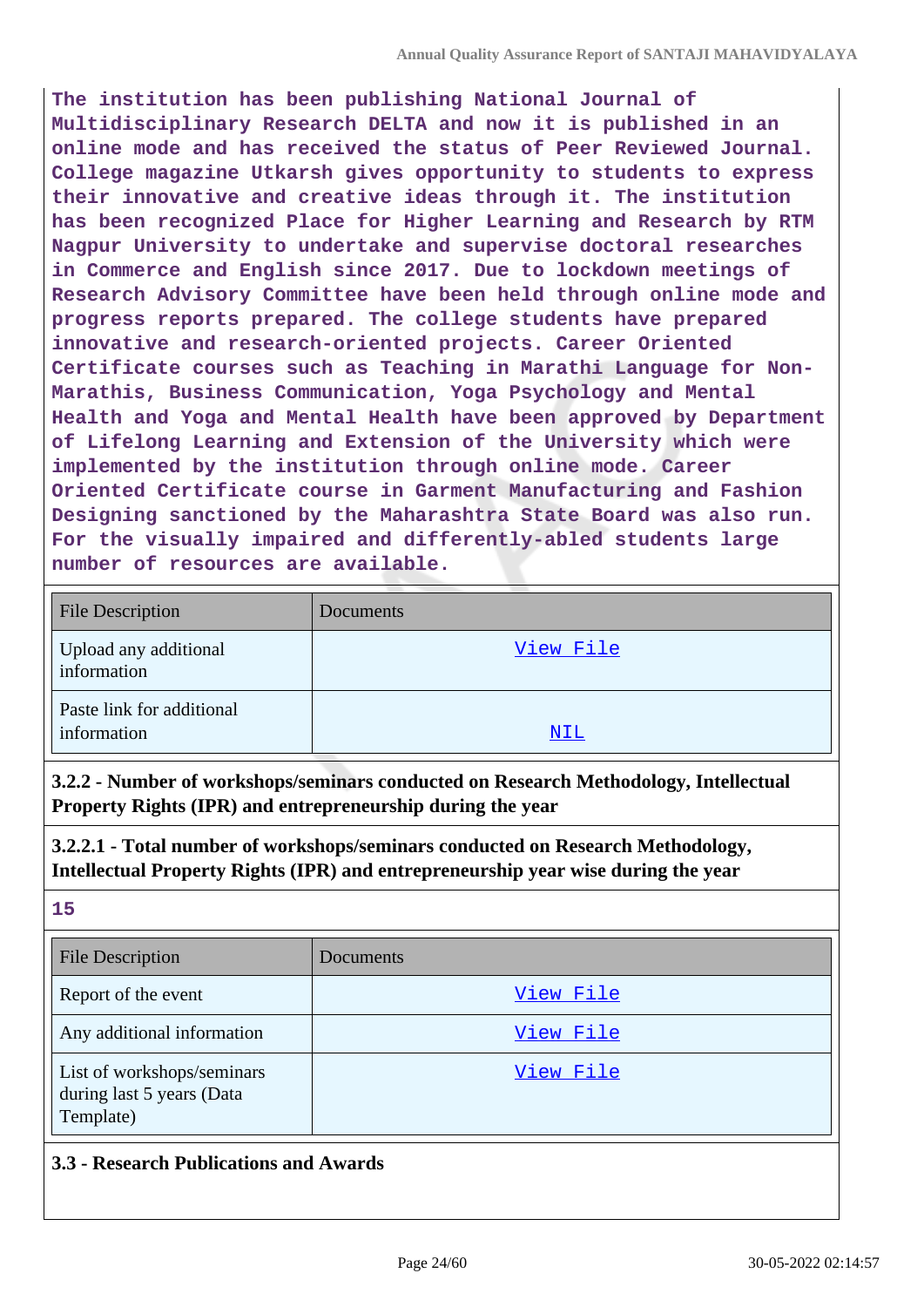### **3.3.1 - Number of Ph.Ds registered per eligible teacher during the year**

### **3.3.1.1 - How many Ph.Ds registered per eligible teacher within the year**

**03**

| <b>File Description</b>                                                                                                    | Documents                                                                 |
|----------------------------------------------------------------------------------------------------------------------------|---------------------------------------------------------------------------|
| URL to the research page on<br><b>HEI</b> website                                                                          | https://santajicollege.ac.in/research-<br>ethics-and-research-by-faculty/ |
| List of PhD scholars and their<br>details like name of the guide,<br>title of thesis, year of award etc<br>(Data Template) | View File                                                                 |
| Any additional information                                                                                                 | View File                                                                 |

**3.3.2 - Number of research papers per teachers in the Journals notified on UGC website during the year**

### **3.3.2.1 - Number of research papers in the Journals notified on UGC website during the year**

**02**

| <b>File Description</b>                                                                                     | Documents |
|-------------------------------------------------------------------------------------------------------------|-----------|
| Any additional information                                                                                  | View File |
| List of research papers by title,<br>author, department, name and<br>year of publication (Data<br>Template) | View File |

**3.3.3 - Number of books and chapters in edited volumes/books published and papers published in national/ international conference proceedings per teacher during the year**

**3.3.3.1 - Total number of books and chapters in edited volumes/books published and papers in national/ international conference proceedings year wise during year**

**22**

| <b>File Description</b>                                                      | Documents |
|------------------------------------------------------------------------------|-----------|
| Any additional information                                                   | View File |
| List books and chapters edited<br>volumes/books published (Data<br>Template) | View File |

### **3.4 - Extension Activities**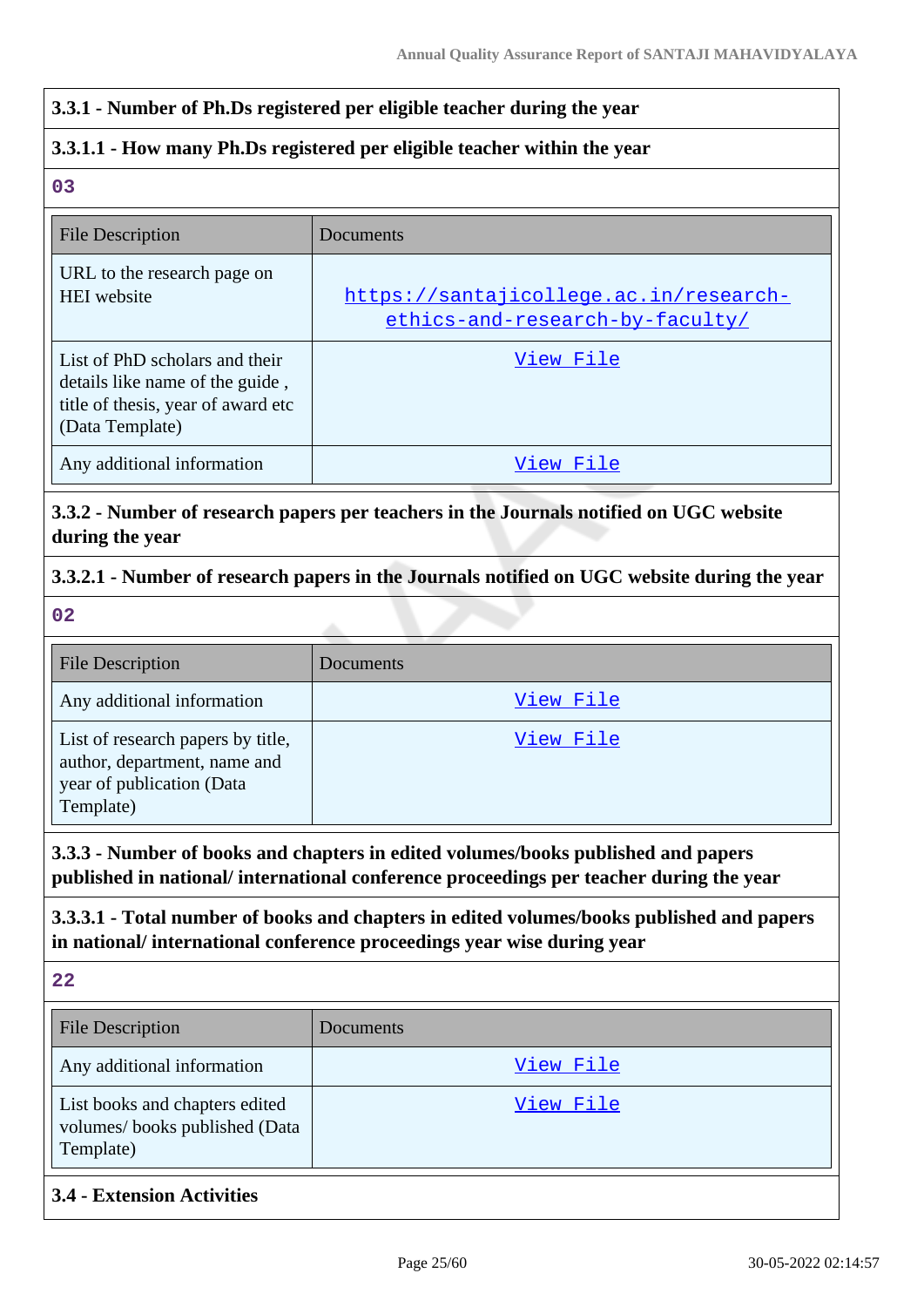3.4.1 - Extension activities are carried out in the neighborhood community, sensitizing students to social issues, for their holistic development, and impact thereof during the year

**In view of the pandemic situation an additional mentor was appointed for the students to look after the psychological needs of the students who were living under constant fear. A kitchen was set up and food was arranged for stranded labourers. Food packets were supplied by college teachers to needy people staying their homes. Selected National Service Scheme volunteers stitched masks and 850 masks were distributed. Digital posters and videos were prepared and circulated through social media. A cheque of Rs. 11,000/- was handed over to Mr. Khushal Dhak, actively involved in social upliftment. During strict lockdown many families were suffering from starvation and during these critical times the college NSS unit came forward and supplied foodgrains in localities situated on Besa Road where extremely poor people were staying. Foodgrains was provided to 62 families at Besa Road and to 42 families in Panchpaoli. The Microbiology Department of the college prepared five liters of sanitizer which was distributed to Sanitation Workers, Milkmen and vegetable vendors. Mr. Prerit Sonwane, NCC Cadet of the college has done an exemplary job during the intense pandemic period. Corona Preventive Kits were distributed to the residents of NSS adopted village, Chikana.**

| <b>File Description</b>                  | Documents                                                                                                   |
|------------------------------------------|-------------------------------------------------------------------------------------------------------------|
| Paste link for additional<br>information | https://santajicollege.ac.in/igac/Measures<br>taken for students well being during and<br>after COVID19.pdf |
| Upload any additional<br>information     | View File                                                                                                   |

**3.4.2 - Number of awards and recognitions received for extension activities from government / government recognized bodies during the year**

**3.4.2.1 - Total number of awards and recognition received for extension activities from Government/ Government recognized bodies year wise during the year**

**Nil**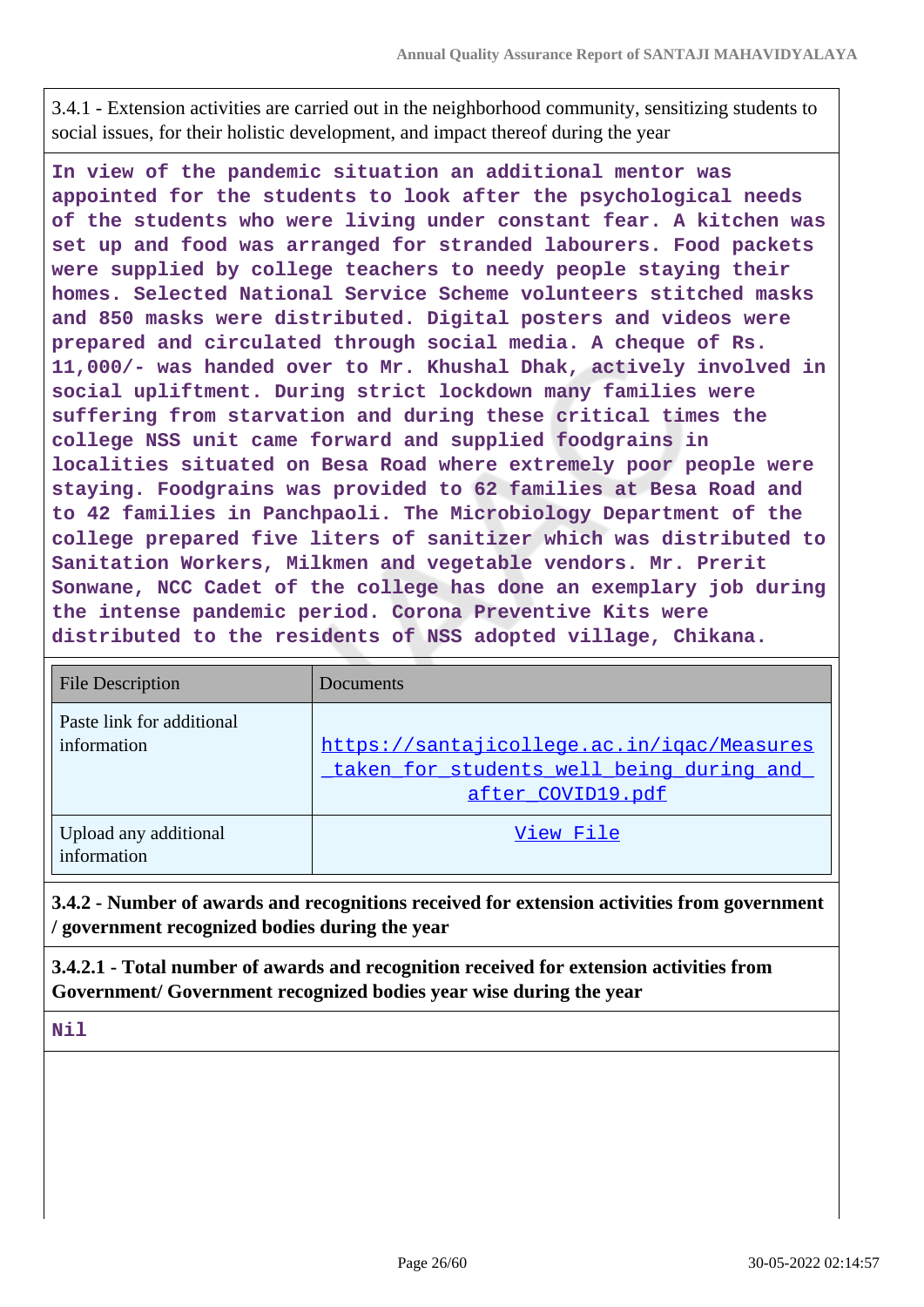| <b>File Description</b>                                                        | Documents |
|--------------------------------------------------------------------------------|-----------|
| Any additional information                                                     | View File |
| Number of awards for extension<br>activities in last 5 year (Data<br>Template) | View File |
| e-copy of the award letters                                                    | View File |

**3.4.3 - Number of extension and outreach programs conducted by the institution through NSS/NCC/Red cross/YRC etc., ( including the programmes such as Swachh Bharat, AIDS awareness, Gender issues etc. and/or those organized in collaboration with industry, community and NGOs ) during the year**

**3.4.3.1 - Number of extension and outreach Programs conducted in collaboration with industry, community and Non- Government Organizations through NSS/ NCC/ Red Cross/ YRC etc., during the year**

#### **07**

| <b>File Description</b>                                                                                                                | Documents |
|----------------------------------------------------------------------------------------------------------------------------------------|-----------|
| Reports of the event organized                                                                                                         | View File |
| Any additional information                                                                                                             | View File |
| Number of extension and<br>outreach Programmes conducted<br>with industry, community etc<br>for the during the year (Data<br>Template) | View File |

**3.4.4 - Number of students participating in extension activities at 3.4.3. above during year**

**3.4.4.1 - Total number of Students participating in extension activities conducted in collaboration with industry, community and Non- Government Organizations such as Swachh Bharat, AIDs awareness, Gender issue etc. year wise during year**

| v<br>v. | ×<br>×<br>۰,<br>. . |
|---------|---------------------|
|         |                     |

| <b>File Description</b>                                                                                 | Documents |
|---------------------------------------------------------------------------------------------------------|-----------|
| Report of the event                                                                                     | View File |
| Any additional information                                                                              | View File |
| Number of students<br>participating in extension<br>activities with Govt. or NGO etc<br>(Data Template) | View File |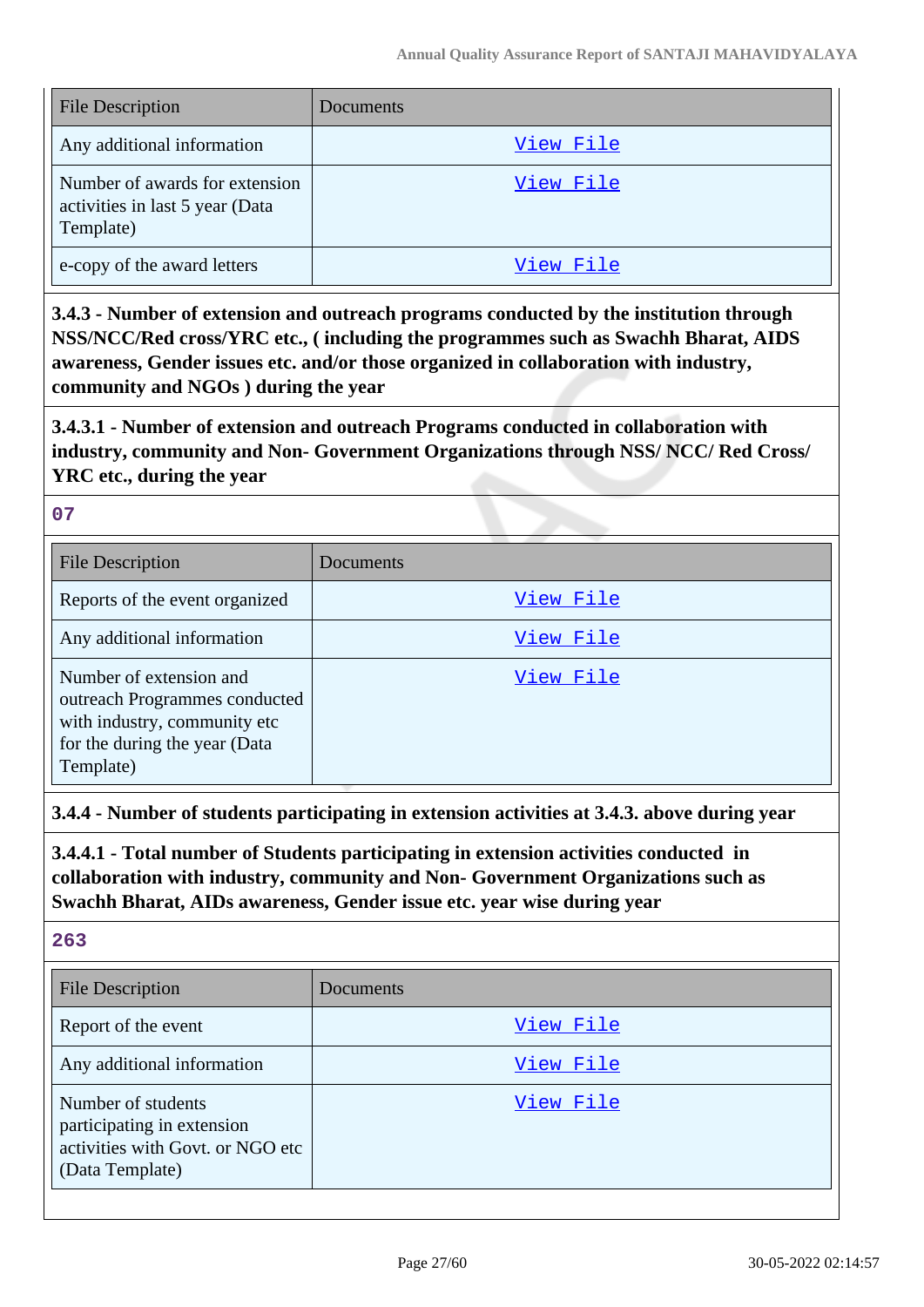### **3.5 - Collaboration**

**3.5.1 - Number of Collaborative activities for research, Faculty exchange, Student exchange/ internship during the year**

## **3.5.1.1 - Number of Collaborative activities for research, Faculty exchange, Student exchange/ internship year wise during the year**

#### **04**

| <b>File Description</b>                                                                         | Documents |
|-------------------------------------------------------------------------------------------------|-----------|
| e-copies of related Document                                                                    | View File |
| Any additional information                                                                      | View File |
| Details of Collaborative<br>activities with<br>institutions/industries for<br>research, Faculty | View File |

**3.5.2 - Number of functional MoUs with institutions, other universities, industries, corporate houses etc. during the year**

**3.5.2.1 - Number of functional MoUs with Institutions of national, international importance, other universities, industries, corporate houses etc. year wise during the year**

#### **11**

| <b>File Description</b>                                                                                                             | Documents |
|-------------------------------------------------------------------------------------------------------------------------------------|-----------|
| e-Copies of the MoUs with<br>institution./industry/corporate<br>houses                                                              | View File |
| Any additional information                                                                                                          | View File |
| Details of functional MoUs with<br>institutions of national,<br>international importance, other<br>universities etc during the year | View File |

### **INFRASTRUCTURE AND LEARNING RESOURCES**

### **4.1 - Physical Facilities**

4.1.1 - The Institution has adequate infrastructure and physical facilities for teaching- learning. viz., classrooms, laboratories, computing equipment etc.

**Adequacy of infrastructure and physical facilities for teachinglearning is manifested through catering to the needs of the students, teachers and all the stakeholders. The institution is**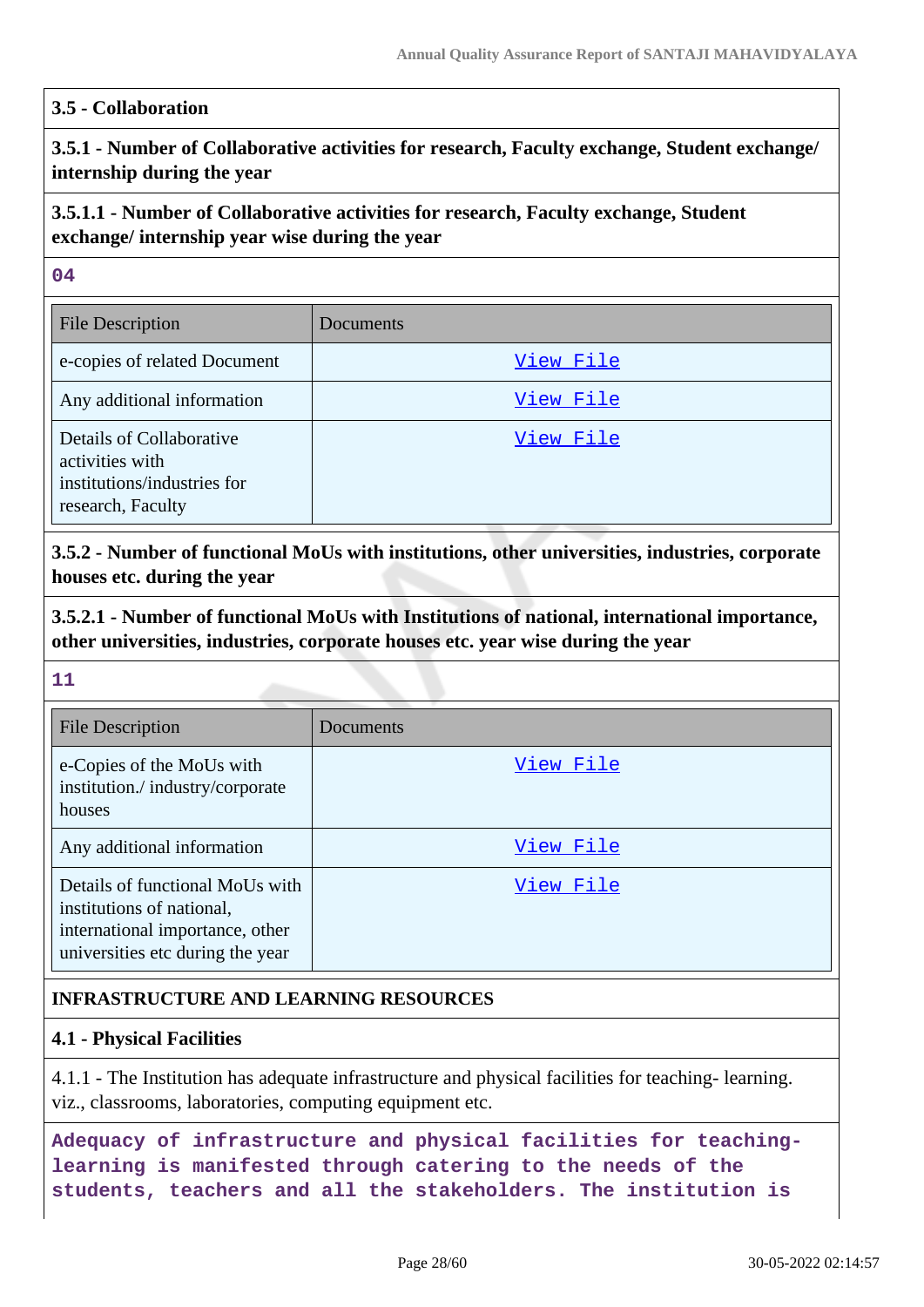**well equipped with modern audio-visual teaching aids. The library is fully digitized with all the learning resources and required software that would make the task of accessing library resources hassle free to all the stakeholders as per their convenience. Department of Computer Science, Physics, Chemistry, Botany, Zoology, Biotechnology, Microbiology and Home Economics have well equipped laboratories. They are upgraded keeping in mind the needs of the learners and research scholars. Their maintenance is done on regular basis. Facilities like BRAIL script and ABRAR software for the differently-abled students are available. Online journals, magazines, dissertations and e-books can be accessed. The library has Cloud based Libman software. The institution has university approved Place for Higher Learning and Research with all the learning resources and facilities. Free Wi-Fi connection is available throughout the campus for academic purpose. Projectors, LCDs and other audio-visual teaching materials are available in smart classrooms. The computer laboratory has ample number of computers with LAN facility. Airy and well ventilated classrooms are available with ample light.**

| <b>File Description</b>                  | Documents  |
|------------------------------------------|------------|
| Upload any additional<br>information     | View File  |
| Paste link for additional<br>information | <u>NIL</u> |

4.1.2 - The Institution has adequate facilities for cultural activities, sports, games (indoor, outdoor), gymnasium, yoga centre etc.

**For cultural activities a separate hall in college has been allocated having an area of 75x40 feet. The hall was constructed in 2013. Due to the pandemic situation physical rehearsal of cultural activities could not be held. A separate room has been allocated for the Physical Education Department. The college has signed an agreement with a society for utilizing its playground to hold practice sessions of sports persons. The college has developed its extended land at Besa where practice for games and sports is held. The equipment in the gymnasium are leg cull, leg extension, abdominal board, twister, leg press, high pulley, double bar, arm cull, chin ups, chest press, rowing, hip lexer, shoulder press, etc. The equipment available in the gym are maintained regularly. First Aid is immediately provided. Sports Kit, Snacks, Participation fees and travel expenses are provided by the Institution. The college auditorium is made available for classes of Yoga and Art of Living for the benefits of all the**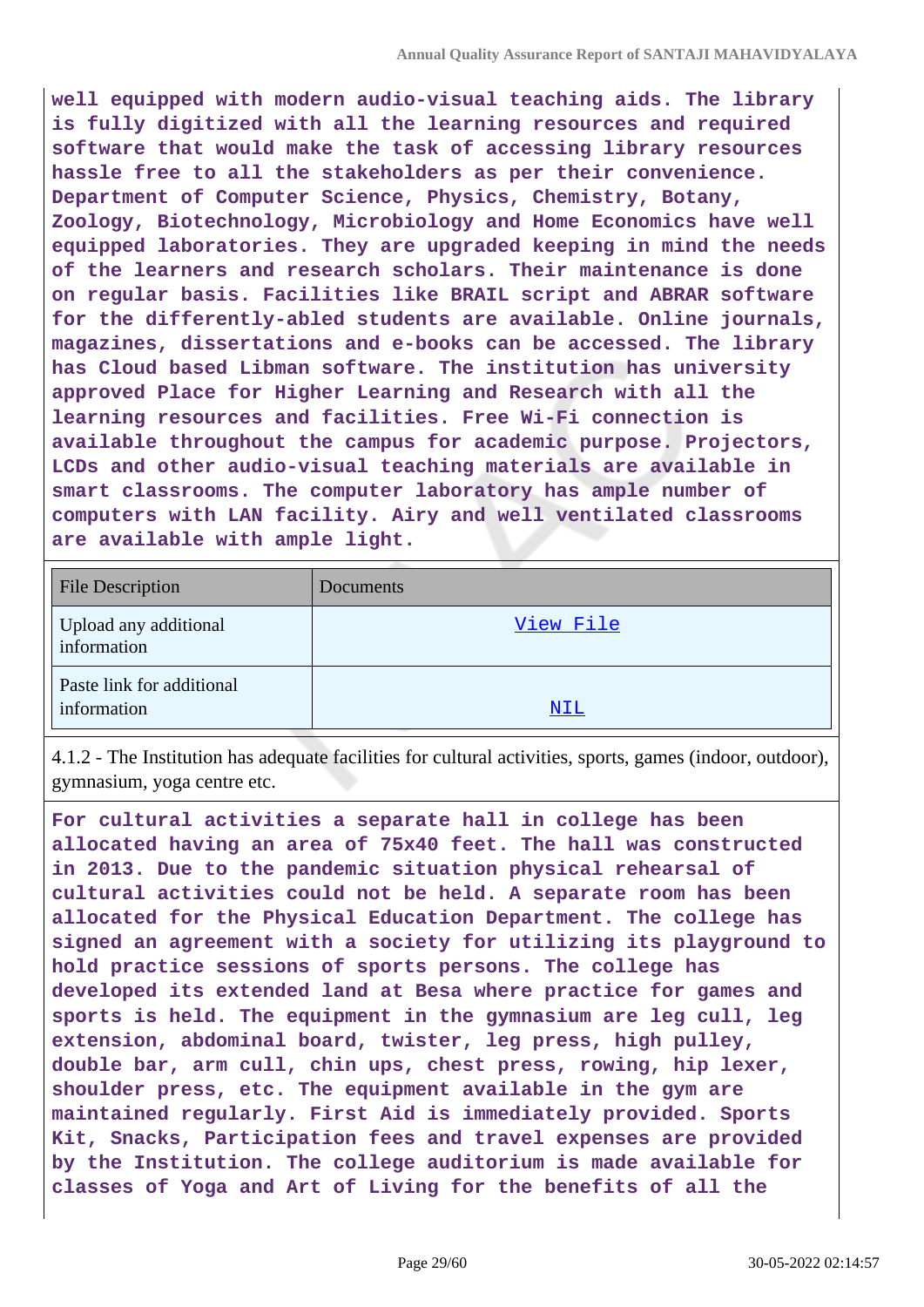**stake holders. The college students participating in Cricket, Kabaddi, Volleyball, Basketball, Archery, Taekwondo, Boxing, Swimming, Woodball, Table Tennis and Cross-Country are given all necessary sports material and training.**

| <b>File Description</b>                  | Documents |
|------------------------------------------|-----------|
| Upload any additional<br>information     | View File |
| Paste link for additional<br>information | NIL       |

### **4.1.3 - Number of classrooms and seminar halls with ICT- enabled facilities such as smart class, LMS, etc.**

| 7                                                                                                         |                  |
|-----------------------------------------------------------------------------------------------------------|------------------|
| <b>File Description</b>                                                                                   | Documents        |
| Upload any additional<br>information                                                                      | No File Uploaded |
| Paste link for additional<br>information                                                                  | NIL              |
| <b>Upload Number of classrooms</b><br>and seminar halls with ICT<br>enabled facilities (Data<br>Template) | View File        |

**4.1.4 - Expenditure, excluding salary for infrastructure augmentation during the year (INR in Lakhs)**

**4.1.4.1 - Expenditure for infrastructure augmentation, excluding salary during the year (INR in lakhs)**

#### **16.59679**

| <b>File Description</b>                                                                           | Documents |
|---------------------------------------------------------------------------------------------------|-----------|
| Upload any additional<br>information                                                              | View File |
| Upload audited utilization<br>statements                                                          | View File |
| <b>Upload Details of budget</b><br>allocation, excluding salary<br>during the year (Data Template | View File |

### **4.2 - Library as a Learning Resource**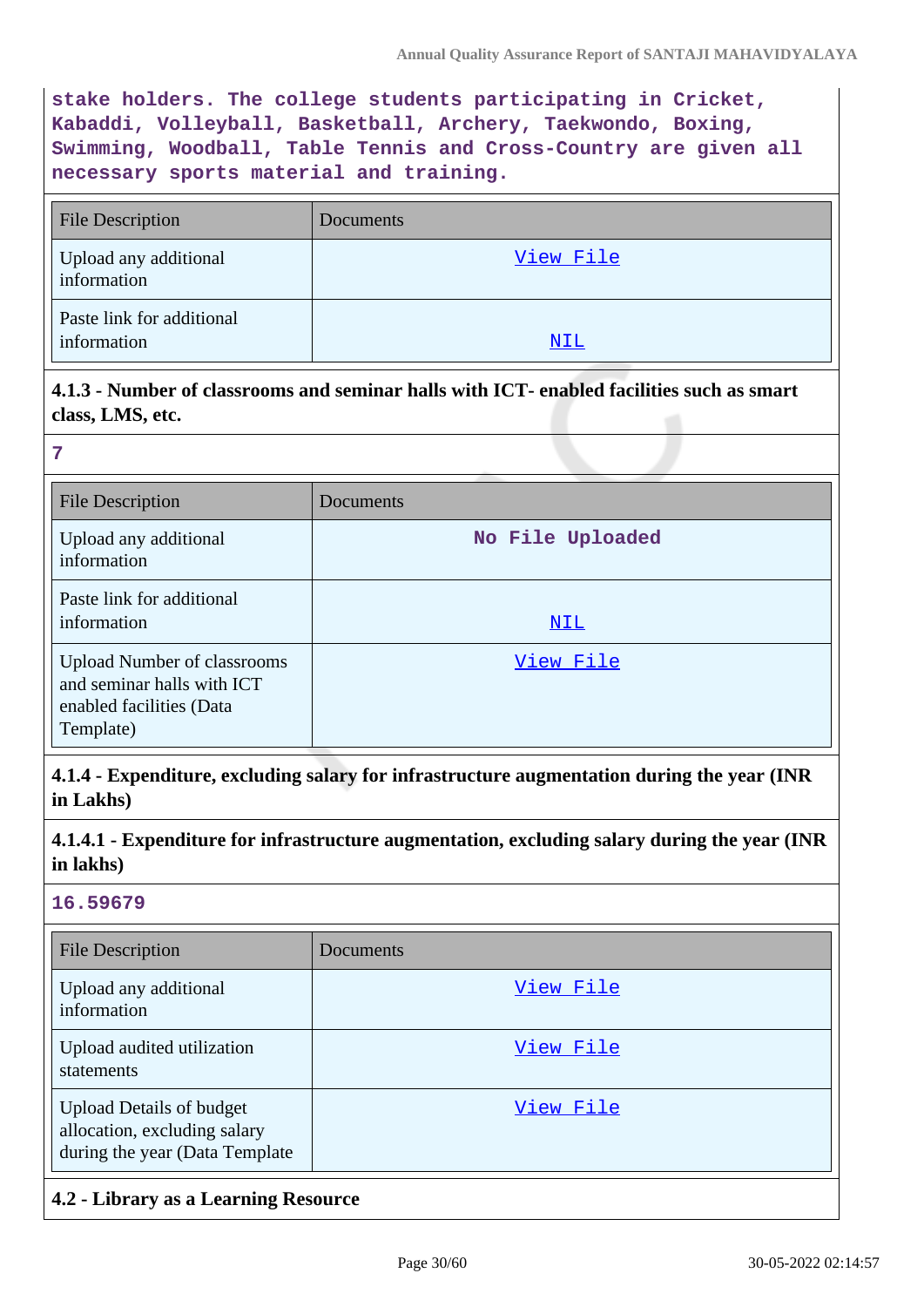4.2.1 - Library is automated using Integrated Library Management System (ILMS)

**Library has been using Lib-man Software since 2010. This is a fully integrated, user friendly, multi-user package, for all the in-house operations of the library. The present client base is 300 Libraries. The library application software is user-friendly. The software is developed in consultation with many senior library professionals. The client-server version of Lib-Man is embedded with free Devnagari fonts. Lib-Man includes free barcode fonts. Following are the features and services of Lib-Man software:**

**1.Reports generation about Book Binding, Book Withdrawal, Stock Verification, Accession Register, Book Issue, Yearly Statistical Report and Graphical report.**

**2.Generation of reports about Year-wise purchase and Title-wise copy.**

**3.Generation of Barcode and spine labels.**

**4.Generation of list of new arrivals.**

**5.Daily newspaper entry.**

**6.The information about documents can be searched using powerful search engines according to: Title, Accession number, Author/Coauthor, Subject and Publisher, Class number, Keyword Search, Belonging Search and Word in Title Search.**

**7.Through WEB OPAC users can access the database of other libraries for the purpose of borrowing books under inter-library loan scheme as 300 libraries are integrated through Lib-Man.**

**8.Reminder through SMS is sent to the users regarding outstanding books.**

| <b>File Description</b>                                                            | Documents |
|------------------------------------------------------------------------------------|-----------|
| Upload any additional<br>information                                               | View File |
| Paste link for Additional<br>Information                                           | NIL       |
| 4.2.2 - The institution has subscription for the $ A$ . Any 4 or more of the above |           |

**following e-resources e-journals e-**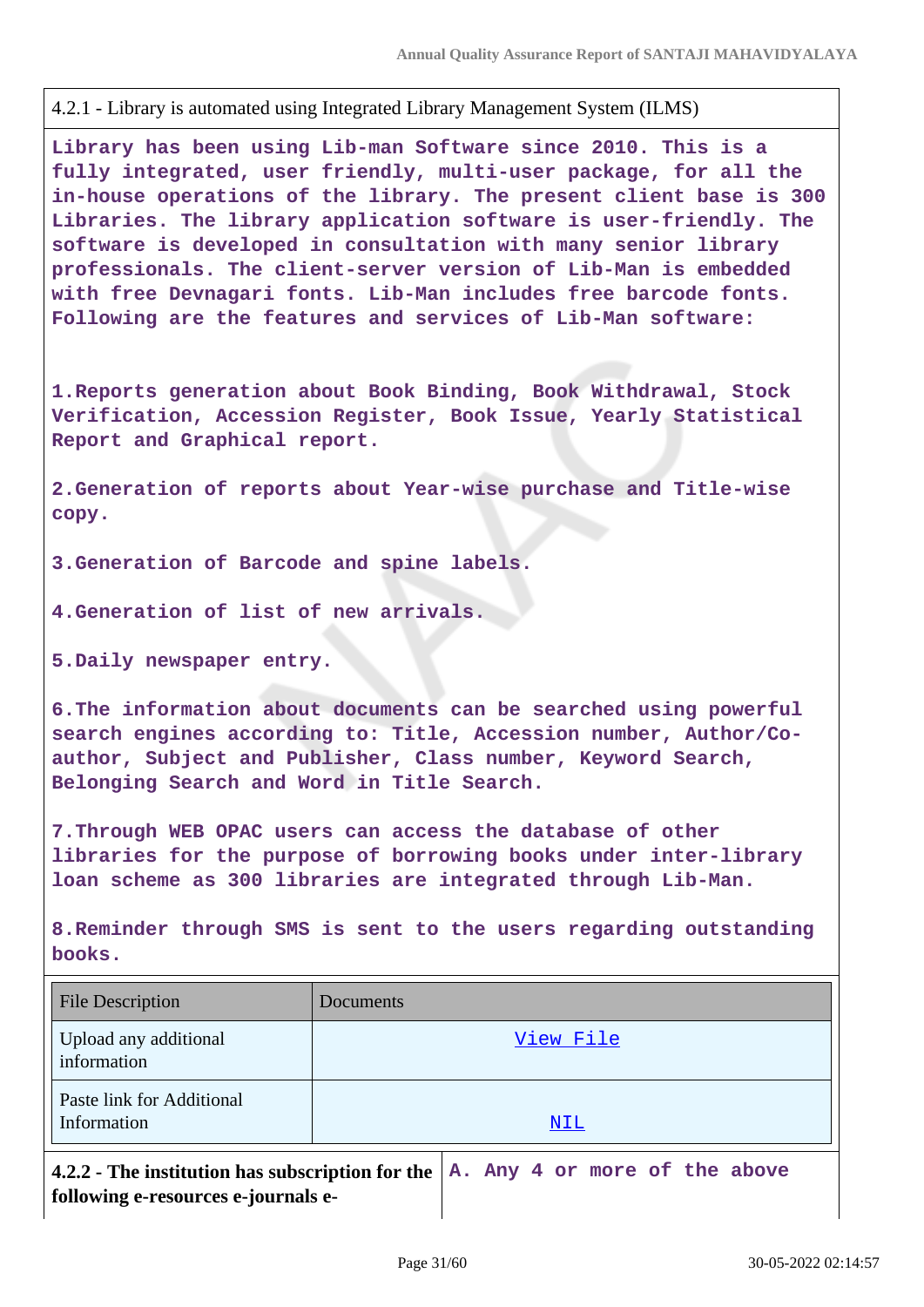## **ShodhSindhu Shodhganga Membership ebooks Databases Remote access toe-resources**

| <b>File Description</b>                                                                                     | Documents |
|-------------------------------------------------------------------------------------------------------------|-----------|
| Upload any additional<br>information                                                                        | View File |
| Details of subscriptions like e-<br>journals,e-ShodhSindhu,<br>Shodhganga Membership etc<br>(Data Template) | View File |

# **4.2.3 - Expenditure for purchase of books/e-books and subscription to journals/e- journals during the year (INR in Lakhs)**

# **4.2.3.1 - Annual expenditure of purchase of books/e-books and subscription to journals/ejournals during the year (INR in Lakhs)**

### **4.950488**

| <b>File Description</b>                                                                                                       | Documents |
|-------------------------------------------------------------------------------------------------------------------------------|-----------|
| Any additional information                                                                                                    | View File |
| Audited statements of accounts                                                                                                | View File |
| Details of annual expenditure<br>for purchase of books/e-books<br>and journals/e- journals during<br>the year (Data Template) | View File |

**4.2.4 - Number per day usage of library by teachers and students ( foot falls and login data for online access) (Data for the latest completed academic year)**

### **4.2.4.1 - Number of teachers and students using library per day over last one year**

### **13**

| <b>File Description</b>                              | Documents |
|------------------------------------------------------|-----------|
| Any additional information                           | View File |
| Details of library usage by<br>teachers and students | View File |

### **4.3 - IT Infrastructure**

4.3.1 - Institution frequently updates its IT facilities including Wi-Fi

**The Learning Resource Center of the institution has all the modern and need based facilities like M-OPAC, WebOPAC and OPAC for**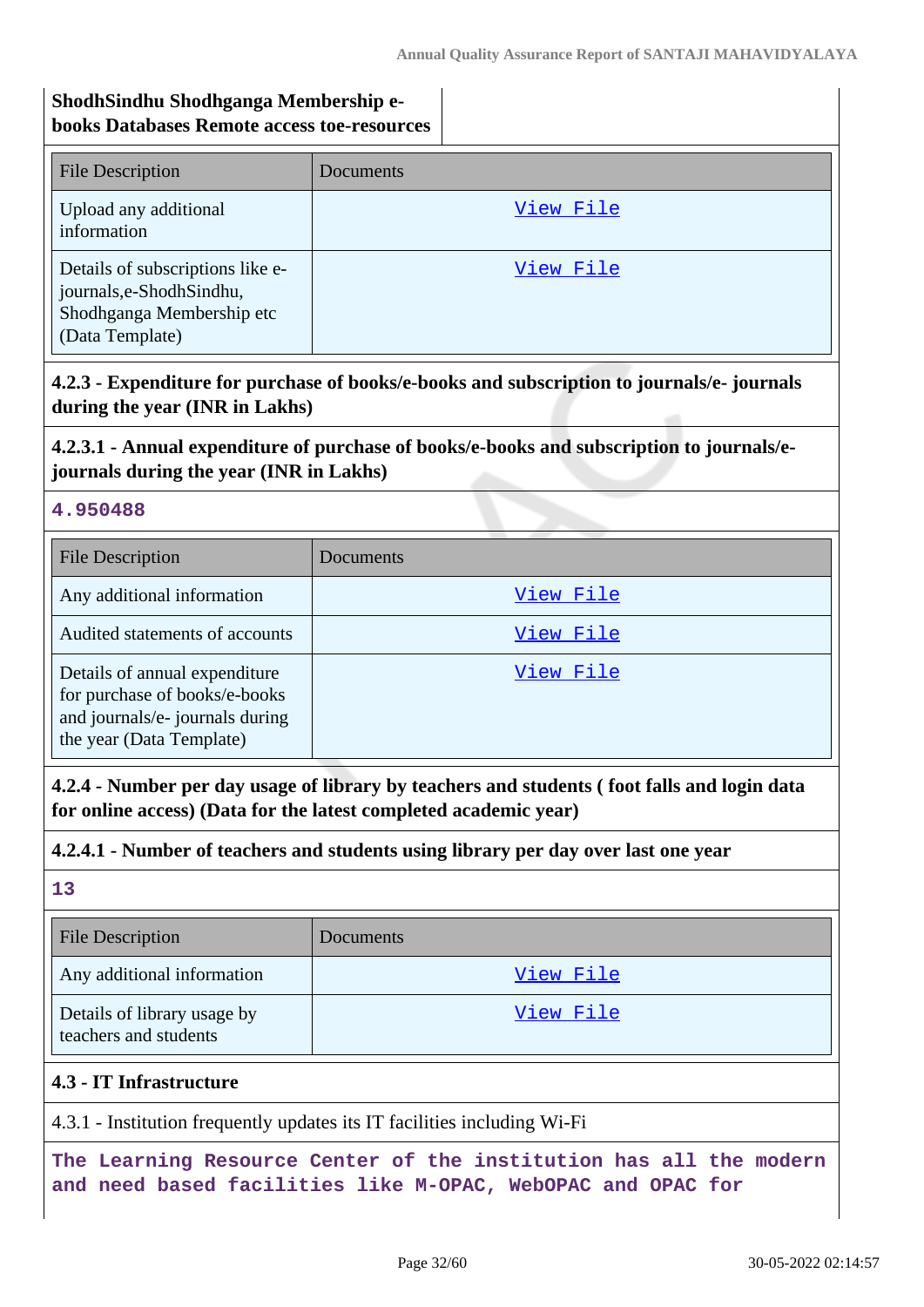**viewing the library catalogue. Information about open access web resources linked on the library website is made available. Library has subscribed Delnet and N-list databases, E-Journals and E-Books. Regular updating of the ICT facilities is done. Braille Me Typewriter and ABRAR facility is available for the visually impaired students. Audio books based on the prescribed syllabus, books on competitive examination and general books are provided to the visually impaired students. ICT based teaching is done with the help of Internet Enabled Computer Laboratory, Wi-Fi, K-Yan, LCD Projectors and Smart Class Room. Regular updation of WiFi facility is done. Due to sudden breakout of Covid-19 pandemic the offline classes were suspended and the teachers had to adopt the online mode of teaching. To make this online teaching more transparent and effective, licensed teaching platform Edflylearn was hired by the institution. A broadband connection of 300mbps was purchased from Orange Infocom Pvt. Ltd.**

| <b>File Description</b>                                                                        | Documents        |  |  |
|------------------------------------------------------------------------------------------------|------------------|--|--|
| Upload any additional<br>information                                                           | View File        |  |  |
| Paste link for additional<br>information                                                       | <b>NIL</b>       |  |  |
| 4.3.2 - Number of Computers                                                                    |                  |  |  |
| 60                                                                                             |                  |  |  |
| <b>File Description</b>                                                                        | <b>Documents</b> |  |  |
| Upload any additional<br>information                                                           | View File        |  |  |
| List of Computers                                                                              | View File        |  |  |
| 4.3.3 - Bandwidth of internet connection in<br>50MBPS<br>A.<br>$\mathbf{P}$<br>the Institution |                  |  |  |
| <b>File Description</b>                                                                        | Documents        |  |  |
| Upload any additional<br>Information                                                           | View File        |  |  |
| Details of available bandwidth<br>of internet connection in the<br>Institution                 | View File        |  |  |
| 4.4 - Maintenance of Campus Infrastructure                                                     |                  |  |  |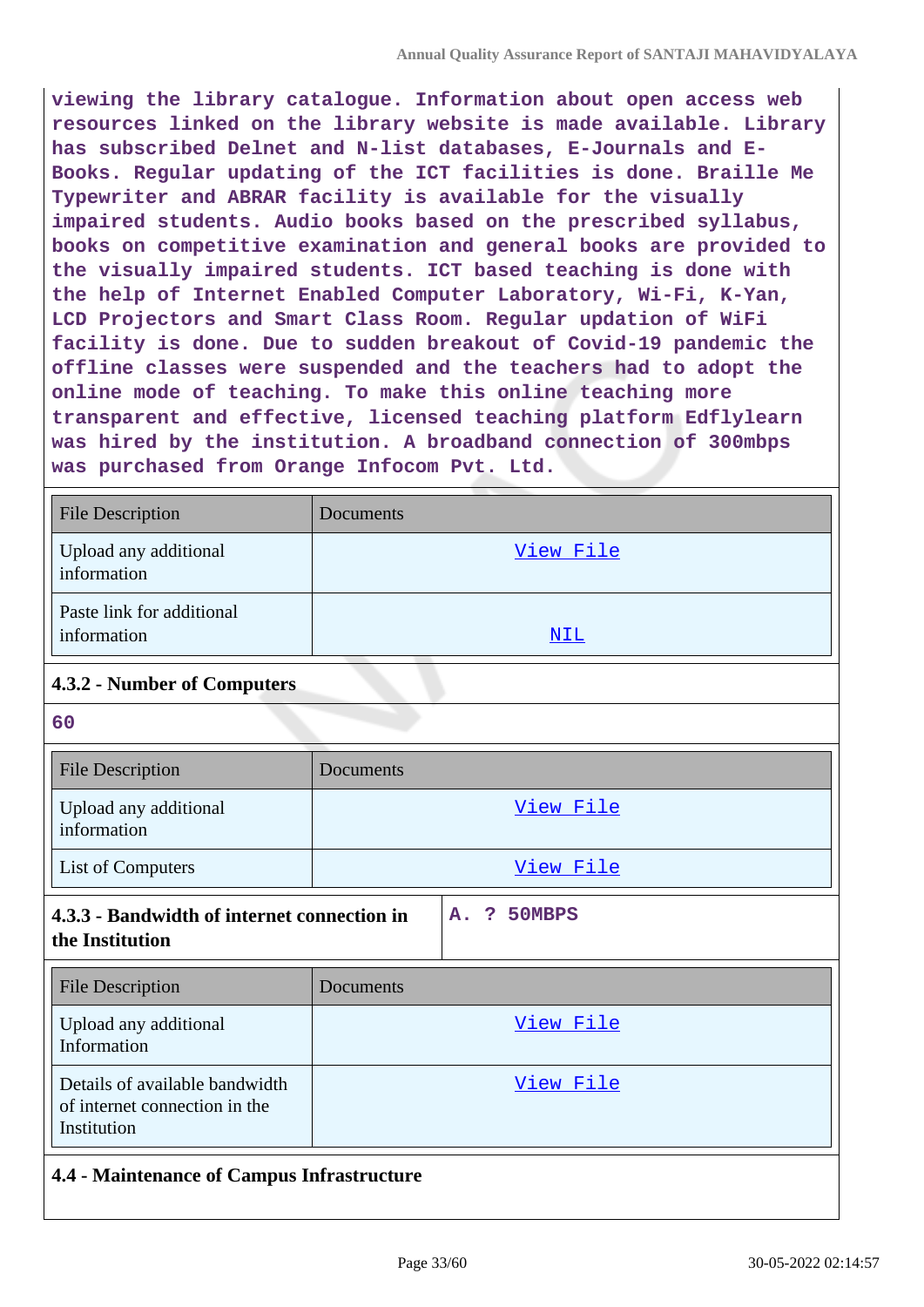**4.4.1 - Expenditure incurred on maintenance of infrastructure (physical and academic support facilities) excluding salary component during the year (INR in Lakhs)**

### **4.4.1.1 - Expenditure incurred on maintenance of infrastructure (physical facilities and academic support facilities) excluding salary component during the year (INR in lakhs)**

#### **42.34738**

| <b>File Description</b>                                                                                                        | Documents |
|--------------------------------------------------------------------------------------------------------------------------------|-----------|
| Upload any additional<br>information                                                                                           | View File |
| Audited statements of accounts                                                                                                 | View File |
| Details about assigned budget<br>and expenditure on physical<br>facilities and academic support<br>facilities (Data Templates) | View File |

4.4.2 - There are established systems and procedures for maintaining and utilizing physical, academic and support facilities - laboratory, library, sports complex, computers, classrooms etc.

**Each laboratory has prepared a Standard Operating Procedure for utilization of equipment. The Standard Operating Procedure also contains the steps to be taken in case of emergency. Regular cleaning and maintenance are carried out to ensure that no untoward incident takes place. The hazardous waste of all kinds is handed over to an authorized agency.**

**Norms have been prepared for availing services of the Learning Resource Centre. Pest controlling is done, when required. Books in bad condition are bound for longer usage. Earnest efforts are made to make the books available through inter-library loan.**

**The sports material to be provided to the students must be collected and deposited in the sports office. The room is cleaned regularly and has been made airy to avoid damage to the sports material.**

**Antivirus is updated according to the schedule. The software is upgraded whenever required.**

**The classrooms and the furniture are cleaned and dusted daily. Ample amount of light and supply of air is ensured. It is confirmed that all the electrical appliances are in working condition. The college has a generator which is kept ready in case of failure of supply of current. Fire safety equipment are**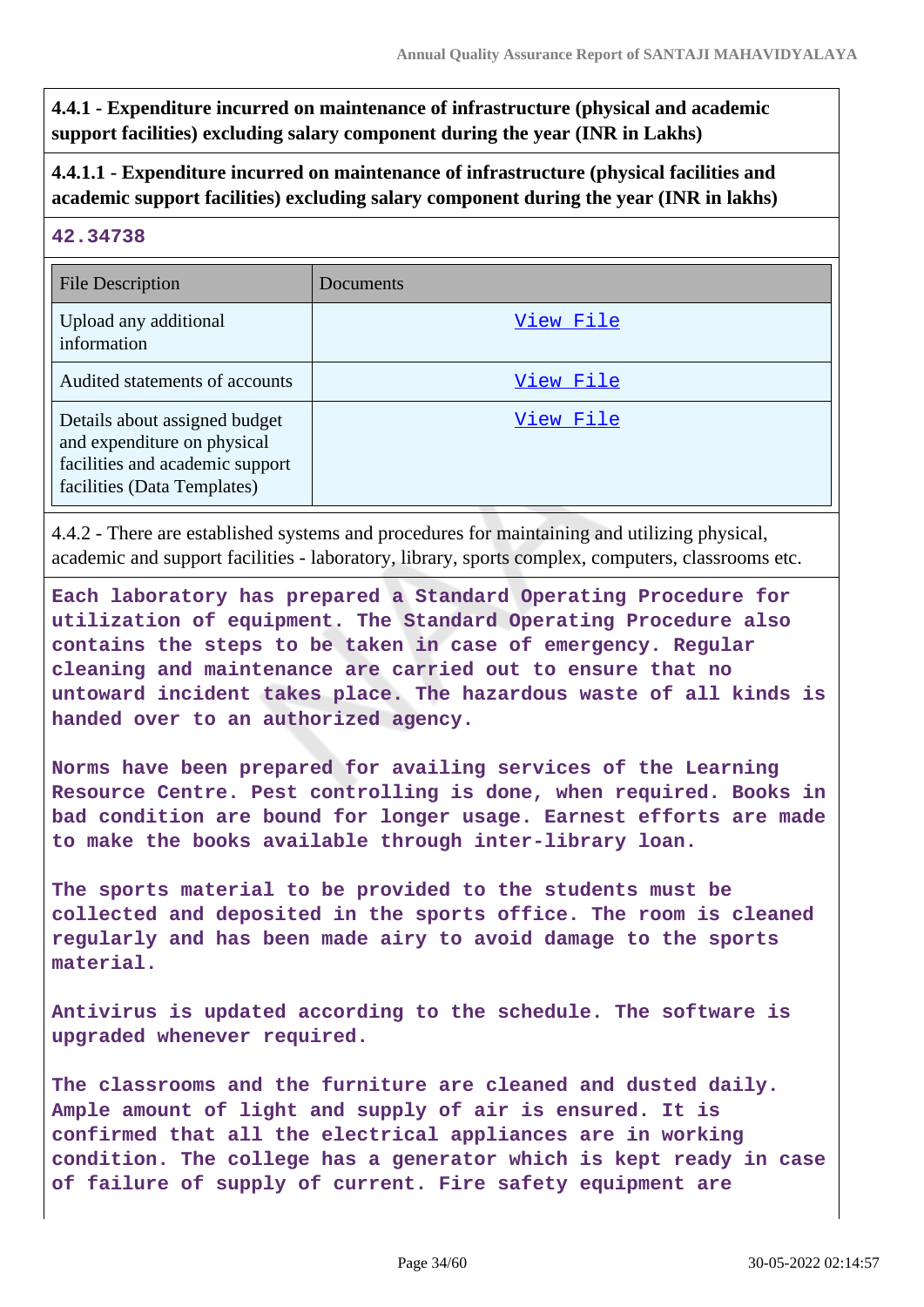#### **refilled and kept updated.**

| <b>File Description</b>                  | Documents |
|------------------------------------------|-----------|
| Upload any additional<br>information     | View File |
| Paste link for additional<br>information | NIL       |

#### **STUDENT SUPPORT AND PROGRESSION**

#### **5.1 - Student Support**

**5.1.1 - Number of students benefited by scholarships and free ships provided by the Government during the year**

## **5.1.1.1 - Number of students benefited by scholarships and free ships provided by the Government during the year**

#### **1148**

| <b>File Description</b>                                                                                                         | Documents |
|---------------------------------------------------------------------------------------------------------------------------------|-----------|
| Upload self attested letter with<br>the list of students sanctioned<br>scholarship                                              | View File |
| Upload any additional<br>information                                                                                            | View File |
| Number of students benefited by<br>scholarships and free ships<br>provided by the Government<br>during the year (Data Template) | View File |

### **5.1.2 - Number of students benefitted by scholarships, free ships etc. provided by the institution / non- government agencies during the year**

**5.1.2.1 - Total number of students benefited by scholarships, free ships, etc provided by the institution / non- government agencies during the year**

**Nil**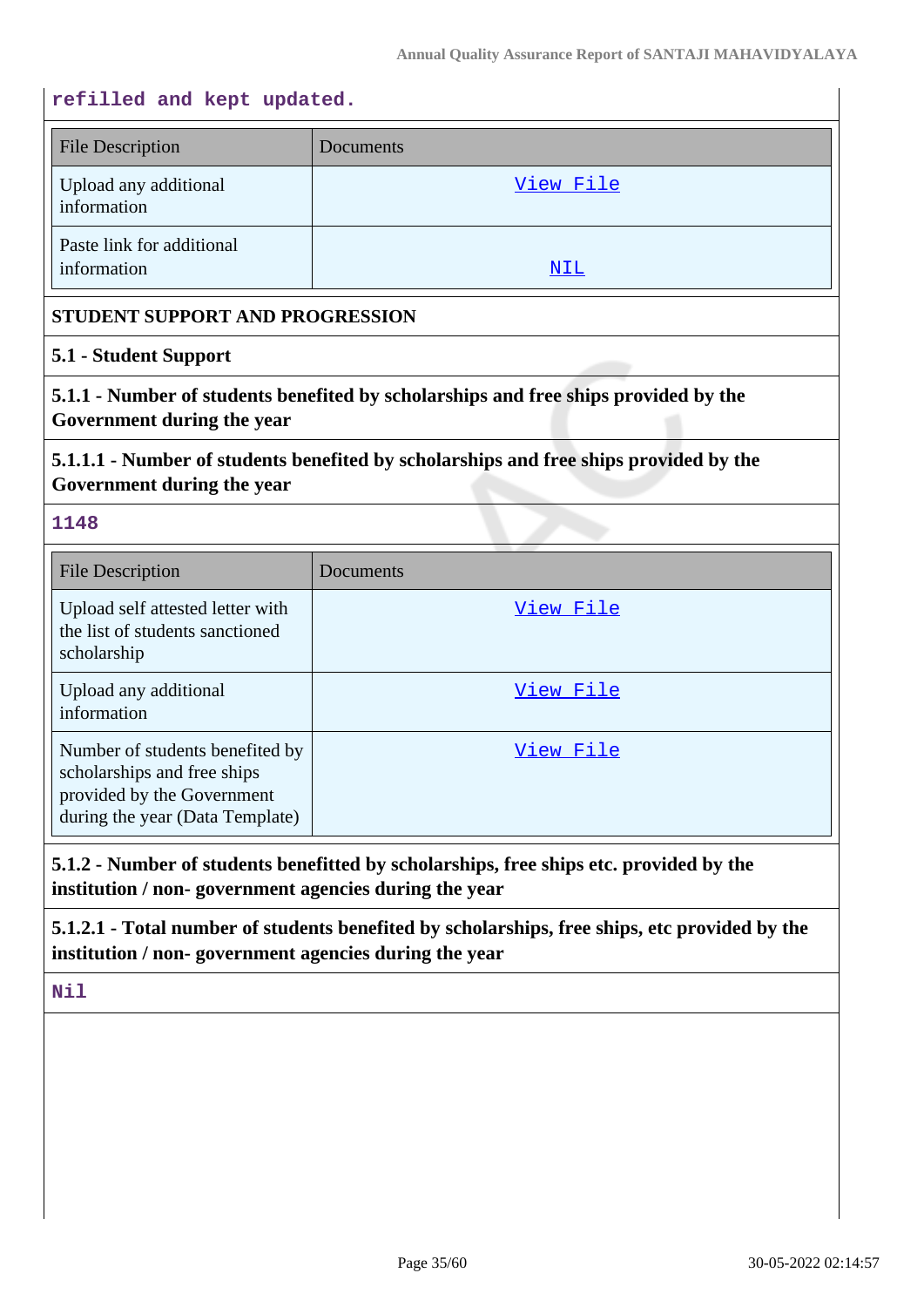| <b>File Description</b>                                                                                                                                                                                                                                        | Documents                                                                              |                                                                                             |
|----------------------------------------------------------------------------------------------------------------------------------------------------------------------------------------------------------------------------------------------------------------|----------------------------------------------------------------------------------------|---------------------------------------------------------------------------------------------|
| Upload any additional<br>information                                                                                                                                                                                                                           | <u>View File</u>                                                                       |                                                                                             |
| Number of students benefited by<br>scholarships and free ships<br>institution / non-government<br>agencies in last 5 years (Date<br>Template)                                                                                                                  | <u>View File</u>                                                                       |                                                                                             |
| 5.1.3 - Capacity building and skills<br>enhancement initiatives taken by the<br>institution include the following: Soft skills<br><b>Language and communication skills Life</b><br>skills (Yoga, physical fitness, health and<br>hygiene) ICT/computing skills |                                                                                        | A. All of the above                                                                         |
| <b>File Description</b>                                                                                                                                                                                                                                        | Documents                                                                              |                                                                                             |
| Link to Institutional website                                                                                                                                                                                                                                  | https://santajicollege.ac.in/certcourses/0<br>nline Short Term Certificate Courses.pdf |                                                                                             |
| Any additional information                                                                                                                                                                                                                                     | View File                                                                              |                                                                                             |
| Details of capability building<br>and skills enhancement<br>initiatives (Data Template)                                                                                                                                                                        | View File                                                                              |                                                                                             |
| counseling offered by the institution during the year                                                                                                                                                                                                          |                                                                                        | 5.1.4 - Number of students benefitted by guidance for competitive examinations and career   |
| 414                                                                                                                                                                                                                                                            |                                                                                        |                                                                                             |
| counseling offered by the institution during the year                                                                                                                                                                                                          |                                                                                        | 5.1.4.1 - Number of students benefitted by guidance for competitive examinations and career |
| 414                                                                                                                                                                                                                                                            |                                                                                        |                                                                                             |
| <b>File Description</b>                                                                                                                                                                                                                                        | Documents                                                                              |                                                                                             |
| Any additional information                                                                                                                                                                                                                                     | <u>View File</u>                                                                       |                                                                                             |
| Number of students benefited by<br>guidance for competitive<br>examinations and career<br>counseling during the year (Data<br>Template)                                                                                                                        |                                                                                        | <u>View File</u>                                                                            |
| 5.1.5 - The Institution has a transparent                                                                                                                                                                                                                      |                                                                                        | A. All of the above                                                                         |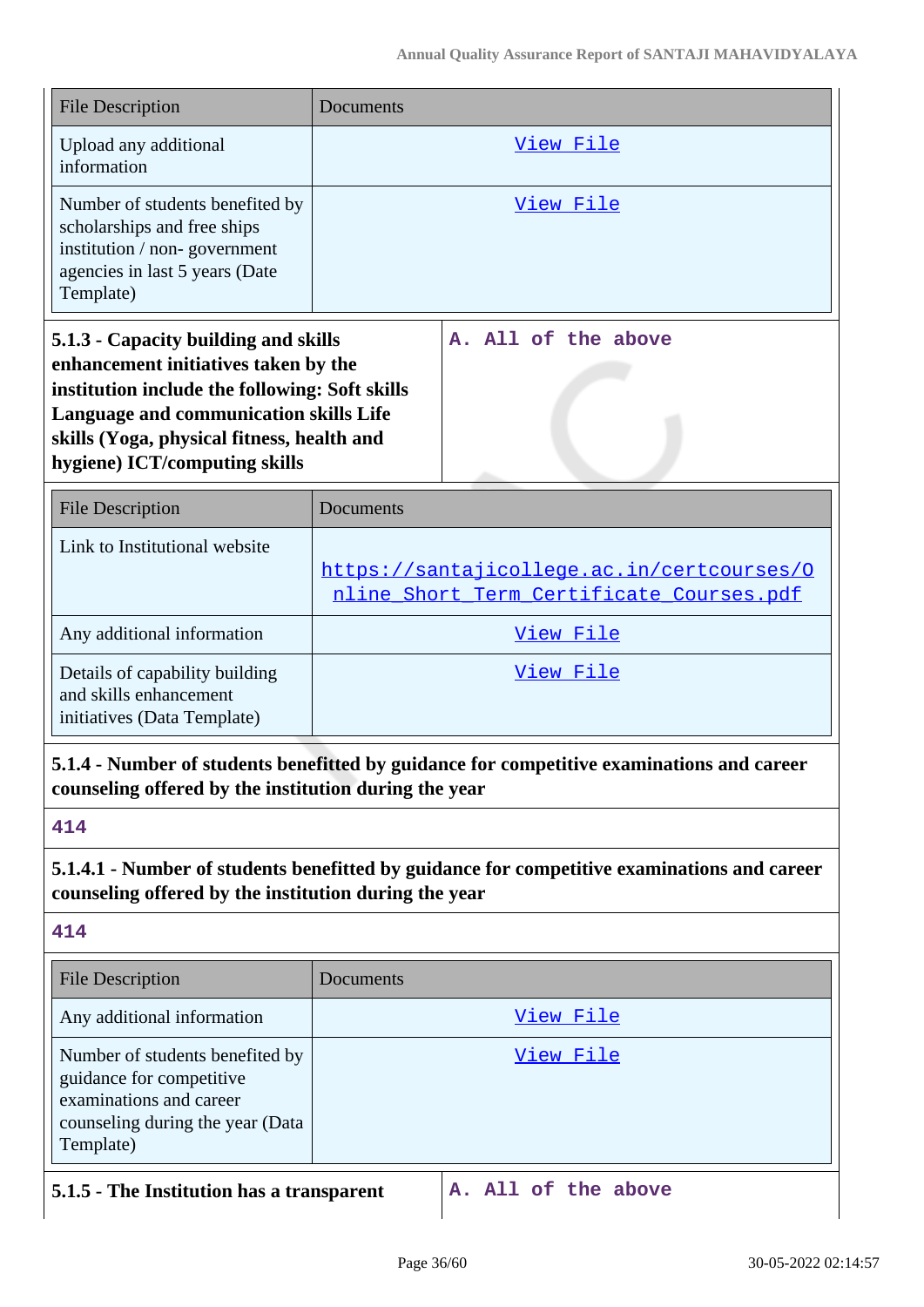**mechanism for timely redressal of student grievances including sexual harassment and ragging cases Implementation of guidelines of statutory/regulatory bodies Organization wide awareness and undertakings on policies with zero tolerance Mechanisms for submission of online/offline students' grievances Timely redressal of the grievances through appropriate committees**

| <b>File Description</b>                                                                                                                  | Documents        |
|------------------------------------------------------------------------------------------------------------------------------------------|------------------|
| Minutes of the meetings of<br>student redressal committee,<br>prevention of sexual harassment<br>committee and Anti Ragging<br>committee | View File        |
| Upload any additional<br>information                                                                                                     | View File        |
| Details of student grievances<br>including sexual harassment and<br>ragging cases                                                        | <u>View File</u> |

### **5.2 - Student Progression**

### **5.2.1 - Number of placement of outgoing students during the year**

### **5.2.1.1 - Number of outgoing students placed during the year**

#### **24**

| <b>File Description</b>                                         | Documents |
|-----------------------------------------------------------------|-----------|
| Self-attested list of students<br>placed                        | View File |
| Upload any additional<br>information                            | View File |
| Details of student placement<br>during the year (Data Template) | View File |

### **5.2.2 - Number of students progressing to higher education during the year**

### **5.2.2.1 - Number of outgoing student progression to higher education**

## **120**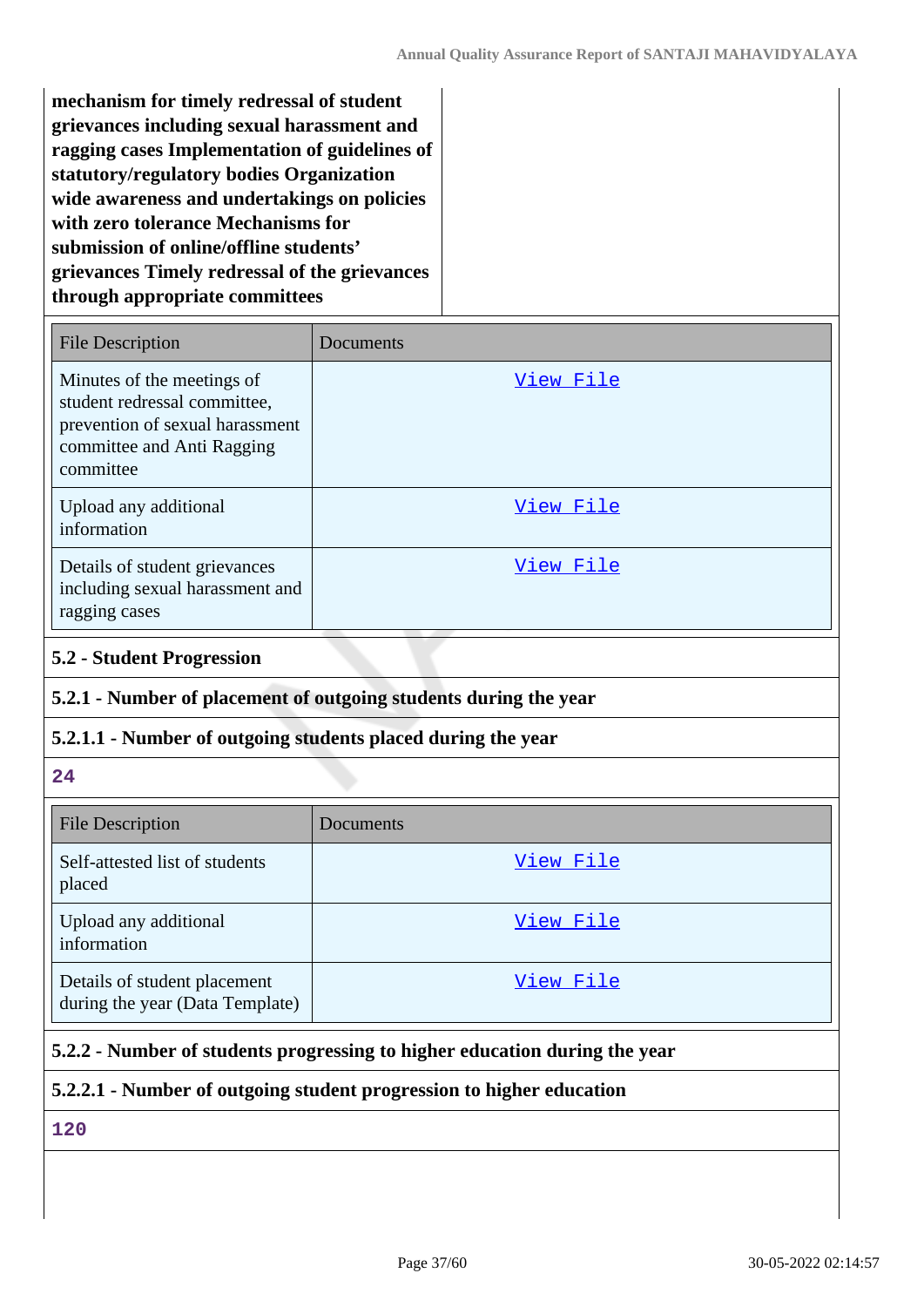| <b>File Description</b>                               | Documents |
|-------------------------------------------------------|-----------|
| Upload supporting data for<br>student/alumni          | View File |
| Any additional information                            | View File |
| Details of student progression to<br>higher education | View File |

**5.2.3 - Number of students qualifying in state/national/ international level examinations during the year (eg: JAM/CLAT/GATE/ GMAT/CAT/GRE/ TOEFL/ Civil Services/State government examinations)**

**5.2.3.1 - Number of students qualifying in state/ national/ international level examinations (eg: JAM/CLAT/NET/ SLET/ GATE/ GMAT/CAT/GRE/ TOEFL/ Civil Services/ State government examinations) during the year**

**00**

| <b>File Description</b>                                                                                                   | Documents        |
|---------------------------------------------------------------------------------------------------------------------------|------------------|
| Upload supporting data for the<br>same                                                                                    | <u>View File</u> |
| Any additional information                                                                                                | View File        |
| Number of students qualifying<br>in state/national/international<br>level examinations during the<br>year (Data Template) | View File        |

### **5.3 - Student Participation and Activities**

**5.3.1 - Number of awards/medals for outstanding performance in sports/cultural activities at university/state/national / international level (award for a team event should be counted as one) during the year**

**5.3.1.1 - Number of awards/medals for outstanding performance in sports/cultural activities at university/state/ national / international level (award for a team event should be counted as one) during the year.**

**03**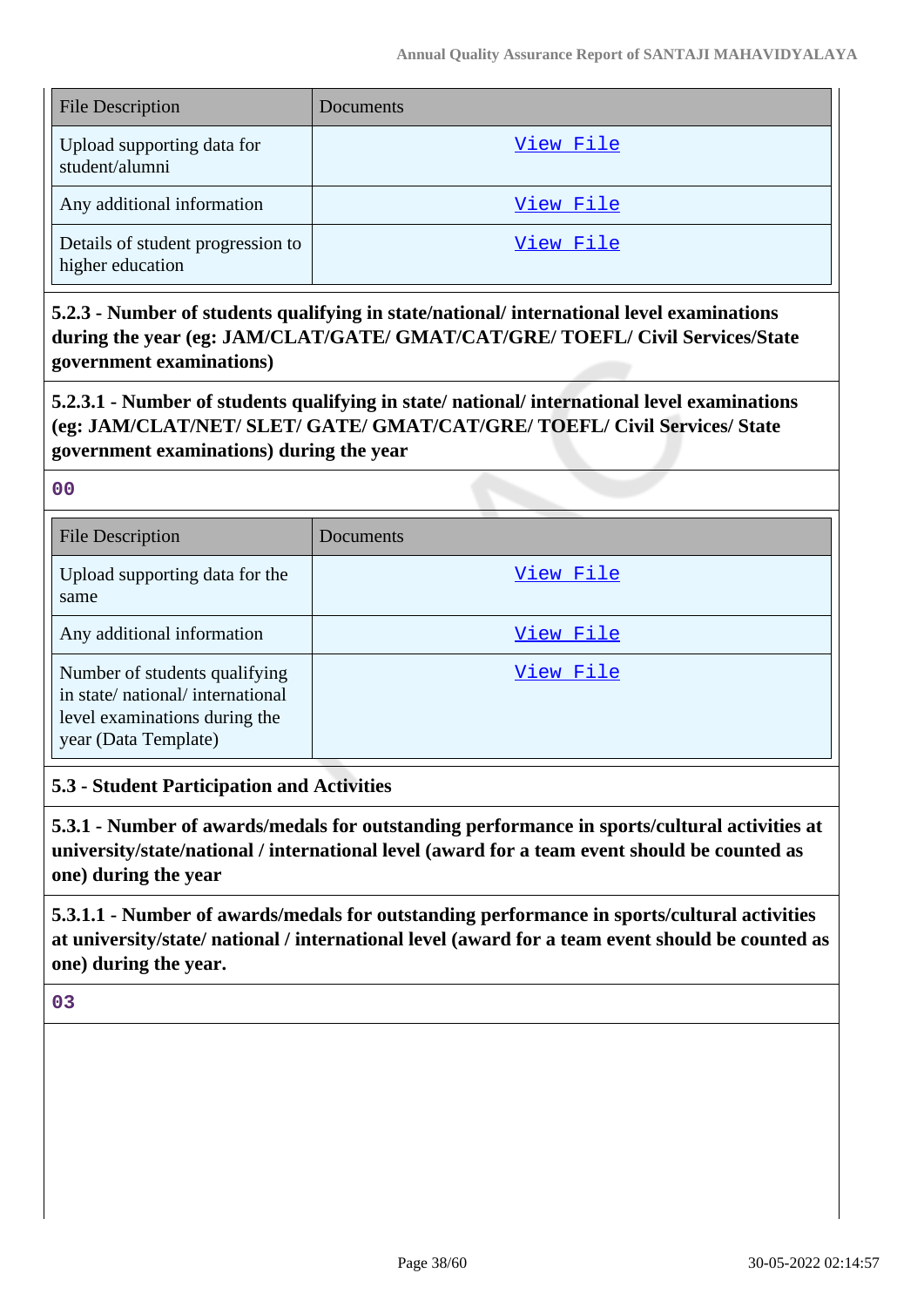| <b>File Description</b>                                                                                                                                                              | Documents |
|--------------------------------------------------------------------------------------------------------------------------------------------------------------------------------------|-----------|
| e-copies of award letters and<br>certificates                                                                                                                                        | View File |
| Any additional information                                                                                                                                                           | View File |
| Number of awards/medals for<br>outstanding performance in<br>sports/cultural activities at unive<br>rsity/state/national/international<br>level (During the year) (Data<br>Template) | View File |

5.3.2 - Institution facilitates students' representation and engagement in various administrative, cocurricular and extracurricular activities (student council/ students representation on various bodies as per established processes and norms )

**The institution follows student centric approach to know their issues and seek their opinions about the curricula, the infrastructural facilities and teaching-learning resources and the functioning of the institution. Their opinions are acknowledged and taken into consideration while designing the plans and executing policies of the institution. They are given representations on academic and administration bodies like College Development Committee, IQAC, Student Welfare Committee and other committees like Anti Ragging Cell, Sexual Harassment Committee, NSS, Lifelong Learning and Extension, Cultural Committee, College Magazine Committee etc. As no directives regarding formation of Students' Council were issued by the University, the official Students' Council was not formed. In order to build strong relationship between students and faculty members adequate representation is given to the students on respective bodies and committees. They are invited for meetings and their views are duly acknowledged and given space. In committees like Botanical Society, Nature Club and Rotaract Club the Teachers work as incharge while the student act as members. The students are given opportunity and members on editorial board of the college magazine 'Utkarsh'. The students are nominated on committees when events like seminars, conferences, workshops or webinars are organized.**

| <b>File Description</b>                  | Documents  |
|------------------------------------------|------------|
| Paste link for additional<br>information | <u>NIL</u> |
| Upload any additional<br>information     | View File  |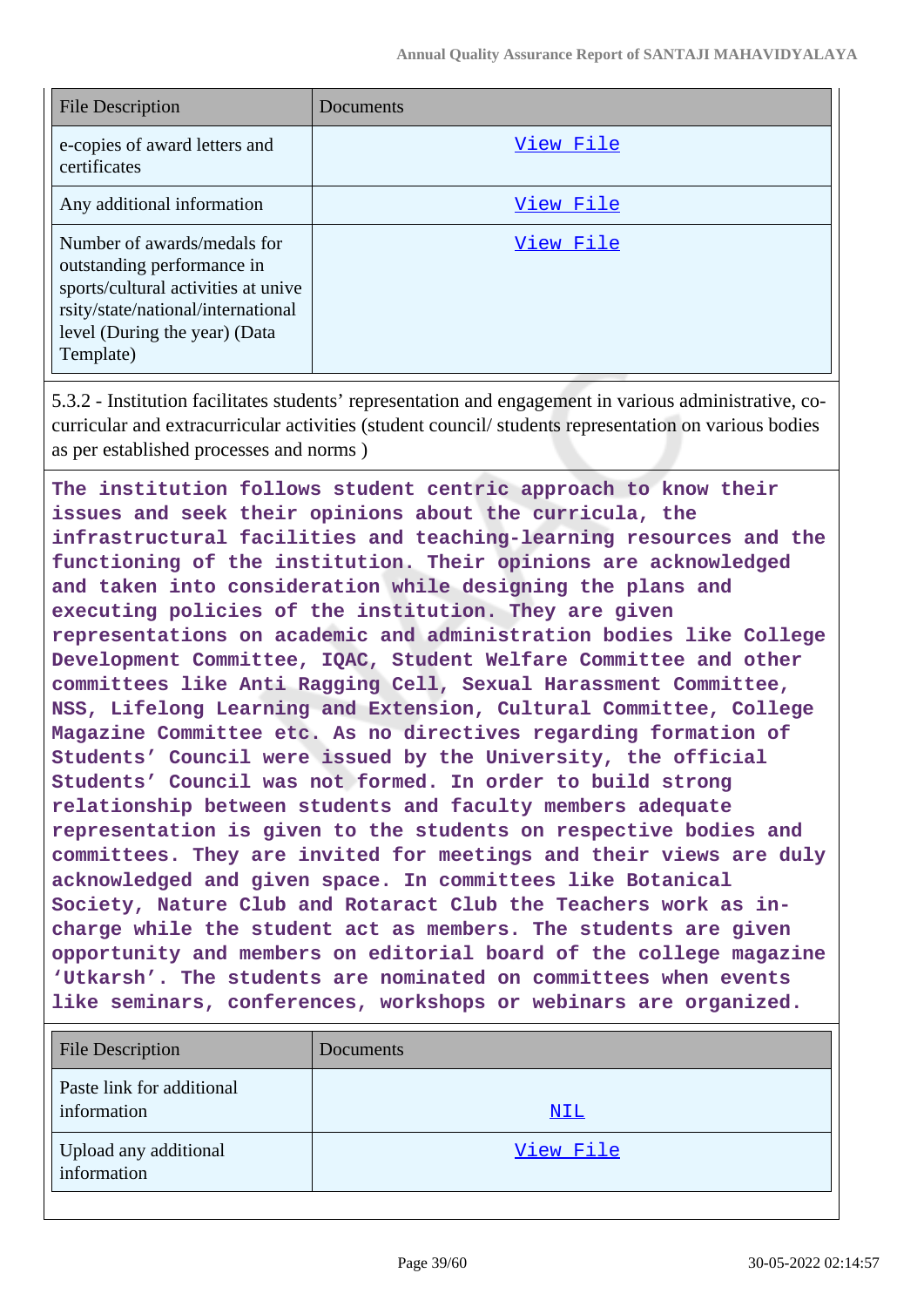**5.3.3 - Number of sports and cultural events/competitions in which students of the Institution participated during the year (organized by the institution/other institutions)**

### **5.3.3.1 - Number of sports and cultural events/competitions in which students of the Institution participated during the year**

#### **02**

| <b>File Description</b>                                                                                                                                                                                | Documents |
|--------------------------------------------------------------------------------------------------------------------------------------------------------------------------------------------------------|-----------|
| Report of the event                                                                                                                                                                                    | View File |
| Upload any additional<br>information                                                                                                                                                                   | View File |
| Number of sports and cultural<br>events/competitions in which<br>students of the Institution<br>participated during the year<br>(organized by the<br>institution/other institutions<br>(Data Template) | View File |

### **5.4 - Alumni Engagement**

5.4.1 - There is a registered Alumni Association that contributes significantly to the development of the institution through financial and/or other support services

**The college has a registered Alumni Association. It works in collaboration with institution in organization of various sociocultural, co-curricular, extra-curricular and academic activities so that the students and institution get benefitted. The members of alumni association have made donation for augmentation of infrastructural facilities. Alumni Association also plays an important role in organizing Blood Donation Camps, educational tours, outreach programmes, selection trials for cultural activities and Avishkar. A Memorandum of Understanding has been signed with Seva Sarvada Bahuuddeshiya Sanstha run by Mr. Khushal Dhak, a member of the alumni association of the college. The organization works for upliftment of children and women who are living in slum areas. The institution provides all the necessary help to the organization. In the Induction Programme the members of the Alumni Association are invited to have an interaction with the students who feel encouraged after listening to their experiences and the role of the institution in shaping their personality to be successful and good human beings to render invaluable service to the nation and society. They contribute in development and welfare of the institution by acting as member of College Development Committee and Internal Quality Assurance Cell.**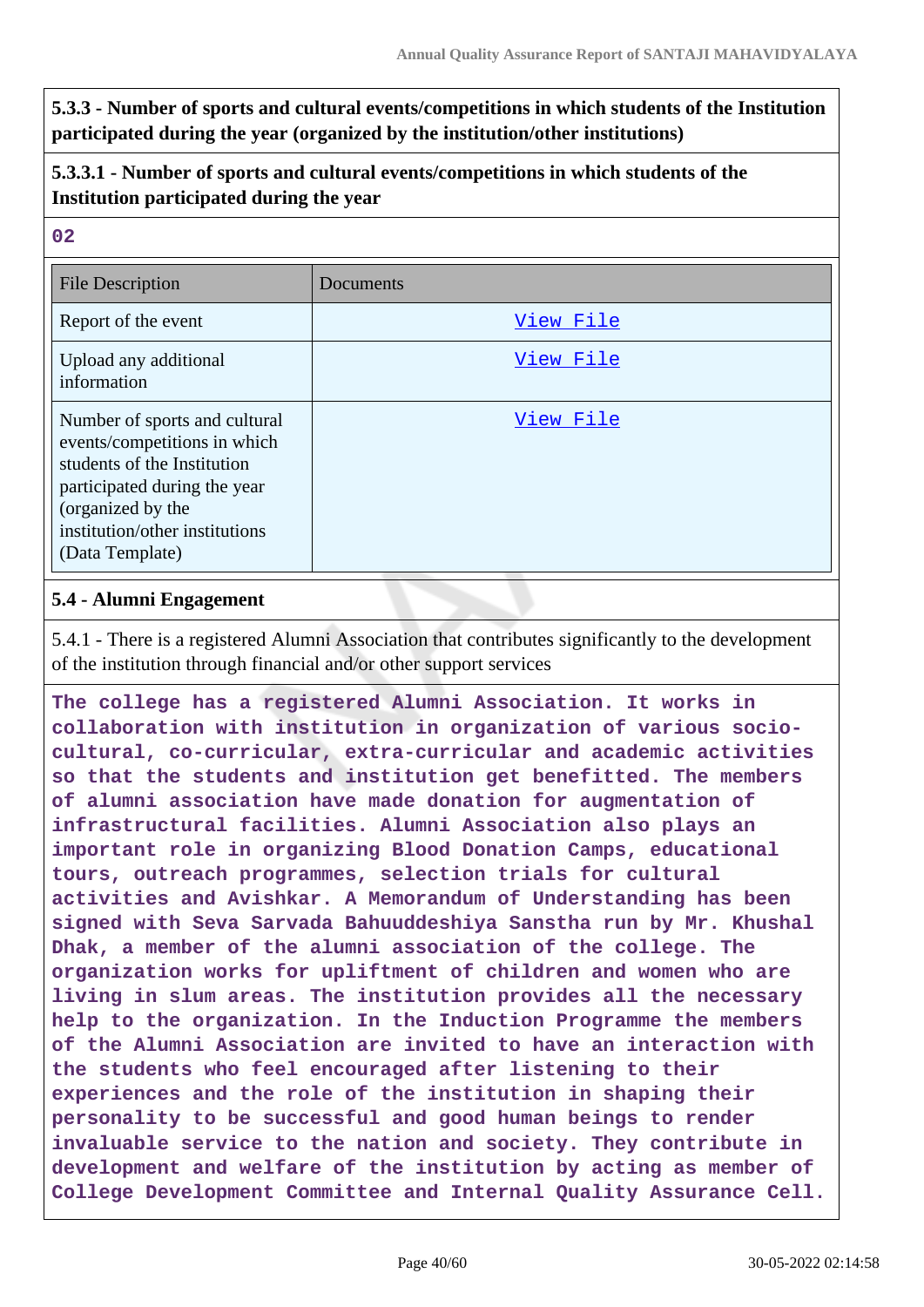| <b>File Description</b>                  | Documents |
|------------------------------------------|-----------|
| Paste link for additional<br>information | NIL       |
| Upload any additional<br>information     | View File |

### **5.4.2 - Alumni contribution during the year (INR in Lakhs)**

**D. 1 Lakhs - 3Lakhs**

| <b>File Description</b>              | Documents |
|--------------------------------------|-----------|
| Upload any additional<br>information | View File |

# **GOVERNANCE, LEADERSHIP AND MANAGEMENT**

### **6.1 - Institutional Vision and Leadership**

6.1.1 - The governance of the institution is reflective of and in tune with the vision and mission of the institution

**Shri Santaji Shikshan Vikas Sanstha, Nagpur founded Santaji Mahavidyalaya in 1971 with noble vision in mind to impart education to the students of disadvantaged and underprivileged and all sections of society to transform them into responsible, competent and human beings with good human values. The college has now emerged as a leading institute for higher education in Nagpur in imparting quality education. It strictly adheres to its vision and mission. The vision and mission reflect in the policies, practices and the activities undertaken by the management of the institution. Taking cognizance of its aptitude towards research it has been recognized as Place for Higher Learning and Research by the University. Sustenance and improvement in the quality of faculty and infrastructural facilities catering to the needs of all the stakeholders is one of the foremost objectives of the institution. The faculty members are encouraged to undertake research and academic activities to improve their quality. The faculty members and non-teaching staff are given training in usage of latest technology to improve work efficiency. The faculty members are motivated to adopt innovative teaching methodologies to make the teaching learning process interesting and fruitful. Career oriented certificate courses are run for development of professionalism.**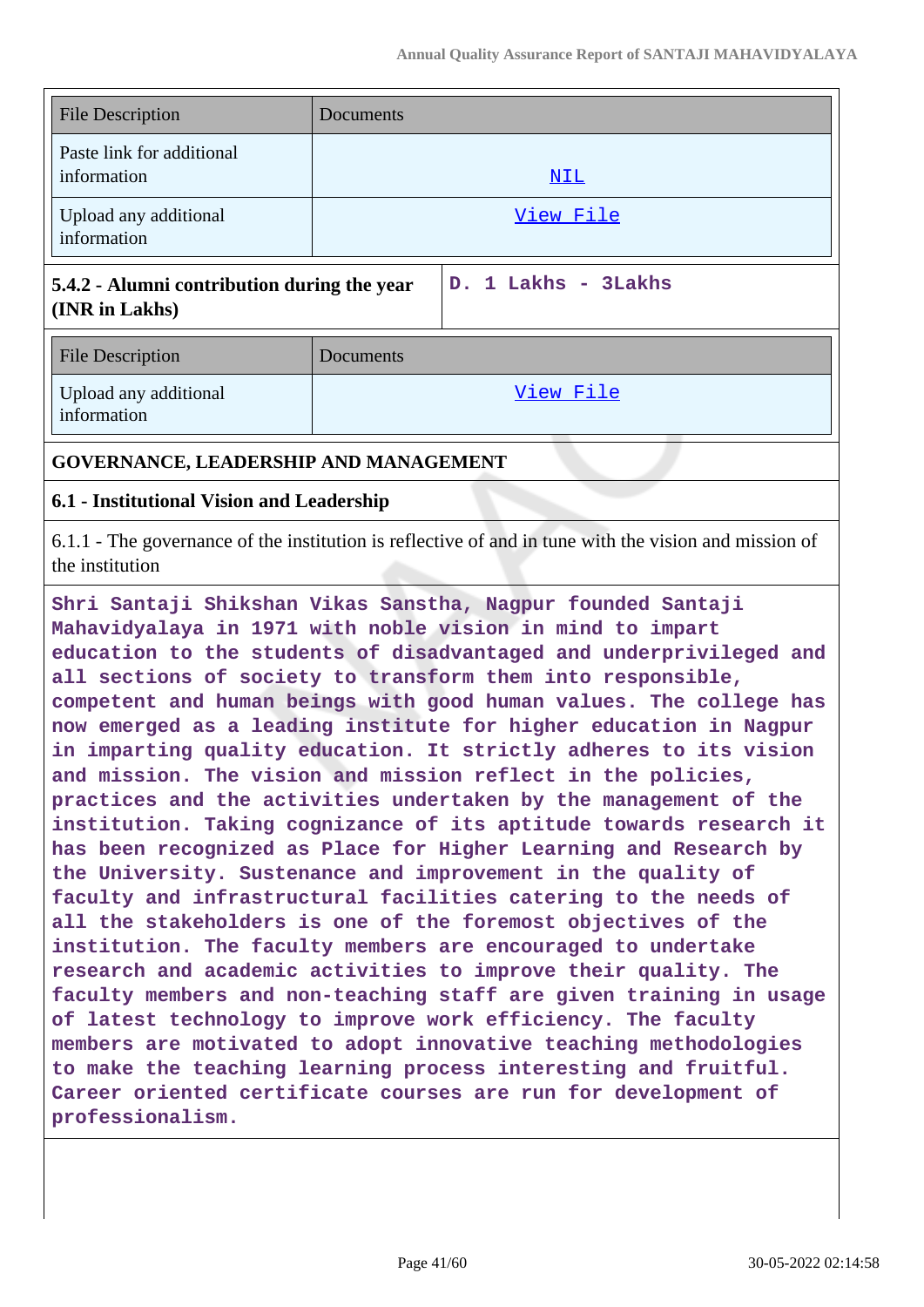| <b>File Description</b>                  | Documents  |
|------------------------------------------|------------|
| Paste link for additional<br>information | <u>NIL</u> |
| Upload any additional<br>information     | View File  |

6.1.2 - The effective leadership is visible in various institutional practices such as decentralization and participative management.

**The institution adopts the policy of decentralization for rendering responsibilities by all the stakeholders with an efficiency and accuracy. The institution has separate faculty incharge for Humanities, Commerce, Science and Management. There are various cells and committees as per the directions and guidelines of UGC, Central and State Government and the University to cater to the needs of all the stakeholders of the institution. Class teachers are assigned the task of monitoring the issues of the students of various classes and render necessary help in terms of their academics and other related matters. The opinions of the conveners and coordinators of various cells, committees and schemes run in the college are sought and the activities and programs are chalked out and executed accordingly. The college has constituted the Internal Quality Assurance Cell as per NAAC guidelines. It works in coordination with the College Development Committee to ensure and maintain the quality of the institution by undertaking various activities and programmes. There is an adequate representation of the students and alumni in different committees and cells constituted in the institution. Regular meetings of various cells and committees are held. Departmental meetings are held by the HoDs.**

| <b>File Description</b>                  | Documents  |
|------------------------------------------|------------|
| Paste link for additional<br>information | <u>NIL</u> |
| Upload any additional<br>information     | View File  |

### **6.2 - Strategy Development and Deployment**

6.2.1 - The institutional Strategic/ perspective plan is effectively deployed

**Quality improvement has been at the core of the Strategic Plan of the Institution. With this point of view in mind a NAAC sponsored Online National Seminar on 'Benchmarking Quality Enhancement Initiatives through Innovative Practices' was organized on 9th**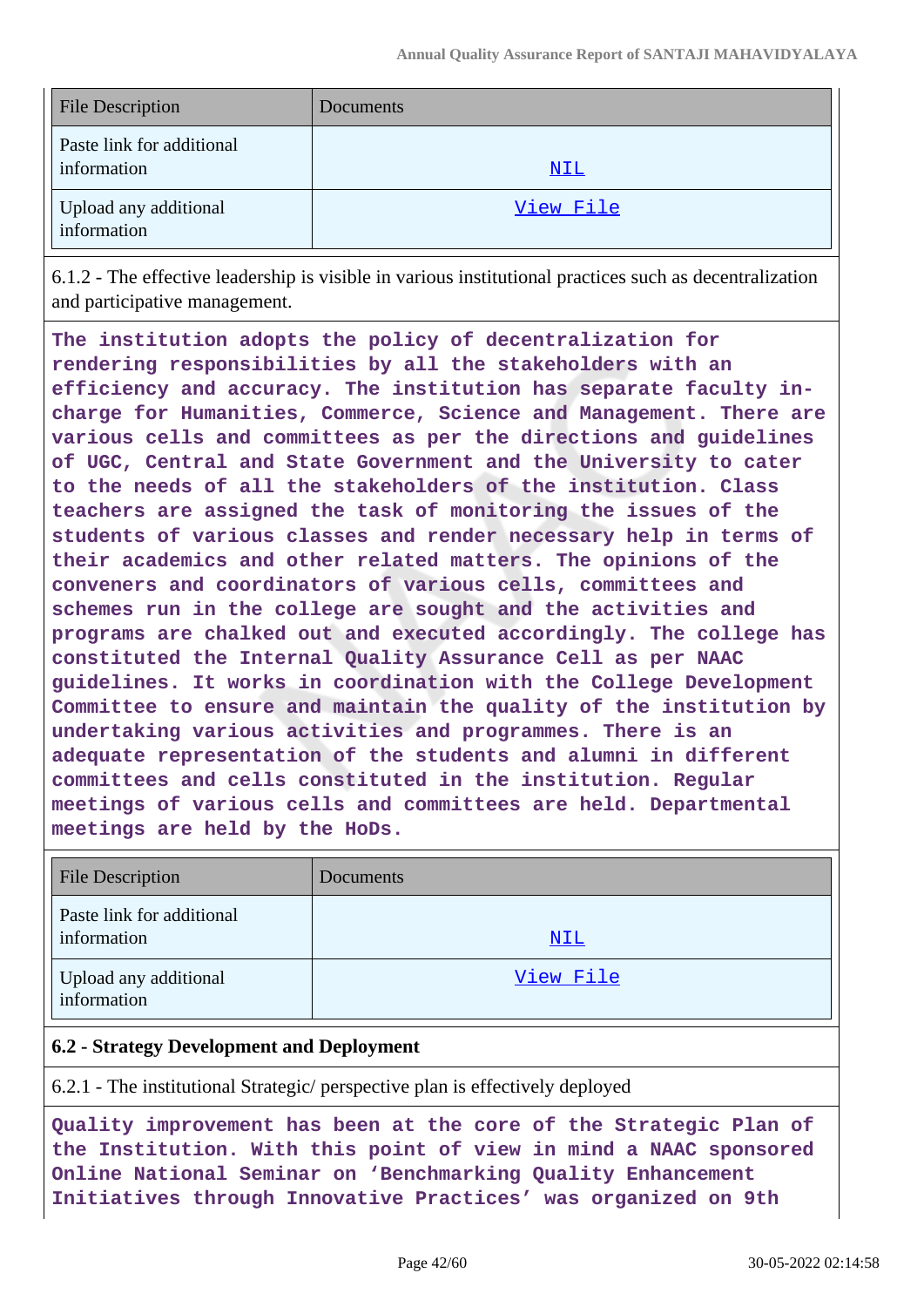**January, 2021. Dr. Ganesh Hegde, Adviser, NAAC, urged all the Principals and IQAC Coordinators to have a Vision Statement. He asked the participants to unlock their potential and think of new ways of designing and implementing need-based schemes. He imparted important information about Atal Innovation Mission, Incubation Centre, StartUps, Ek Bharat Shreshta Bharat, Waste Management, signing of MoUs and laid emphasis on implementation of schemes of Ministry of Skill Development. Dr. Anjan Naidu, NAAC Assessor made a useful presentation on 'Role of IQAC in sustaining Quality of HEIs'. Dr. Meghana A. Hasamnis, Coordinator, IQAC Shri Ramdeobaba College of Engineering and Management, Nagpur delivered her lecture on 'Online Assessment and Accreditation Methodology in Revised Accreditation Framework'. Dr. Sandhya Khedekar, Sangamner made an effective presentation on 'Role of Information Technology in Effective Documentation for Assessment and Accreditation by NAAC'. Dr. Ela M. Dedhia, Mumbai guided the participants on 'Quality Initiatives and Innovative Practices in Higher Educational Institutions'.**

| <b>File Description</b>                                   | Documents  |
|-----------------------------------------------------------|------------|
| Strategic Plan and deployment<br>documents on the website | View File  |
| Paste link for additional<br>information                  | <u>NIL</u> |
| Upload any additional<br>information                      | View File  |

6.2.2 - The functioning of the institutional bodies is effective and efficient as visible from policies, administrative setup, appointment and service rules, procedures, etc.

**The organizational structure consists of the Parent body Shri Santaji Shiksha Vikas Sanstha with the governing body, governing council, and coordination committee governed by the President, Vice-President, Secretary, Joint Secretary, Treasurer, and Members. The College Development Committee works under the chair of President, Shri Santaji Shikshan Vikas Sanstha and the Principal is the member secretary of CDC. It includes office bearers of the Management, the Principal, representatives from teaching and non-teaching staff, student, alumni, education, research, industry, social service, and IQAC Coordinator including one female teacher. There is an Internal Quality Assurance Cell that plays a pivotal role for monitoring the internal quality of the institution. Various committees are constituted for the smooth functioning of various activities undertaken at the college level. The Principal is assisted by the Heads of various departments and**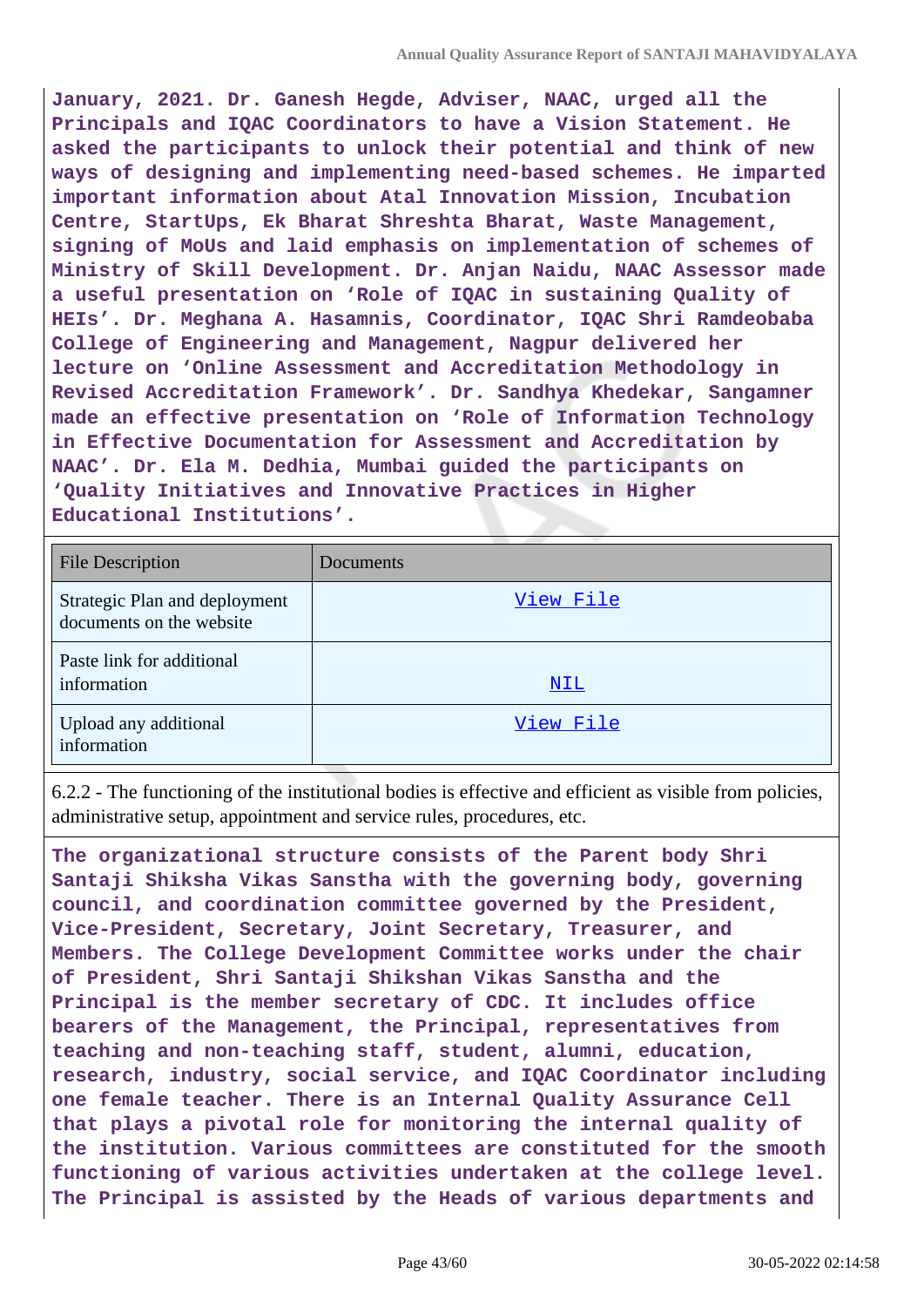**faculty members. Administrative staff includes the Superintendent and is assisted by, Senior and Junior clerks, and other nonteaching staff. Learning Resource Center includes Librarian, Library Assistant and other staff. The organization of the Department of Physical Education and Sports includes Director of Physical Education and an attendant. The institution follows the recruitment and service rules prescribed by UGC, Govt. of Maharashtra and the University.**

| <b>File Description</b>                          | Documents                                                 |
|--------------------------------------------------|-----------------------------------------------------------|
| Paste link for additional<br>information         | NIL                                                       |
| Link to Organogram of the<br>institution webpage | https://santajicollege.ac.in/igac/only org<br>anogram.pdf |
| Upload any additional<br>information             | View File                                                 |

|  |  | B. Any 3 of the above |
|--|--|-----------------------|

| <b>File Description</b>                                                                                      | Documents |
|--------------------------------------------------------------------------------------------------------------|-----------|
| <b>ERP</b> (Enterprise Resource)<br>Planning)Document                                                        | View File |
| Screen shots of user inter faces                                                                             | View File |
| Any additional information                                                                                   | View File |
| Details of implementation of e-<br>governance in areas of<br>operation, Administration<br>etc(Data Template) | View File |

### **6.3 - Faculty Empowerment Strategies**

6.3.1 - The institution has effective welfare measures for teaching and non- teaching staff

**The college has a credit society known as Santaji Mahavidyalaya Employees' Co-operative Credit Society Limited, Nagpur. The members of the credit society are permanent members of teaching and non-teaching staff of the college. The society has provisions like fixed deposit, regular and emergency loan. A regular loan of Rs. 75,000/- and an emergency loan of Rs. 20,000/- can be obtained**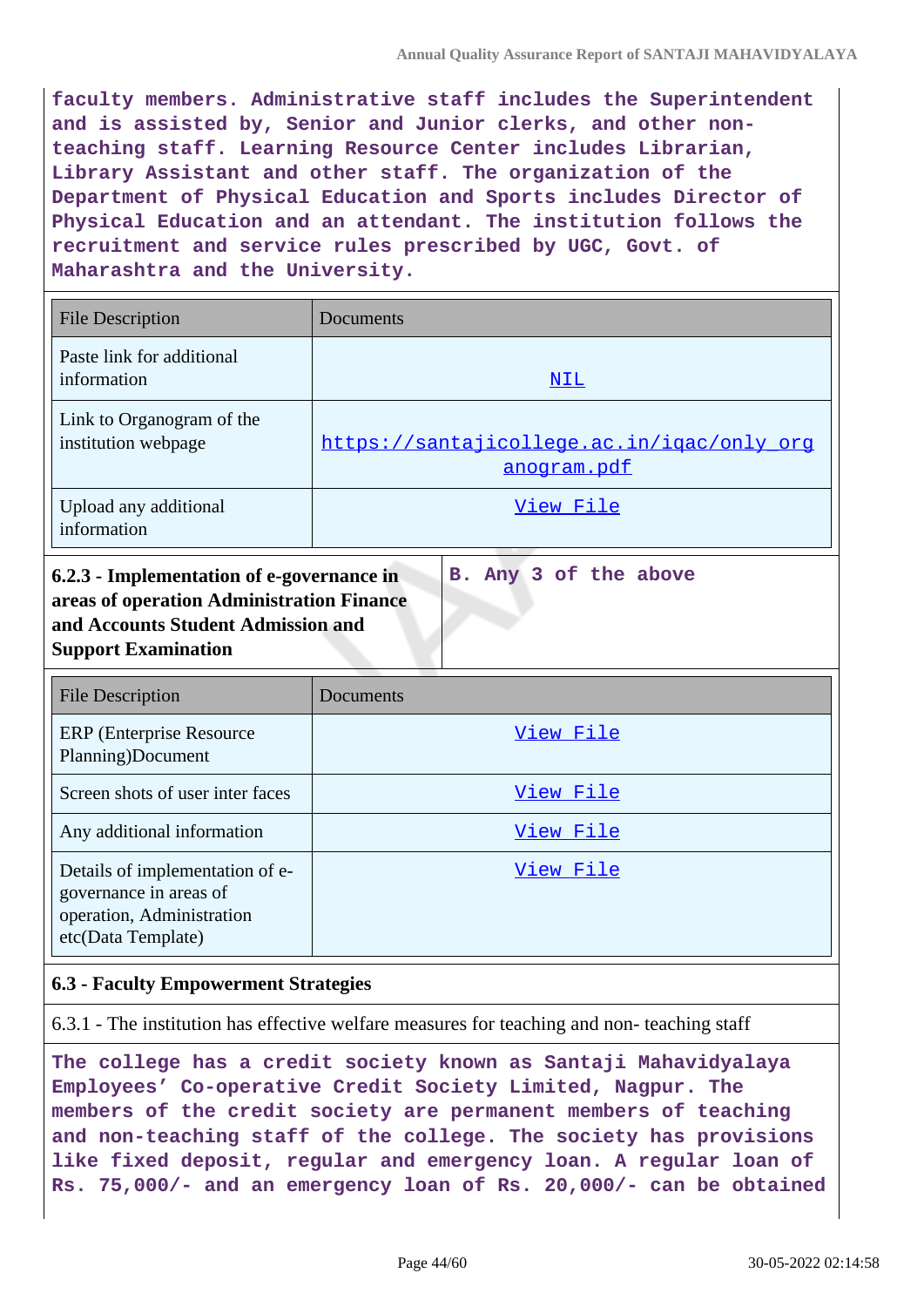**at an interest of 11% by the members. On fixed deposit an interest of 8% is awarded. All the members of the society pay a monthly subscription. All the subscriptions are converted into shares at the end of the financial year. The loan amount is given out of the shares available. The society has instituted prizes for meritorious and deserving students. The prizes are given out of the interest obtained from the deposits. The college implements the policy of the State Government of reimbursement of medical expenses borne by the college employees. They are asked to submit all requisite papers and documents so that the case can be forwarded to the Joint Director for necessary action. General Provident Fund (GPF) or Defined Contribution Pension Scheme (DCPS) can be availed by the staff according to the norms.**

| <b>File Description</b>                  | Documents |
|------------------------------------------|-----------|
| Paste link for additional<br>information | NIL       |
| Upload any additional<br>information     | View File |

**6.3.2 - Number of teachers provided with financial support to attend conferences/ workshops and towards membership fee of professional bodies during the year**

# **6.3.2.1 - Number of teachers provided with financial support to attend conferences/workshops and towards membership fee of professional bodies during the year**

#### **00**

| <b>File Description</b>                                                                                                          | Documents |
|----------------------------------------------------------------------------------------------------------------------------------|-----------|
| Upload any additional<br>information                                                                                             | View File |
| Details of teachers provided<br>with financial support to attend<br>conference, workshops etc<br>during the year (Data Template) | View File |

**6.3.3 - Number of professional development /administrative training programs organized by the institution for teaching and non-teaching staff during the year**

**6.3.3.1 - Total number of professional development /administrative training Programmes organized by the institution for teaching and non teaching staff during the year**

**00**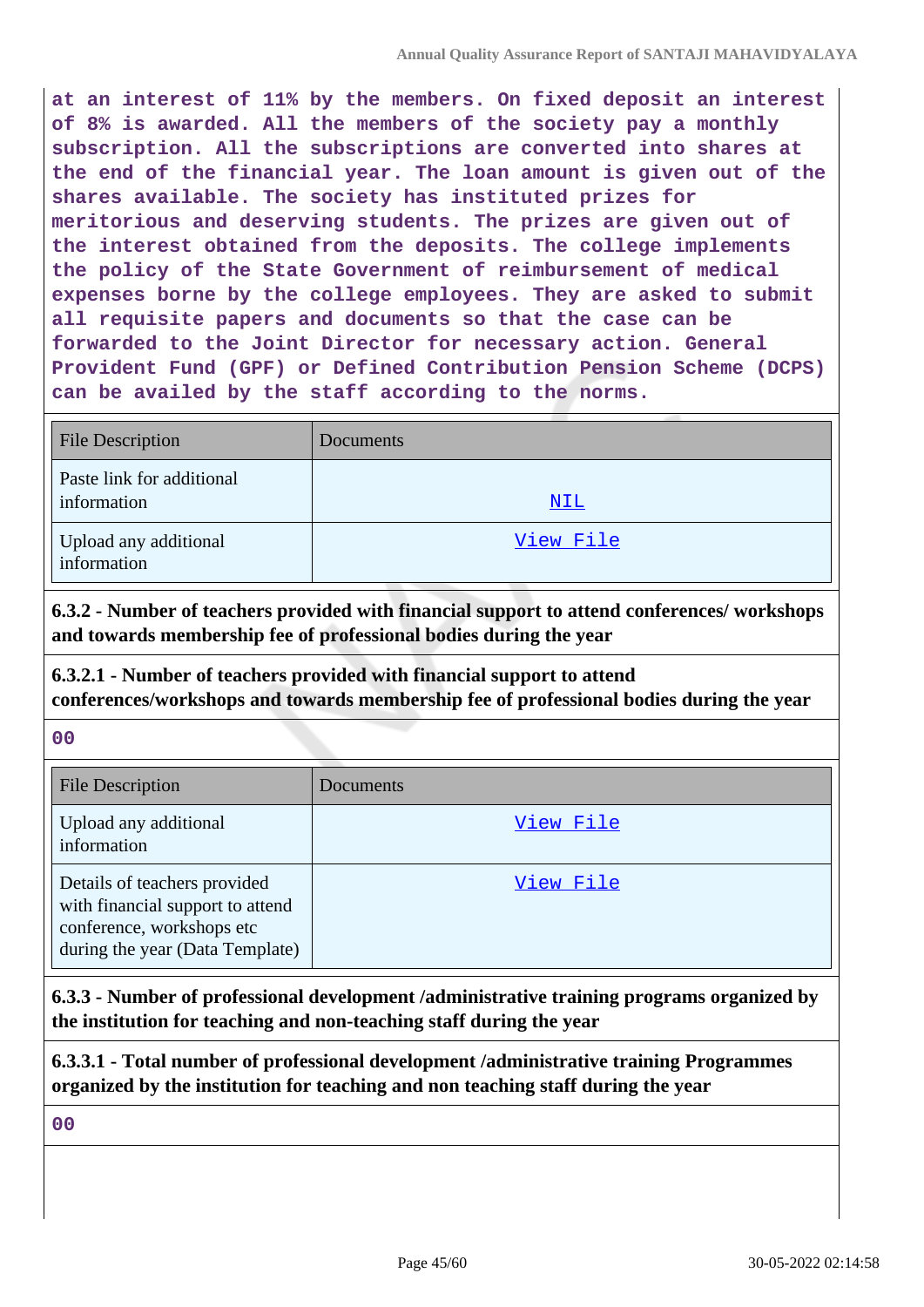| <b>File Description</b>                                                                                                                                                 | Documents |
|-------------------------------------------------------------------------------------------------------------------------------------------------------------------------|-----------|
| Reports of the Human Resource<br><b>Development Centres</b><br>(UGCASC or other relevant<br>centres).                                                                   | View File |
| <b>Reports of Academic Staff</b><br>College or similar centers                                                                                                          | View File |
| Upload any additional<br>information                                                                                                                                    | View File |
| Details of professional<br>development / administrative<br>training Programmes organized<br>by the University for teaching<br>and non teaching staff (Data<br>Template) | View File |

**6.3.4 - Number of teachers undergoing online/face-to-face Faculty development Programmes (FDP) during the year (Professional Development Programmes, Orientation / Induction Programmes, Refresher Course, Short Term Course etc.)**

**6.3.4.1 - Total number of teachers attending professional development Programmes viz., Orientation / Induction Programme, Refresher Course, Short Term Course during the year**

**9**

| <b>File Description</b>                                                                                    | Documents |
|------------------------------------------------------------------------------------------------------------|-----------|
| <b>IQAC</b> report summary                                                                                 | View File |
| Reports of the Human Resource<br><b>Development Centres</b><br>(UGCASC or other relevant<br>centers)       | View File |
| Upload any additional<br>information                                                                       | View File |
| Details of teachers attending<br>professional development<br>programmes during the year<br>(Data Template) | View File |

6.3.5 - Institutions Performance Appraisal System for teaching and non- teaching staff

**The self-appraisal forms of teachers are filled on the following points- engagement of lectures, Involvement in the University/College activities, research activities, Administrative responsibilities, Examination duties, organization of academic**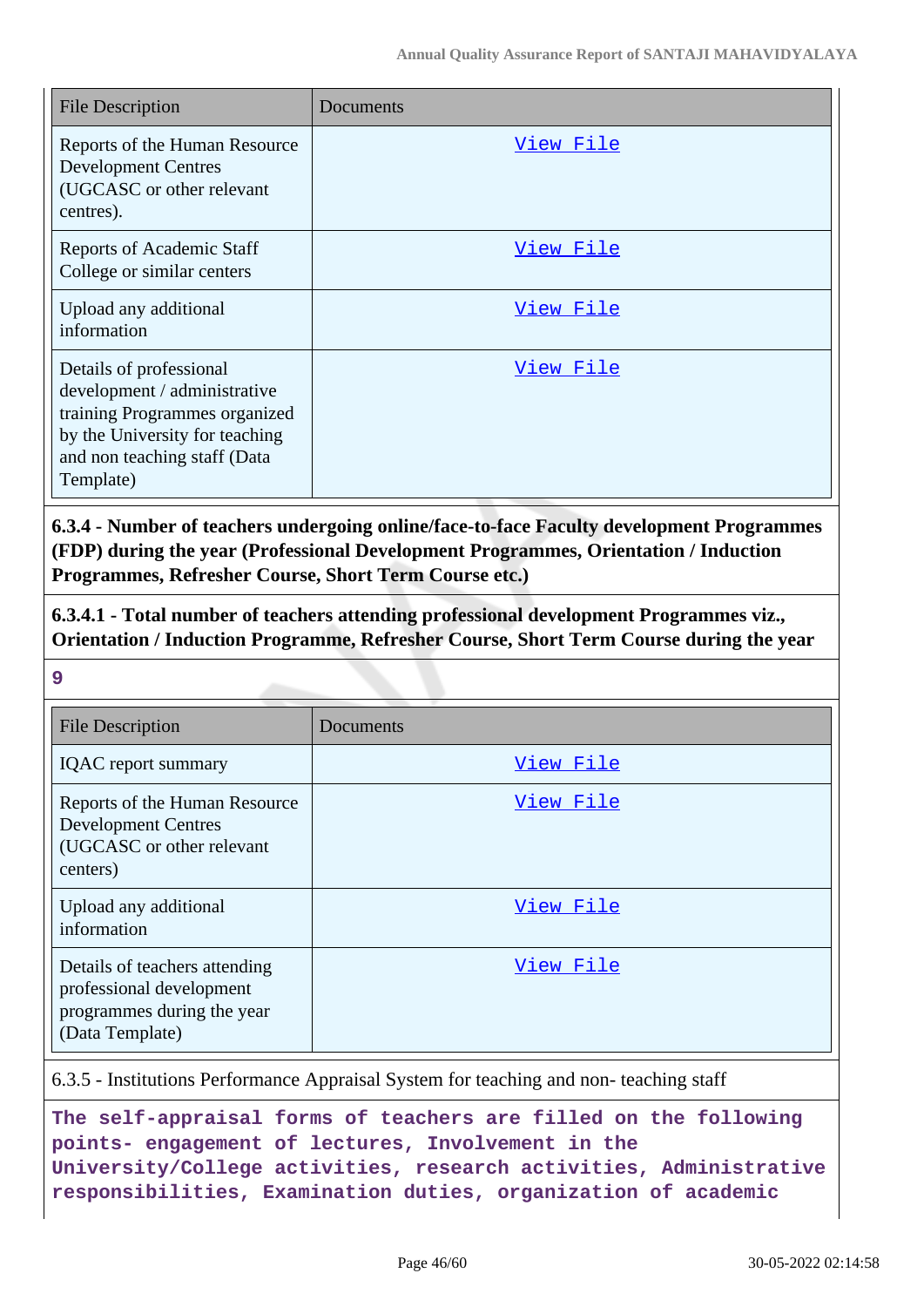**activities and conducting research projects. Marks are awarded on Research Papers, publications other than Research papers, books, chapter, if he has worked as the Editor of Book and for Translation works. Another parameter is the creation of ICT mediated Teaching Learning pedagogy. For the Librarians the parameters are enrichment of Library Resource and maintenance of books, journals, provision of Library reader services, assistance towards updating institutional website, conduct of seminars/workshops, checking inventory, promotion of library network and dissemination of information relating to books and other resources. For the Director of Physical Education the appraisal is based on points like- intra college competition, participation in external competitions, up-gradation of infrastructure, participation of students in teams, organization of state/national/inter university/inter college level competition, being invited for coaching at state/national level and organization of at least three workshops in a year. The confidential report of non-teaching staff has points related to their services and attitude towards the students. The performance appraisal system is used for promotion of Career Advancement Scheme.**

| <b>File Description</b>                  | Documents  |
|------------------------------------------|------------|
| Paste link for additional<br>information | <u>NIL</u> |
| Upload any additional<br>information     | View File  |

#### **6.4 - Financial Management and Resource Mobilization**

6.4.1 - Institution conducts internal and external financial audits regularly Enumerate the various internal and external financial audits carried out during the year with the mechanism for settling audit objections within a maximum of 200 words

**The Institution carries out the external financial audits of the college, Alumni Association and Place of Higher Learning and Research.**

**Internal Audit: Institution maintains record of each and every financial transaction. The audit is done at two levels: receipt and payment. The receipts of the fees collected from the students are checked by the auditor. The official letters, official funds collected, and Bank statements are checked by the internal auditor. Donation receipts are also checked by the auditor. At the payment level the account of the purchase bills is entered in the tally system, vouchers are created which come under various**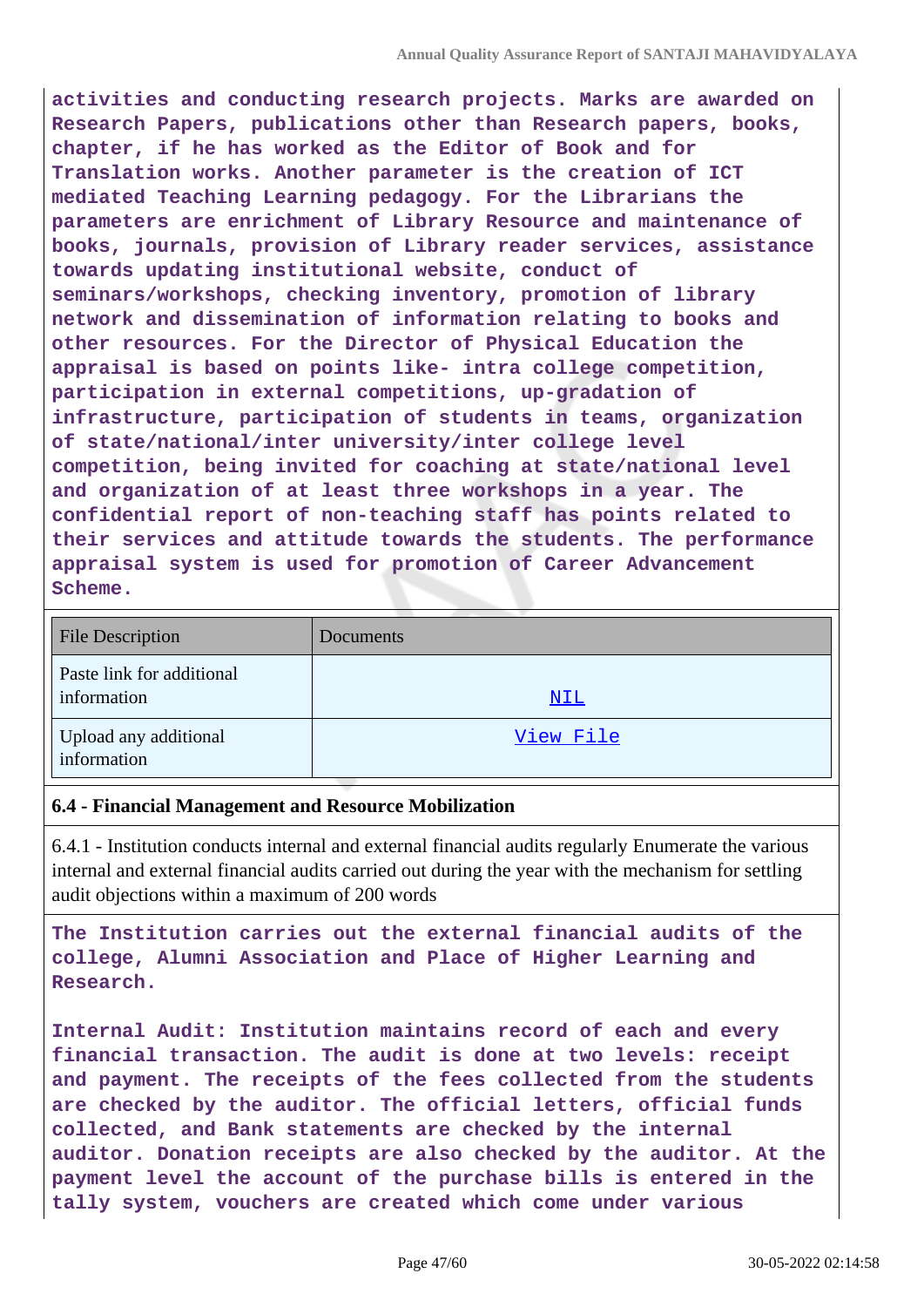**ledgers. The payment vouchers are signed by the accountant, office superintendent, and finally the Principal. These vouchers are checked by the auditor and cheques are issued to the concerned parties. The transaction is again verified and checked by the tally system. The Audited Accounts Statements of the funds received under the Student Welfare scheme and for organizing seminars are audited by the University.**

**External Audit: The external audit takes place annually after the completion of each financial year. Deshmukh Shende and Company, Nagpur works as an auditor appointed by the Management.**

| <b>File Description</b>                  | Documents  |
|------------------------------------------|------------|
| Paste link for additional<br>information | <u>NIL</u> |
| Upload any additional<br>information     | View File  |

**6.4.2 - Funds / Grants received from non-government bodies, individuals, philanthropers during the year (not covered in Criterion III)**

**6.4.2.1 - Total Grants received from non-government bodies, individuals, Philanthropers during the year (INR in Lakhs)**

**00**

| <b>File Description</b>                                                                                                                        | Documents |
|------------------------------------------------------------------------------------------------------------------------------------------------|-----------|
| Annual statements of accounts                                                                                                                  | View File |
| Any additional information                                                                                                                     | View File |
| Details of Funds / Grants<br>received from of the non-<br>government bodies, individuals,<br>Philanthropers during the year<br>(Data Template) | View File |

6.4.3 - Institutional strategies for mobilization of funds and the optimal utilization of resources

**According to the resource management policy of the college the nature of program or activity is taken into account to finalize the resources so that proper management of funds can be done. Courses like B.A. and B.Com. (Marathi Medium) are run on grant-inaid basis. Revenue is also generated through tuition fees and other fees collected from students of courses run on no-grant basis. Besides conventional courses, there are a number of selffinanced UG courses like B.Com. (English Medium), B.Com. (Computer**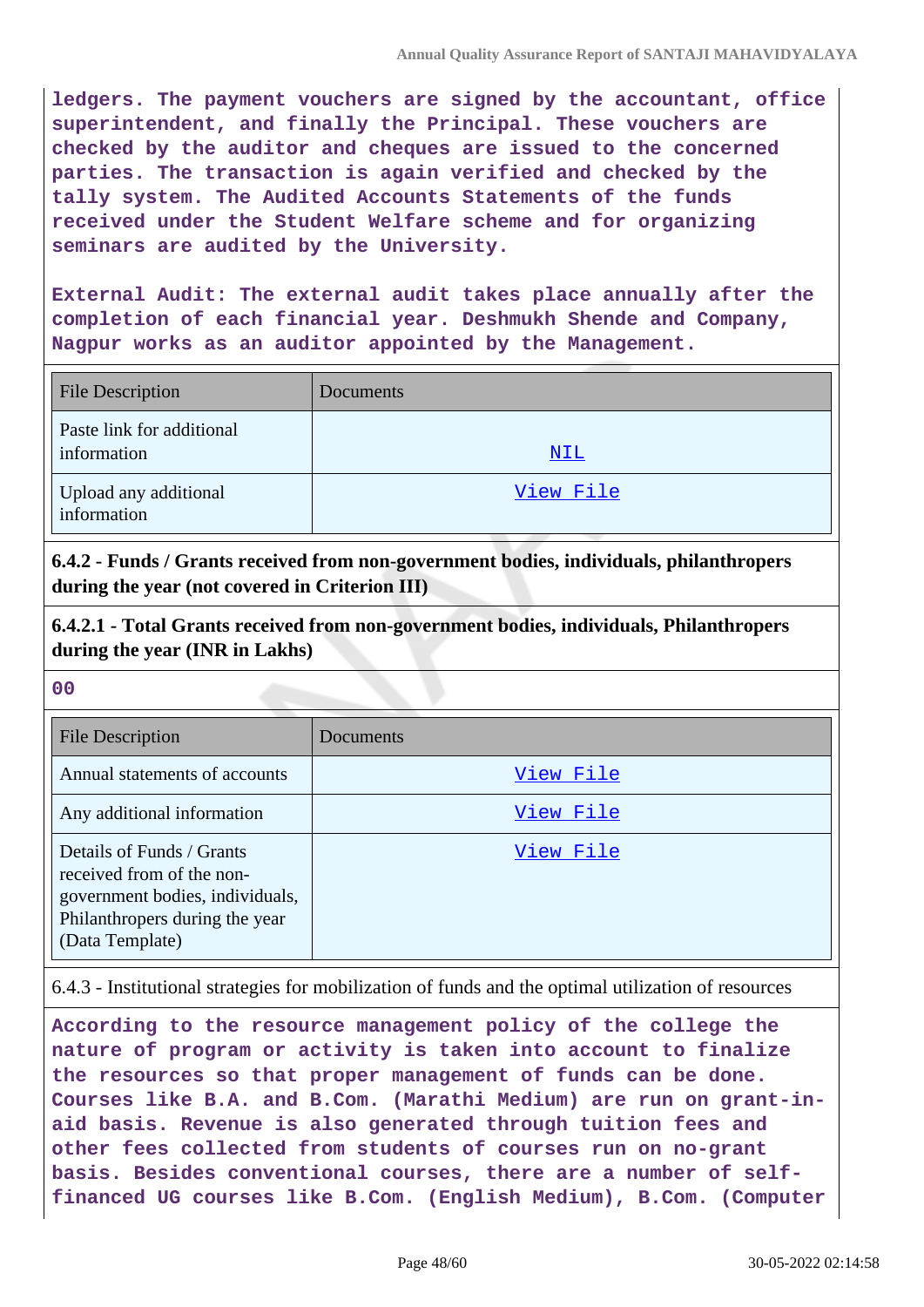**Application), BBA, BCA, B.Sc. and PG courses like M.A. (English), M.Com. & M.Sc. (Chemistry & Microbiology). Tuition fees collected from students of these courses contribute in raising revenue for utilization of college development. Donations from the alumni also add to the revenue generated by the college. The Management contributes major capital for construction and infrastructure augmentation purposes. The management provides financial assistance for organization of events like seminar, conference, webinar, workshop, intercollegiate cross country, intercollegiate mega cultural festival held under the banner of Unnati and other programs. Scholarship and freeship is distributed as per the prescribed norms. The facility of Provident Fund is available for the staff appointed by the management.**

| <b>File Description</b>                  | Documents  |
|------------------------------------------|------------|
| Paste link for additional<br>information | <u>NIL</u> |
| Upload any additional<br>information     | View File  |

### **6.5 - Internal Quality Assurance System**

6.5.1 - Internal Quality Assurance Cell (IQAC) has contributed significantly for institutionalizing the quality assurance strategies and processes

**Career Oriented courses-During the devastating Covid-19 times no compromise was made so far as academics and sharpening of employment skills were concerned. The college ran four Career Oriented Certificate Courses like Business Communication, Teaching in Marathi Language for Non-Marathi, Yoga and Mental Health and Yoga Psychology and Mental Health. These courses were run in collaboration with Department of Lifelong Learning and Extension of the University. Professional training was imparted through Business Communication and teaching in Marathi Language for Non-Marathis while through Yoga and Mental Health and Yoga Psychology and Mental Health theoretical as well as practical training was given to the students. Online Courses-As physical classes were suspended, virtual classroom was a sound medium to reach out to maximum students through online mode. The college organised and successfully run online courses in association with Dayanand Arya Kanya Mahavidyalaya, R.S. Mundle Dharampeth Arts and Commerce College and Manohar Kamdi College. The brochure and links were sent through social media and maximum advertisement was done so that large number of the university students can be benefited. Apart from college teachers, resource persons were invited from other colleges to render guidance on the prescribed topics.**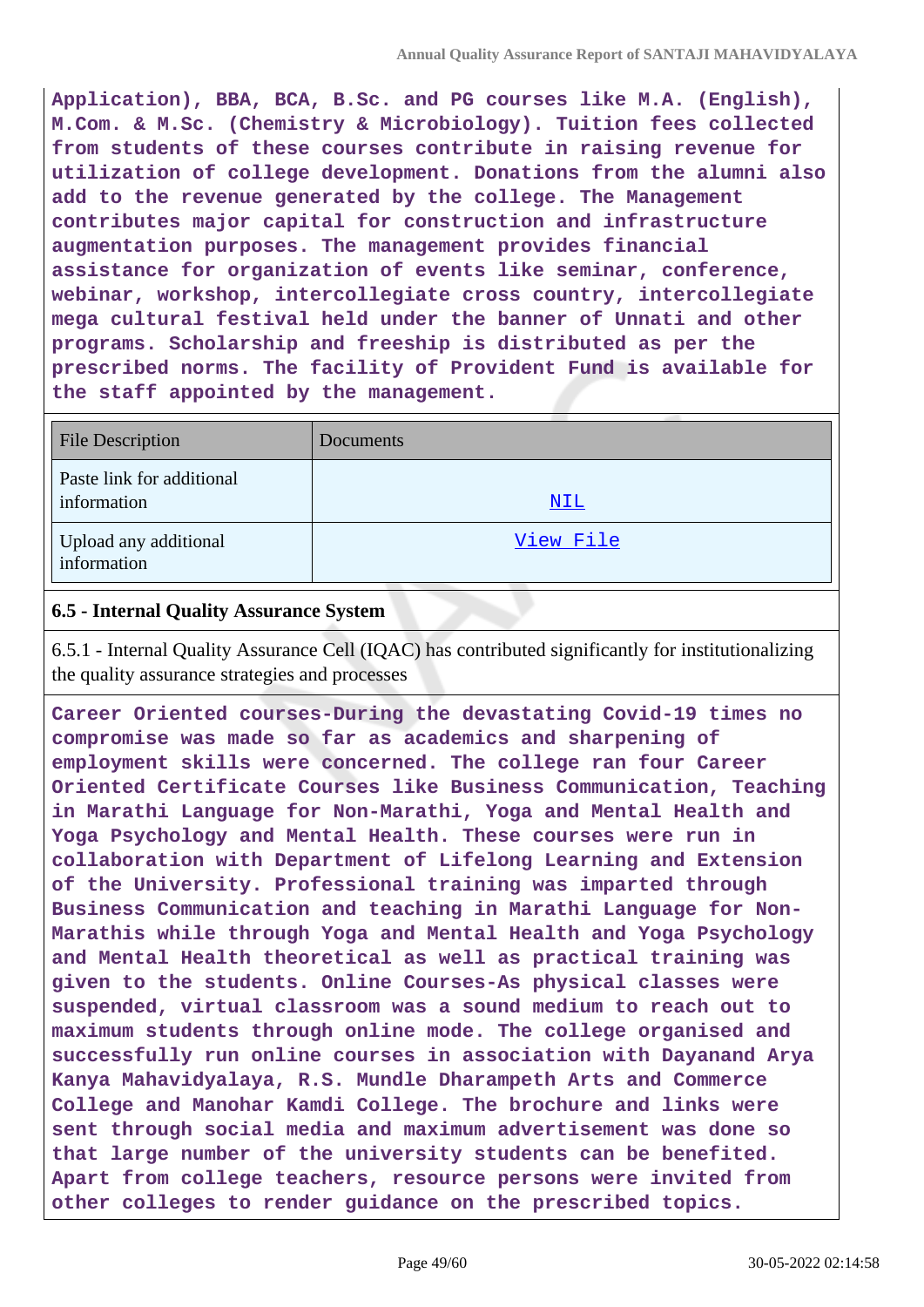| <b>File Description</b>                  | Documents |
|------------------------------------------|-----------|
| Paste link for additional<br>information | NIL       |
| Upload any additional<br>information     | View File |

6.5.2 - The institution reviews its teaching learning process, structures & methodologies of operations and learning outcomes at periodic intervals through IQAC set up as per norms and recorded the incremental improvement in various activities

**Since Covid-19 pandemic as per the recommendations of the IQAC online classes were held. The review and monitoring was done by the IQAC. WhatsApp groups of all classes have been created and the schedule of online lectures has been posted regularly. Teaching learning process was carried out through online licensed teaching platform edFlyLearn LMS as per the recommendations of the IQAC and approved by Principal. The live classes and the recorded videos of the same could be accessed by the students by logging into the online platform by providing them user-id and password. Rather than delivering lecture in a traditional way the IQAC recommended to use audio-visual methods to conduct online lectures. As the university adopted the online mode of examination question banks of multiple-choice questions were prepared by the subject teachers. Teaching was imparted through ICT, online tests and assignments were taken through Google Forms. Notes, reference material, question banks and other sources of study were uploaded and reached to the students through online mode. The college teachers recorded their videos, prepared PPTs and notes and uploaded on RTMNU e-Shiksha portal of the university. Three online certificate courses based on prescribed syllabus have been conducted.**

| <b>File Description</b>                                                                                                                                                                                                                                               | Documents |                       |
|-----------------------------------------------------------------------------------------------------------------------------------------------------------------------------------------------------------------------------------------------------------------------|-----------|-----------------------|
| Paste link for additional<br>information                                                                                                                                                                                                                              |           | NIL                   |
| Upload any additional<br>information                                                                                                                                                                                                                                  |           | View File             |
| 6.5.3 - Quality assurance initiatives of the<br>institution include: Regular meeting of<br><b>Internal Quality Assurance Cell (IQAC);</b><br>Feedback collected, analyzed and used for<br>improvements Collaborative quality<br>initiatives with other institution(s) |           | C. Any 2 of the above |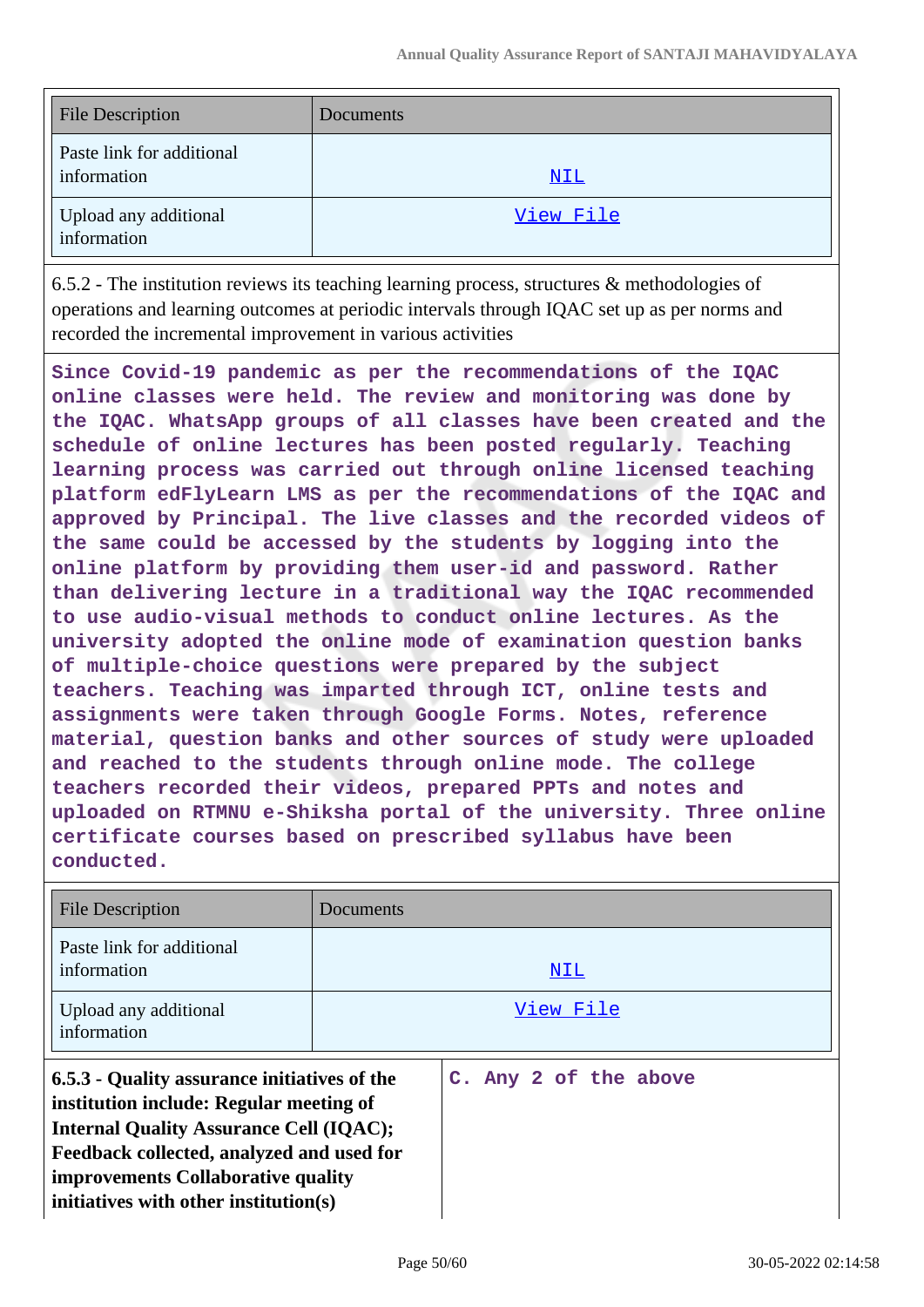# **Participation in NIRF any other quality audit recognized by state, national or international agencies (ISO Certification, NBA)**

| <b>File Description</b>                                                                         | Documents                                                |
|-------------------------------------------------------------------------------------------------|----------------------------------------------------------|
| Paste web link of Annual<br>reports of Institution                                              | https://santajicollege.ac.in/igac/Annual R<br>eports.pdf |
| Upload e-copies of the<br>accreditations and certifications                                     | View File                                                |
| Upload any additional<br>information                                                            | View File                                                |
| <b>Upload details of Quality</b><br>assurance initiatives of the<br>institution (Data Template) | View File                                                |

#### **INSTITUTIONAL VALUES AND BEST PRACTICES**

#### **7.1 - Institutional Values and Social Responsibilities**

7.1.1 - Measures initiated by the Institution for the promotion of gender equity during the year

**As the institution offers co-education discrimination on the basis of gender is not tolerated in the college premises. In the beginning of each academic session awareness is spread among newly admitted students about showing egalitarian approach toward their fellow students, teachers and employees. Prevention of Sexual Harassment Committee is constituted in the institution. On the occasion of International Women's Day a webinar on 'Safety measures for safe womanhood' was organized jointly by Health Care Committee and Prevention of Sexual Harassment Committee on 8th March, 2021. Prevention of Sexual Harassment Cell follows the guidelines of Maharashtra State Women Commission and UGC to prevent the incidents of harassment against girl students as well as women employees of the college. The ethical values and respect for every human being are inculcated among students. CCTV cameras are installed in the institution to check the intrusion of antisocial elements that would put in danger the safety and security of women and girl students. There is a common room for girl students and women employees of the institution. Counseling is done if any problem arises. Various programs are organized by the institution for creating awareness about gender equity.**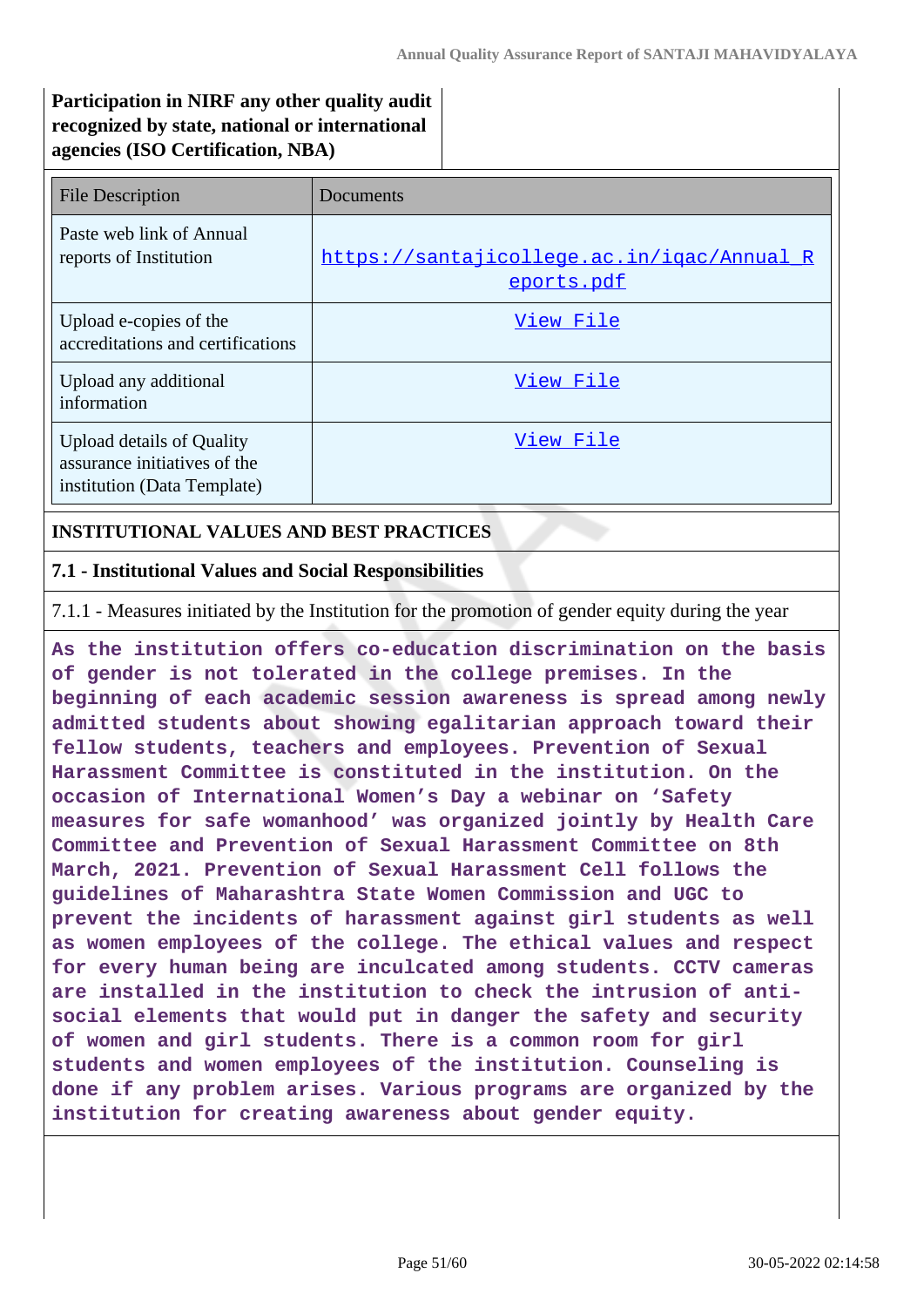| <b>File Description</b>                                                                                                                                                                                                                                                           | Documents                                                                                                                                                                                                                                                                    |  |  |  |
|-----------------------------------------------------------------------------------------------------------------------------------------------------------------------------------------------------------------------------------------------------------------------------------|------------------------------------------------------------------------------------------------------------------------------------------------------------------------------------------------------------------------------------------------------------------------------|--|--|--|
| Annual gender sensitization<br>action plan                                                                                                                                                                                                                                        | https://santajicollege.ac.in/sexualharasse<br>ment/gendersensitizationactionplanpdf.pdf                                                                                                                                                                                      |  |  |  |
| Specific facilities provided for<br>women in terms of:a. Safety and<br>security b. Counseling c.<br>Common Rooms d. Day care<br>center for young children e. Any<br>other relevant information                                                                                    | The institution has a Common Room Facility<br>for Girl Students as well as a Rest Room<br>Facility for Women Employees. These rooms<br>have Mirror, Bed, Cooler, chairs and study<br>table facilities. https://santajicollege.a<br>c.in/sexualharassement/policydocument.pdf |  |  |  |
| 7.1.2 - The Institution has facilities for<br>B. Any 3 of the above<br>alternate sources of energy and energy<br>conservation measures Solar energy<br>Biogas plant Wheeling to the Grid Sensor-<br>based energy conservation Use of LED bulbs/<br>power efficient equipment      |                                                                                                                                                                                                                                                                              |  |  |  |
| <b>File Description</b>                                                                                                                                                                                                                                                           | Documents                                                                                                                                                                                                                                                                    |  |  |  |
| Geo tagged Photographs                                                                                                                                                                                                                                                            | View File                                                                                                                                                                                                                                                                    |  |  |  |
| Any other relevant information                                                                                                                                                                                                                                                    | View File                                                                                                                                                                                                                                                                    |  |  |  |
| 7.1.3 - Describe the facilities in the Institution for the management of the following types of<br>degradable and non-degradable waste (within 200 words) Solid waste management Liquid waste<br>management Biomedical waste management E-waste management Waste recycling system |                                                                                                                                                                                                                                                                              |  |  |  |

Hazardous chemicals and radioactive waste management

**The college has taken utmost care so that hazardous waste material should not be disposed of in an improper manner. The college has all the requisite facilities for the disposal of such waste material. The following measures have been taken in this regard:**

**The culture, stock and infectious material are disposed off according to the prescribed guidelines of the administration. The biological waste and chemical bio-hazardous chemical waste from various laboratories in the institution is collected by Superb Hygienic Disposals (India) Pvt. Ltd, Nagpur, Maharashtra, India. Autoclave machine is available in the institution for the sterilization of equipment which are used in the Microbiology and Biotechnology laboratories. The disposal of non-degradable waste of Sanitary Napkins is done through the incinerator installed. A pit has been prepared in the garden for preparation of compost. The garden waste is used in the preparation of compost. E-waste is**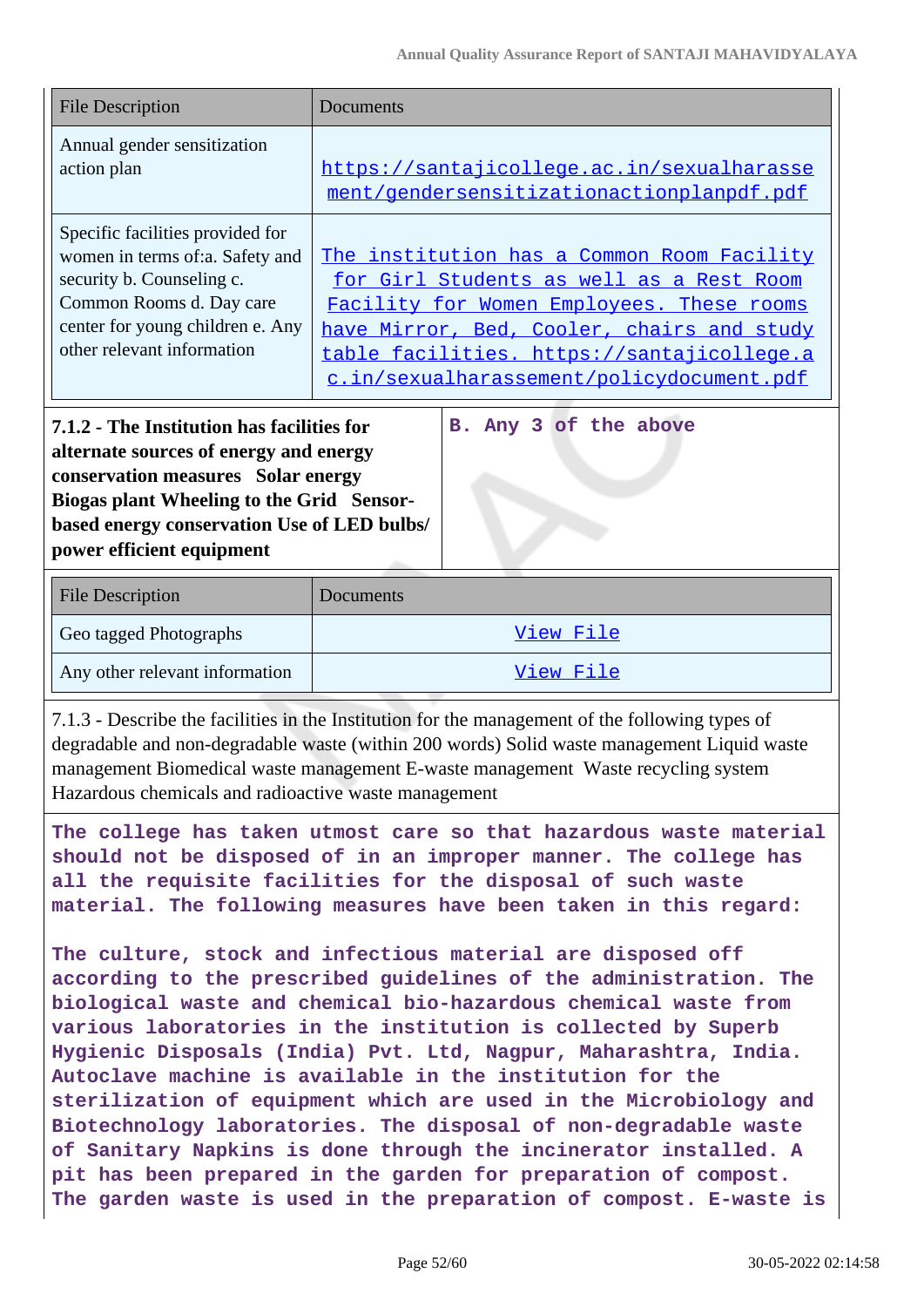**handed over to an authorized agency. As per the guidelines of Nagpur Municipal Corporation separate bins have been kept for wet and dry waste. The wet and dry waste collected from classrooms, canteen and offices are disposed off by handing over to the authorized agency of Nagpur Municipal Corporation.**

| <b>File Description</b>                                                                                                                                                                                                                                               | Documents             |  |  |  |  |
|-----------------------------------------------------------------------------------------------------------------------------------------------------------------------------------------------------------------------------------------------------------------------|-----------------------|--|--|--|--|
| Relevant documents like<br>agreements / MoUs with<br>Government and other approved<br>agencies                                                                                                                                                                        | <u>View File</u>      |  |  |  |  |
| Geo tagged photographs of the<br>facilities                                                                                                                                                                                                                           | <u>View File</u>      |  |  |  |  |
| 7.1.4 - Water conservation facilities available<br>in the Institution: Rain water harvesting<br><b>Bore well /Open well recharge Construction</b><br>of tanks and bunds Waste water recycling<br>Maintenance of water bodies and distribution<br>system in the campus | B. Any 3 of the above |  |  |  |  |
| <b>File Description</b>                                                                                                                                                                                                                                               | Documents             |  |  |  |  |
| Geo tagged photographs /<br>videos of the facilities                                                                                                                                                                                                                  | <u>View File</u>      |  |  |  |  |
| Any other relevant information                                                                                                                                                                                                                                        | View File             |  |  |  |  |
| 7.1.5 - Green campus initiatives include                                                                                                                                                                                                                              |                       |  |  |  |  |
| 7.1.5.1 - The institutional initiatives for<br>greening the campus are as follows:<br>1. Restricted entry of automobiles<br>2. Use of bicycles/ Battery-powered<br>vehicles<br>3. Pedestrian-friendly pathways<br>4. Ban on use of plastic<br>5. Landscaping          | B. Any 3 of the above |  |  |  |  |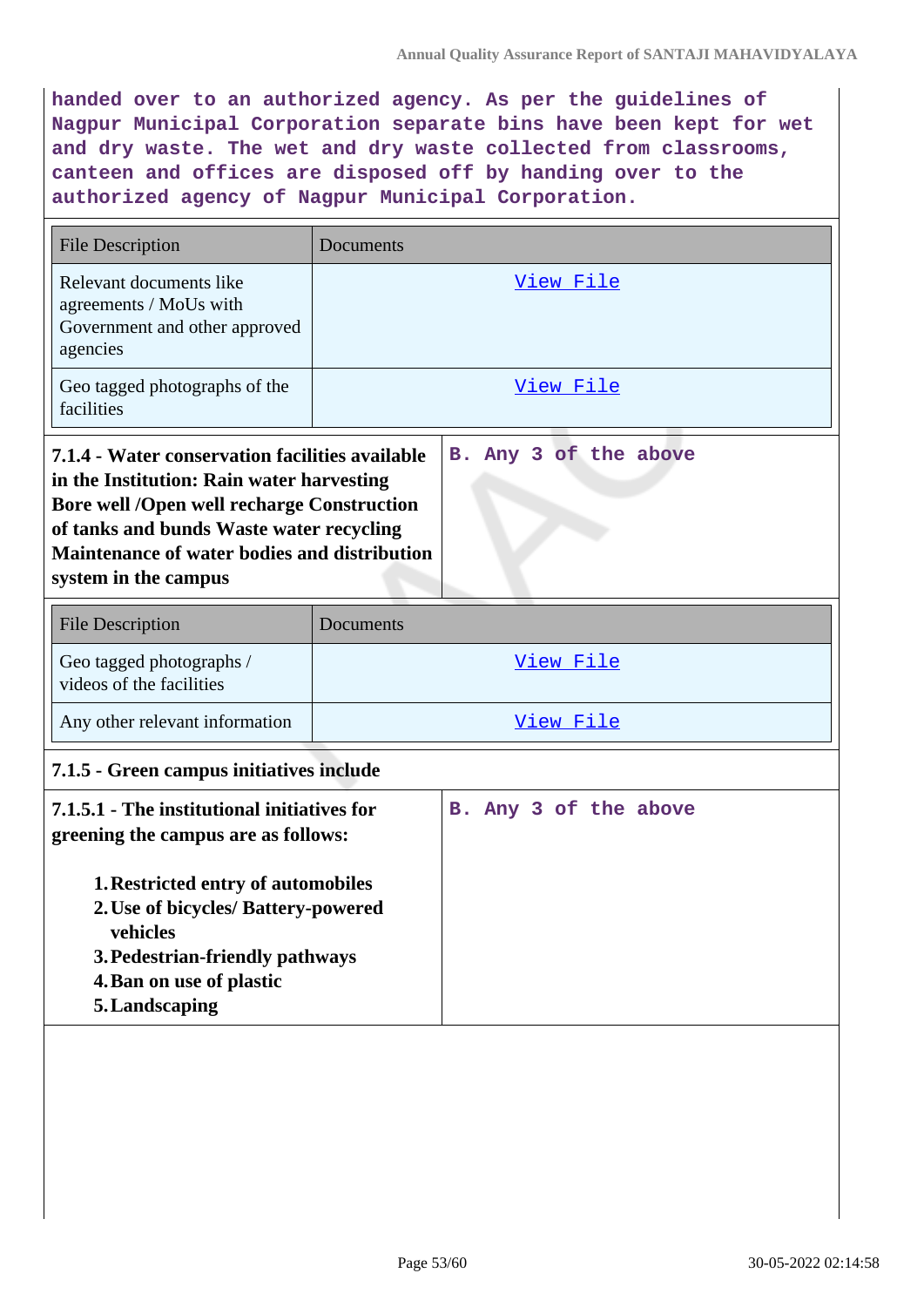| <b>File Description</b>                                                  | Documents |
|--------------------------------------------------------------------------|-----------|
| Geo tagged photos / videos of<br>the facilities                          | View File |
| Various policy documents /<br>decisions circulated for<br>implementation | View File |
| Any other relevant documents                                             | View File |

# **7.1.6 - Quality audits on environment and energy are regularly undertaken by the institution**

| 7.1.6.1 - The institutional environment and  |  |  | D. Any 1 of the above |
|----------------------------------------------|--|--|-----------------------|
| energy initiatives are confirmed through the |  |  |                       |
| following 1. Green audit 2. Energy audit     |  |  |                       |
| 3. Environment audit 4. Clean and green      |  |  |                       |
| campus recognitions/awards 5. Beyond the     |  |  |                       |
| campus environmental promotional activities  |  |  |                       |

| <b>File Description</b>                                                         | Documents |
|---------------------------------------------------------------------------------|-----------|
| Reports on environment and<br>energy audits submitted by the<br>auditing agency | View File |
| Certification by the auditing<br>agency                                         | View File |
| Certificates of the awards<br>received                                          | View File |
| Any other relevant information                                                  | View File |

| 7.1.7 - The Institution has disabled-friendly,    |  |  | B. Any 3 of the above |  |
|---------------------------------------------------|--|--|-----------------------|--|
| <b>barrier free environment Built environment</b> |  |  |                       |  |
| with ramps/lifts for easy access to classrooms.   |  |  |                       |  |
| <b>Disabled-friendly washrooms Signage</b>        |  |  |                       |  |
| including tactile path, lights, display boards    |  |  |                       |  |
| and signposts Assistive technology and            |  |  |                       |  |
| facilities for persons with disabilities          |  |  |                       |  |
| (Divyangjan) accessible website, screen-          |  |  |                       |  |
| reading software, mechanized equipment            |  |  |                       |  |
| 5. Provision for enquiry and information :        |  |  |                       |  |
| Human assistance, reader, scribe, soft copies     |  |  |                       |  |
| of reading material, screen<br>reading            |  |  |                       |  |
|                                                   |  |  |                       |  |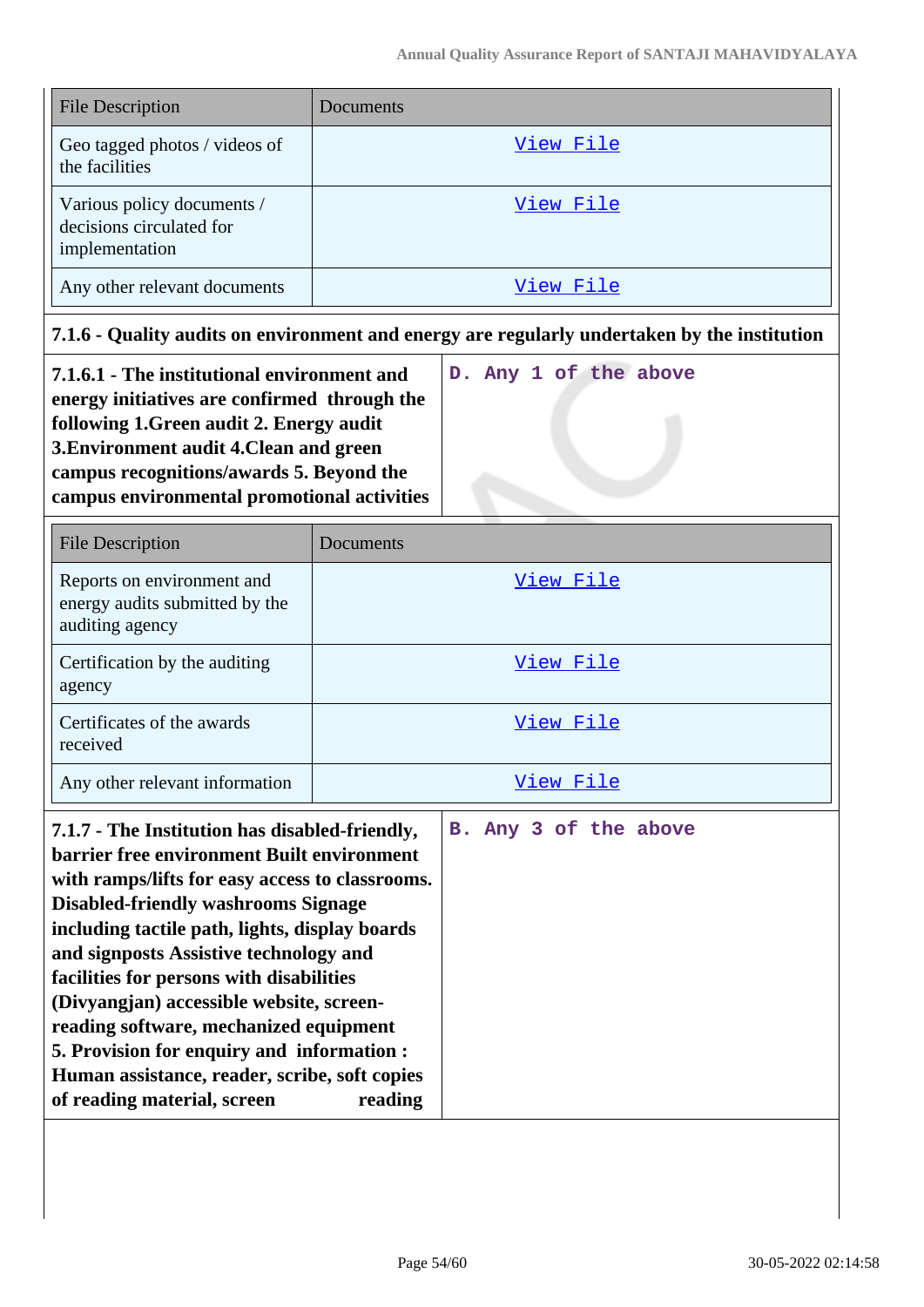| <b>File Description</b>                                                        | Documents |
|--------------------------------------------------------------------------------|-----------|
| Geo tagged photographs /<br>videos of the facilities                           | View File |
| Policy documents and<br>information brochures on the<br>support to be provided | View File |
| Details of the Software procured<br>for providing the assistance               | View File |
| Any other relevant information                                                 | View File |

7.1.8 - Describe the Institutional efforts/initiatives in providing an inclusive environment i.e., tolerance and harmony towards cultural, regional, linguistic, communal socioeconomic and other diversities (within 200 words).

**The institution promotes the atmosphere of tolerance and harmony towards various cultural, regional, linguistic, communal socioeconomic and other diversities. The institution gives preference to students of diverse backgrounds at the time of admission. The institution also follows the rules and regulations of UGC, Government of Maharashtra and the university while recruiting teaching and non-teaching staff, especially the reservation seats earmarked and sanctioned by competent authority. The stress is given on maintaining healthy and discrimination free atmosphere in the campus of the institution. Friendly and compassionate approach is adopted by the faculty members towards students of different strata of the society. The institution does not tolerate any kind of discrimination in the campus. Message about nurturing principles of equality and fraternity is conveyed in the Induction Program. The institution caters to the needs of students from socially and economically disadvantaged background of society. Different committees and cells in the institution organize programmes and activities to create an environment of tolerance and harmony among students, teachers and non-teaching staff coming from diverse background. National identity is given preference over all other identities. The principles enshrined in Indian Constitution upholding integrity and unity are highly appreciated.**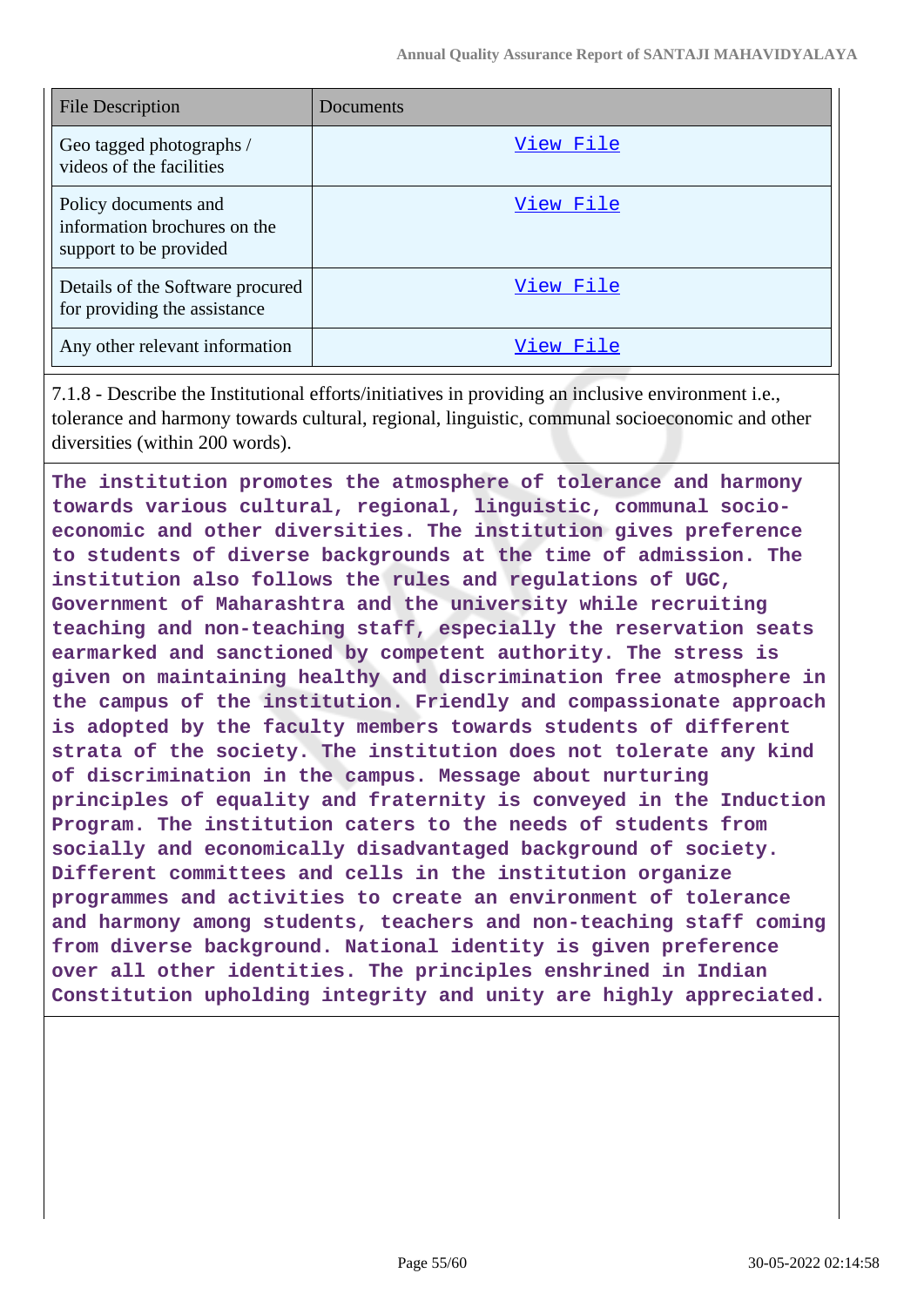| <b>File Description</b>                                                                                                                      | Documents |
|----------------------------------------------------------------------------------------------------------------------------------------------|-----------|
| Supporting documents on the<br>information provided (as<br>reflected in the administrative<br>and academic activities of the<br>Institution) | View File |
| Any other relevant information                                                                                                               | View File |

7.1.9 - Sensitization of students and employees of the Institution to the constitutional obligations: values, rights, duties and responsibilities of citizens

**Human values, fundamental rights, fundamental duties and responsibilities of citizens enshrined in the constitution of India are reflected through various activities undertaken by the institution. National Days like Independence Day and Republic Day are celebrated in the institution with fervour and sense of patriotism. International Non-Violence Day is observed on the occasion of Mahatma Gandhi Birth Anniversary on 30th January every year since 2007. Every year institution celebrates Constitution Day on 26th November to make the students and all the employees of the organization aware about the basic principles and human rights enshrined in Indian Constitution. On this occasion collective reading of Preamble of the constitution is carried out. National Voter's Day is celebrated every year in the institution. The students are made aware about their rights as voters. On this occasion voter cards are distributed to new voters. Blood Donation Camp is organized every year. Under NSS programmes on Traffic Awareness, Road Safety, AIDS Awareness and Self Defense were organized. National Integration Day is celebrated with vigour. Through programmes the students are conveyed about their rights, duties and responsibilities as ideal citizens. Birth and death anniversaries of national heroes are hosted to pay homage to them.**

| <b>File Description</b>                                                                                                             | Documents                                                                     |  |  |  |
|-------------------------------------------------------------------------------------------------------------------------------------|-------------------------------------------------------------------------------|--|--|--|
| Details of activities that<br>inculcate values; necessary to<br>render students in to responsible<br>citizens                       | https://santajicollege.ac.in/commemorative<br>/constitutional obligations.pdf |  |  |  |
| Any other relevant information                                                                                                      | NIL                                                                           |  |  |  |
| 7.1.10 - The Institution has a prescribed code<br>of conduct for students, teachers,<br>administrators and other staff and conducts | B. Any 3 of the above                                                         |  |  |  |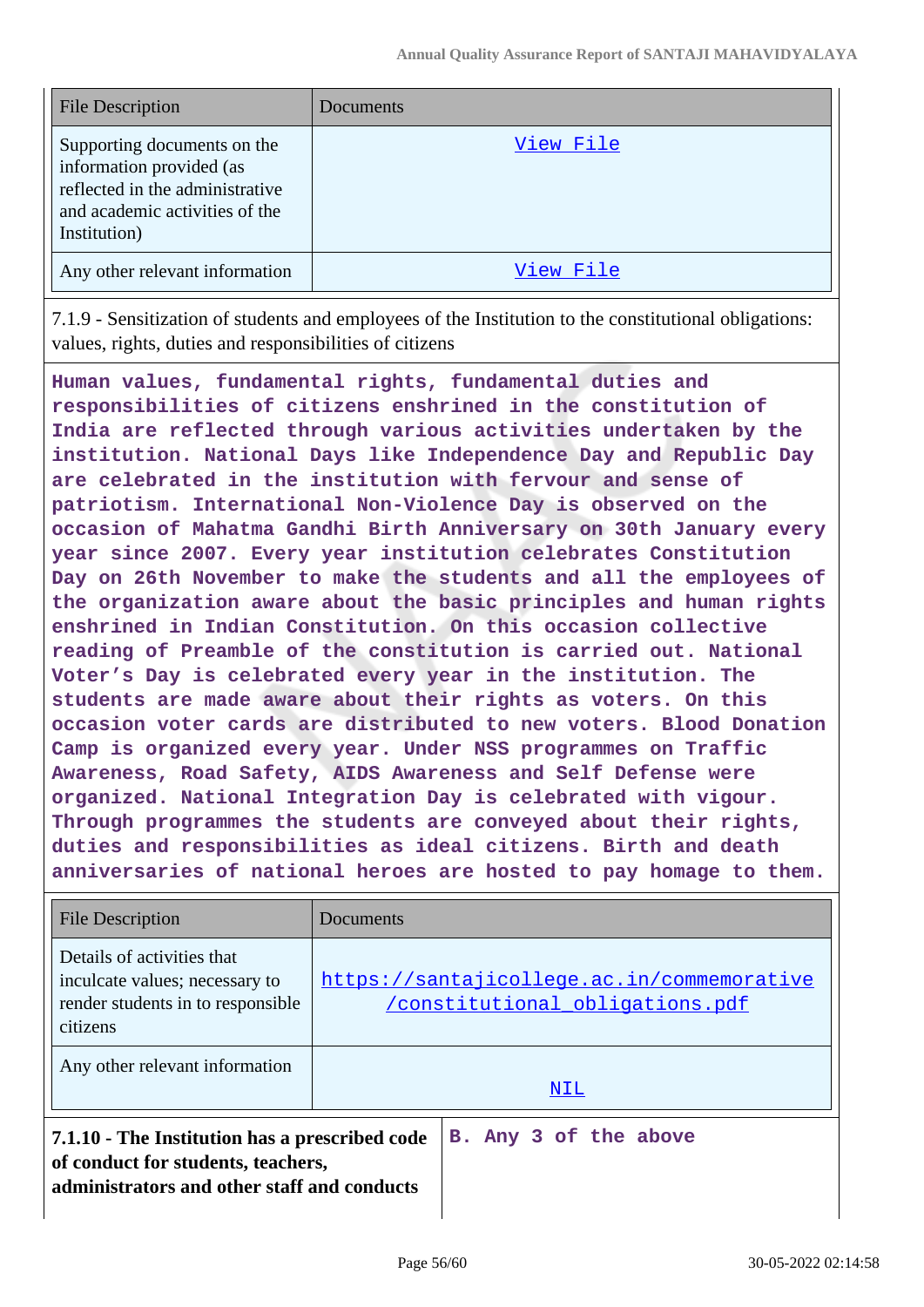**periodic programmes in this regard. The Code of Conduct is displayed on the website There is a committee to monitor adherence to the Code of Conduct Institution organizes professional ethics programmes for students, teachers, administrators and other staff 4. Annual awareness programmes on Code of Conduct are organized**

| <b>File Description</b>                                                                                                                                                                                | Documents |
|--------------------------------------------------------------------------------------------------------------------------------------------------------------------------------------------------------|-----------|
| Code of ethics policy document                                                                                                                                                                         | View File |
| Details of the monitoring<br>committee composition and<br>minutes of the committee<br>meeting, number of programmes<br>organized, reports on the<br>various programs etc., in<br>support of the claims | View File |
| Any other relevant information                                                                                                                                                                         | View File |

7.1.11 - Institution celebrates / organizes national and international commemorative days, events and festivals

**The institution celebrated and observed various national and international commemorative days, events and festivals in the academic session 2020-21 even during the period of severe outbreak of the pandemic. Besides celebrating Independence day and Republic day, institution also celebrates the days like International Yoga Day on 21st June, 2020, Death Anniversary of Lokmanya Tilak on 1st August, 2020, National Library day on the occasion of Birth Anniversary of S.R. Ranganathan 12th August, 2020, International non-violence day on the Birth Anniversary of Mahatma Gandhi on 2nd October, 2020, Vachan Prerana Diwas (Reading Inspiration day) on 15th October, 2020 on the occasion of Birth Anniversary of Late Dr. A.P.J. Abdul Kalam, former President of India, Constitution day on 26th November, World Soil Day on 5th December, 2020, celebration of Savitribai Phule Jayanti on 3rd January, 2021, Death Anniversary of Mahatma Gandhi on 30th January, 2021, Marathi Bhasha Gaurav Din on the occasion of Birth Anniversary of famous Marathi Poet and Playwright Kusumagraj alias V.V.Shirwadkar on 27th February, 2021 , Science day on 28th February, 2021, International Women's Day on 8th March, 2021, World Water Day on 22nd March, 2021, World Environment Day 5th June, 2021.**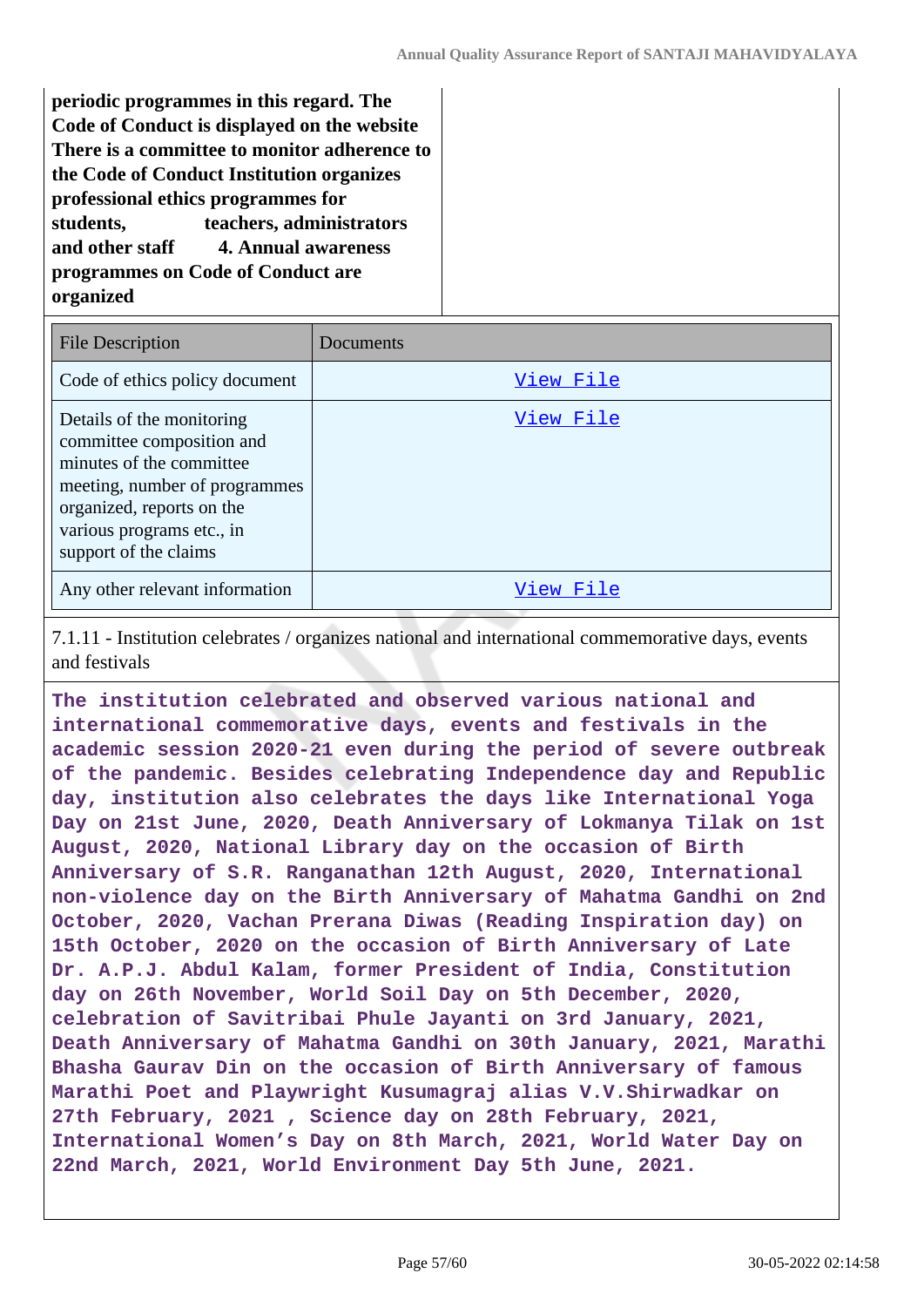| <b>File Description</b>                                                                            | Documents |
|----------------------------------------------------------------------------------------------------|-----------|
| Annual report of the<br>celebrations and<br>commemorative events for the<br>last (During the year) | View File |
| Geo tagged photographs of<br>some of the events                                                    | View File |
| Any other relevant information                                                                     | View File |

#### **7.2 - Best Practices**

7.2.1 - Describe two best practices successfully implemented by the Institution as per NAAC format provided in the Manual.

**Title of the Practice**

- **1. Correct Usage of Marathi Language**
- **2. Pay Back to Society**

**Objectives of the Practice** 

- **1. The usage of Marathi language and words ought to be appropriate.**
- **2. To make students aware about social issues**

**The Context**

- **1. The presence of many Hindi speaking people has resulted into posing of danger to the purity of Marathi language.**
- **2. During pandemic the stranded labourers and poverty-stricken people of the city faced horrendous situations.**

**The Practice**

- **1. A Certificate Course on 'Teaching in Marathi Language for Non-Marathis' was run**
- **2. The teachers and students were involved in supplying food packets and masks, sanitizer and preventive kit.**

**Evidence of Success**

- **1. Career oriented Certificate Course on 'Teaching in Marathi Language for Non-Marathis' has been implemented online.**
- **2. The teachers and students involved in this activity realized the helplessness of the people.**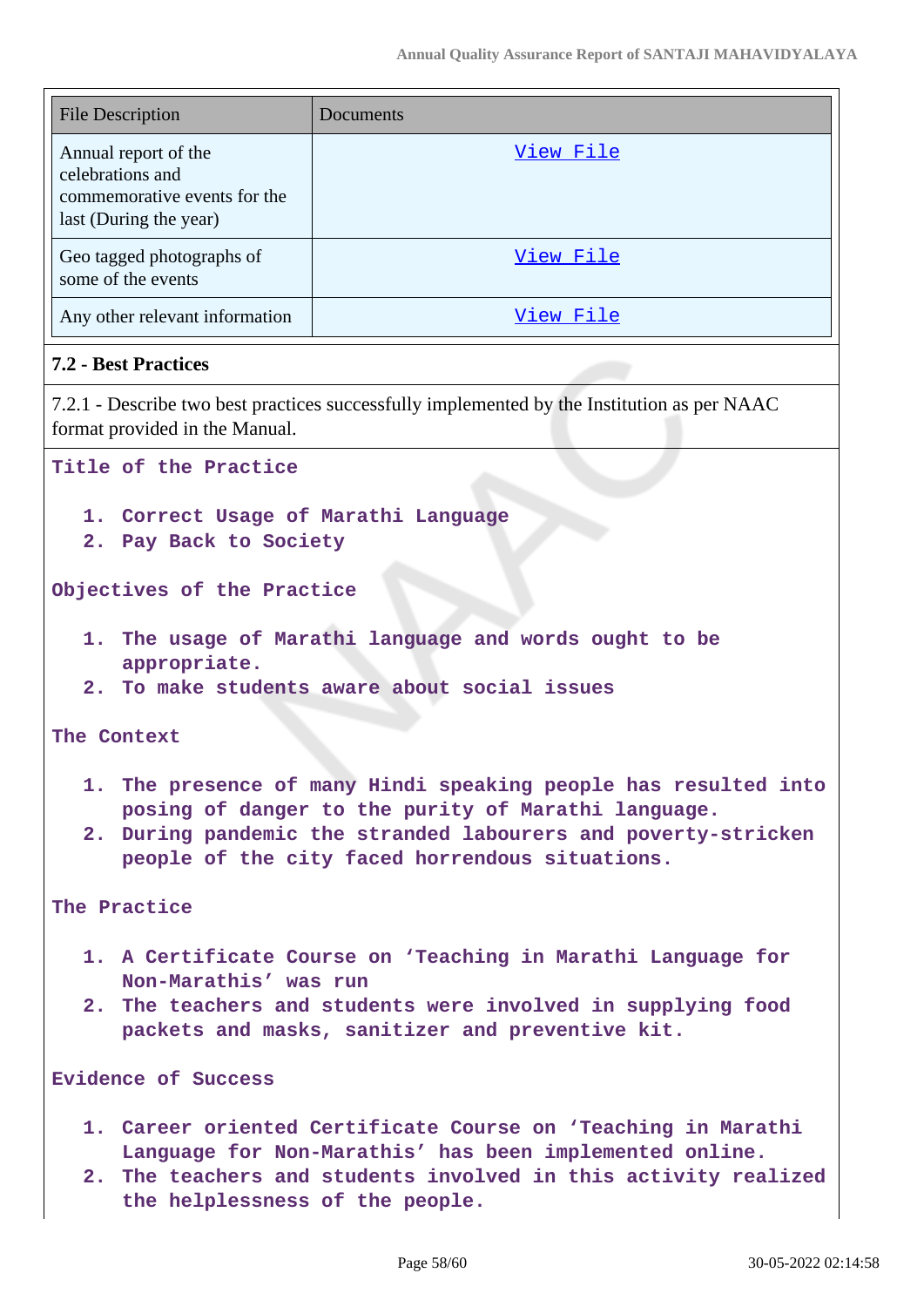**Problems Encountered and Resources Required**

- **1. It was a challenging job to make the students realize that the standard version of Marathi language could be a source of employment.**
- **2. It was a difficult task to convince the teachers and students to undertake the initiative of 'Pay back to society' which was easier in normal conditions.**

| <b>File Description</b>                        | Documents                                                          |
|------------------------------------------------|--------------------------------------------------------------------|
| Best practices in the<br>Institutional website | https://santajicollege.ac.in/Best_practice<br><u>s 2020 21.pdf</u> |
| Any other relevant information                 | NIL                                                                |

#### **7.3 - Institutional Distinctiveness**

7.3.1 - Portray the performance of the Institution in one area distinctive to its priority and thrust within 200 words

**The Learning Resource Center of the institution provides online and offline learning resources to the physically challenged students. During grave pandemic situation it was not possible for the students and teachers to reach the library personally. Remote access was provided to all of them so that the services can be given. The Learning Resource Centre took initiative in providing ABRAR and software compatible with Brail which are extremely useful for visually impaired students. It has been working in collaborationwith SAKSHAM, a Non-Government Organization which strives for the betterment of visually impaired students. SAKSHAM prepares news in audio form which can be circulated through social media. The Learning Resource Centre of the institution forwards the audio news in audio form through the WhatsApp groups created for all the classes. The Learning Resource Centre has also created repository on its website to gain access to all the audio news. This activity of sharing audio news is an effort to take care that the students who are visually impaired do not lag behind. This initiative created a goodwill among students and they feel encouraged to participate in academic, co-curricular as well as extra-curricular activities undertaken by the institution.**